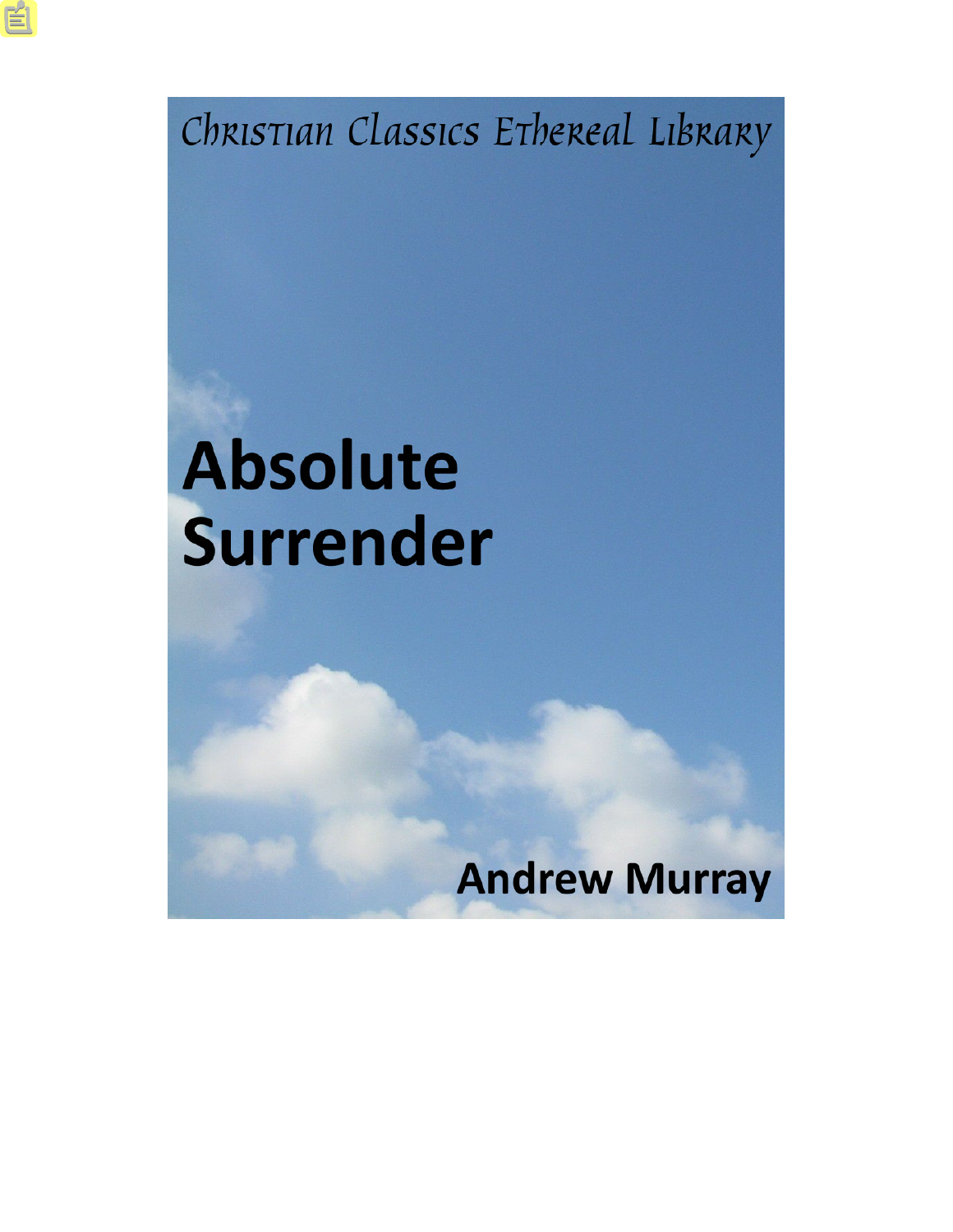

## **Absolute Surrender**

**Author(s):** Murray, Andrew (1828-1917) **Publisher:** Grand Rapids: Christian Classics Ethereal Library **Description:** Revealing and challenging, *Absolute Surrender* is a wonderful devotional. Based around a series of sermons by Andrew Murray, *Absolute Surrender* extols the need for "absolute surrender" to God. Murray provides concrete steps for bringing about such surrender in one's life. He also describes both the fruit of surrendering, e.g. true experience of the Holy Spirit in one's life, and the different "stages" one goes through on the "path to Christian liberty." Thus, anyone not fully experiencing Christian liberty can profit from reading this book, either in a group Bible study or simply in personal study. Full of insight, *Absolute Surrender* is a timeless devotional that will aid every believer in surrendering to Christ. Tim Perrine CCEL Staff Writer **Subjects:** Practical theology

Practical religion. The Christian life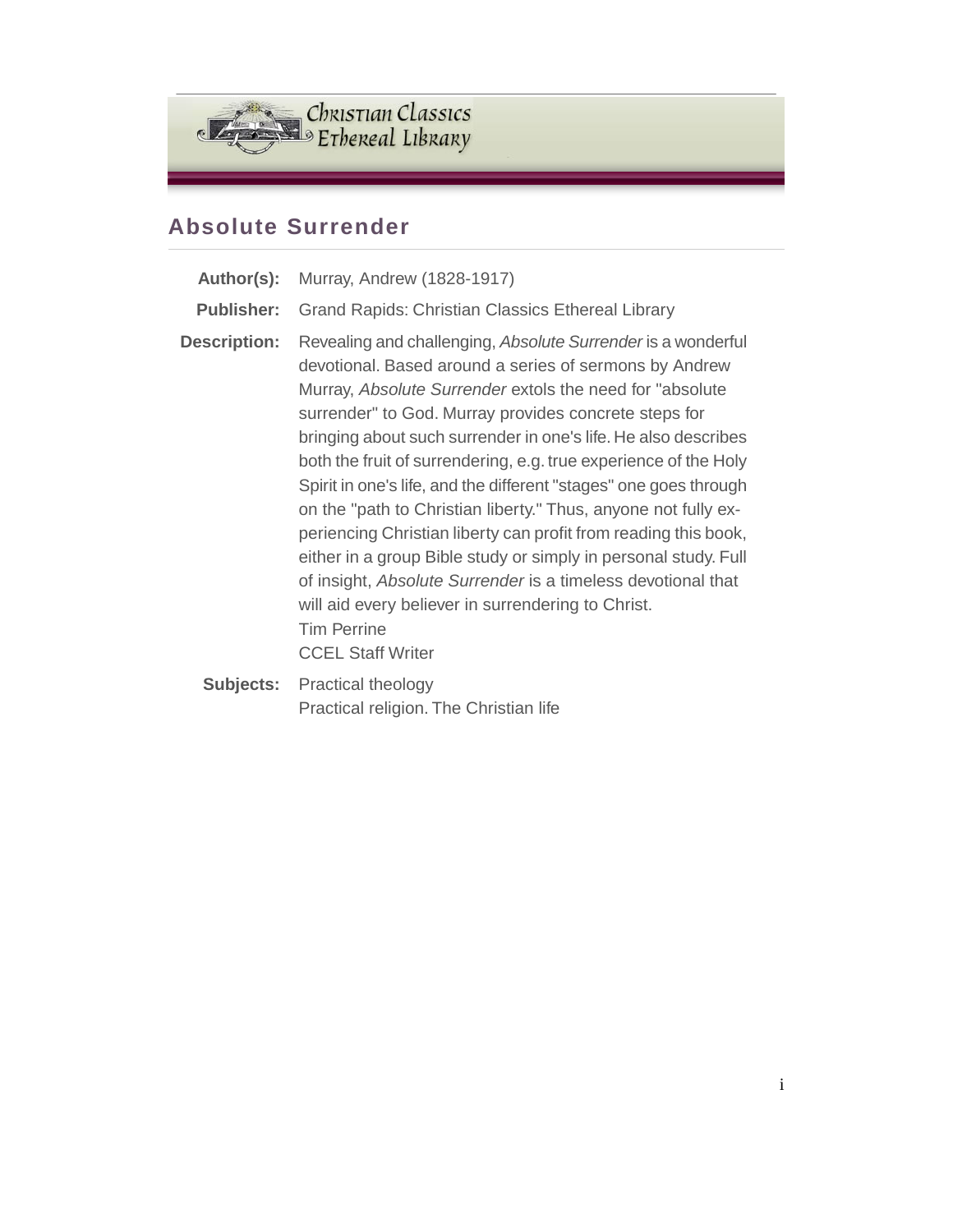# Contents

| Title Page                             | 1  |
|----------------------------------------|----|
| Absolute Surrender                     | 2  |
| The Fruit of the Spirit is Love        | 10 |
| Separated unto the Holy Spirit         | 20 |
| Peter's Repentance                     | 27 |
| Impossible with Man, Possible with God | 32 |
| O Wretched Man that I am!              | 38 |
| Having Begun in the Spirit             | 44 |
| Kept by the Power of God               | 51 |
| Ye are the Branches                    | 60 |
| Indexes                                | 69 |
| Index of Scripture References          | 70 |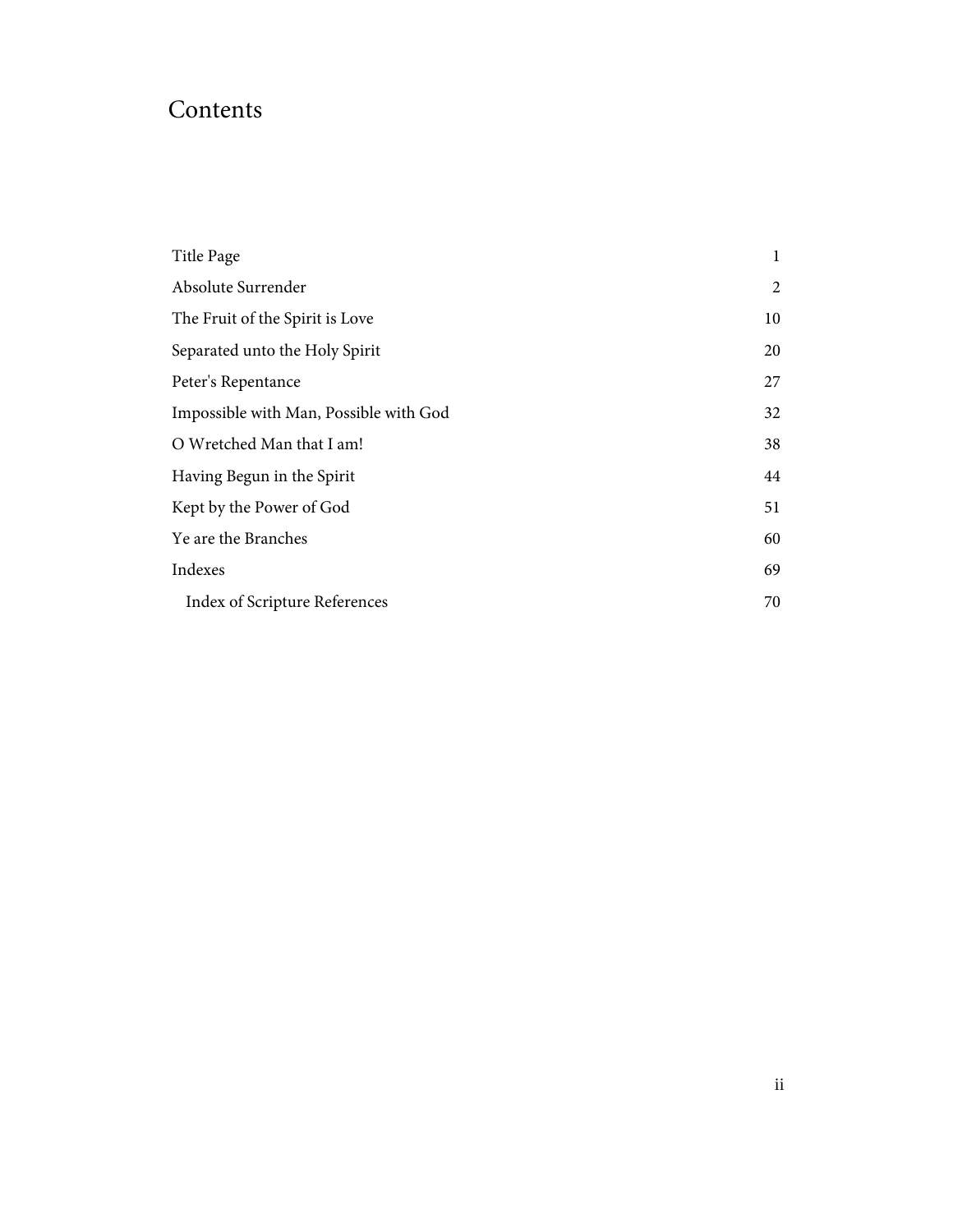

This PDF file is from the Christian Classics Ethereal Library, [www.ccel.org.](http://www.ccel.org) The mission of the CCEL is to make classic Christian books available to the world.

- This book is available in PDF, HTML, ePub, Kindle, and other formats. See [http://www.ccel.org/ccel/murray/surrender.html.](http://www.ccel.org/ccel/murray/surrender.html)
- A free audio narration is available at<http://www.ccel.org/ccel/murray/surrender/mp3>.
- Discuss this book online at [http://www.ccel.org/node/3064.](http://www.ccel.org/node/3064)

The CCEL makes CDs of classic Christian literature available around the world through the Web and through CDs. We have distributed thousands of such CDs free in developing countries. If you are in a developing country and would like to receive a free CD, please send a request by email to [cd-request@ccel.org.](mailto:cd-request@ccel.org)

The Christian Classics Ethereal Library is a self supporting non-profit organization at Calvin College. If you wish to give of your time or money to support the CCEL, please visit [http://www.ccel.org/give.](http://www.ccel.org/give)

This PDF file is copyrighted by the Christian Classics Ethereal Library. It may be freely copied for non-commercial purposes as long as it is not modified. All other rights are reserved. Written permission is required for commercial use.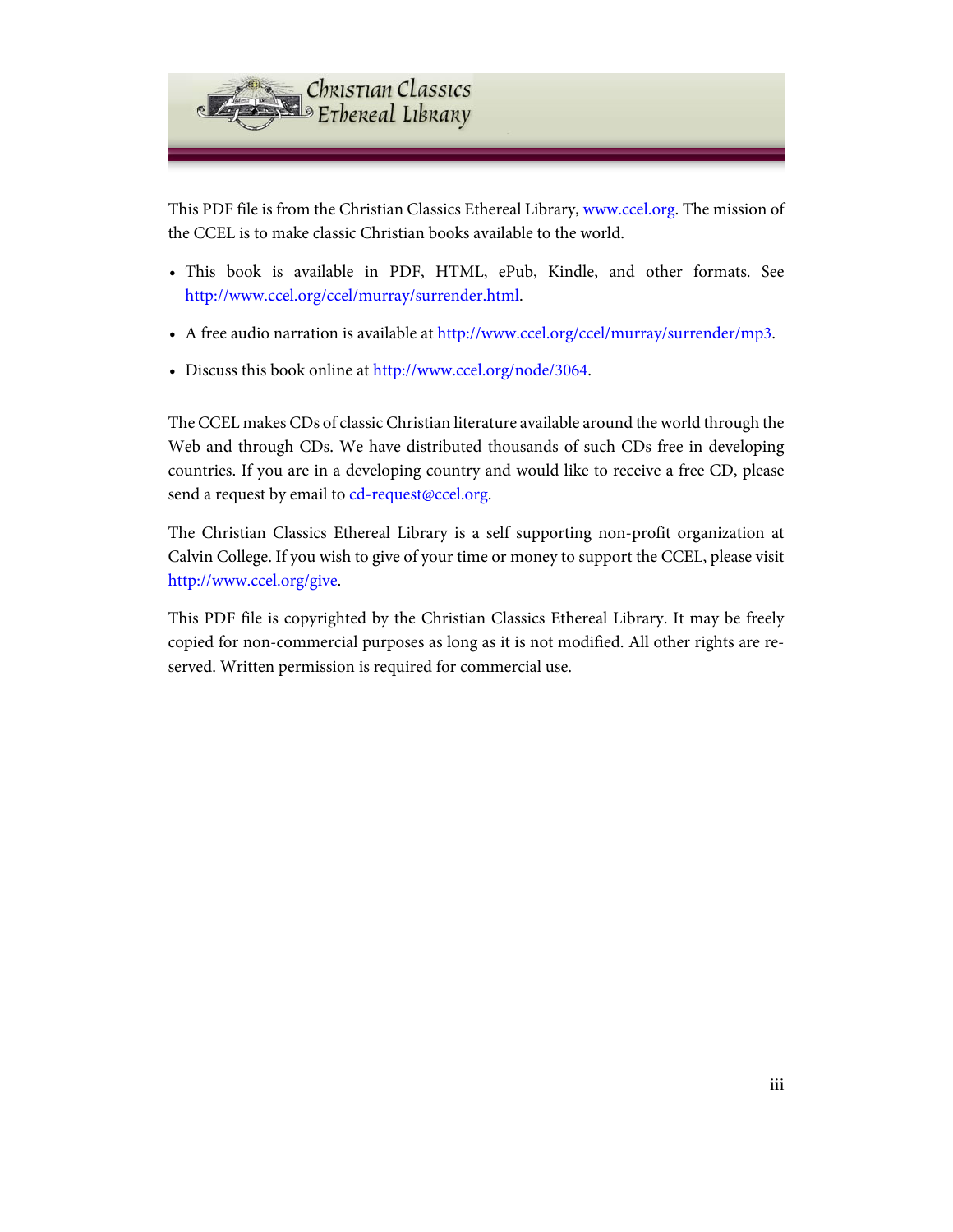## <span id="page-4-0"></span>**ABSOLUTE SURRENDER**

## **and Other Addresses**

**by**

## **Andrew Murray**

## **Moody Press - Chicago**

**1895**

Scanned and corrected by Claude King, September 1999. This text is in public domain and was first published in 1895.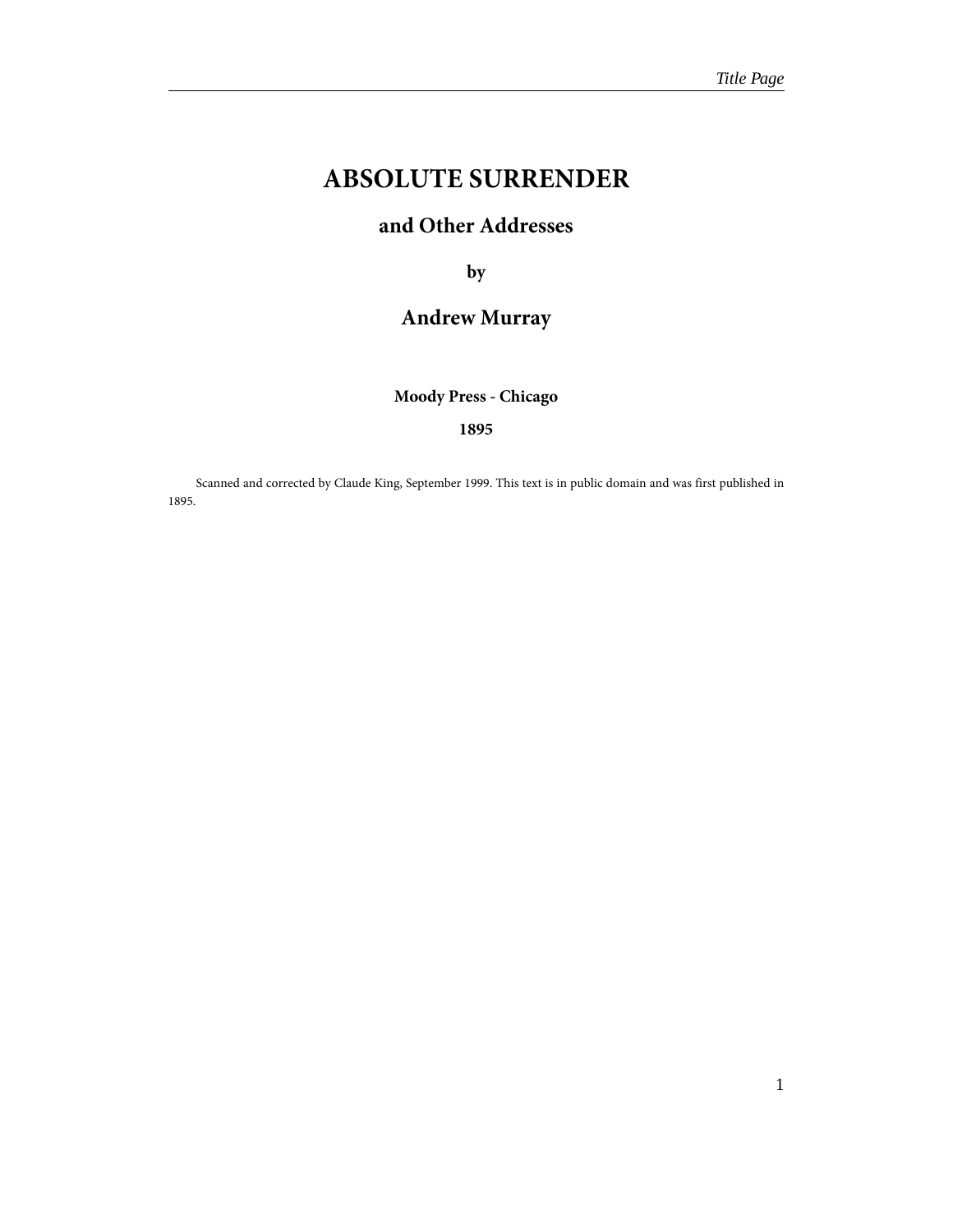#### **ABSOLUTE SURRENDER**

<span id="page-5-0"></span>"And Ben-hadad the king of Syria gathered all his host together: and there were thirty and two kings with him, and horses, and chariots: and he went up and besieged Samaria, and warred against it. And he sent messengers to Ahab king of Israel into the city, and said unto him, Thus saith Ben-hadad, Thy silver and thy gold is mine; thy wives also and thy children, even the goodliest, are mine. And the king of Israel answered and said, My lord, O king, according to thy saying, I am thine and all that I have"  $(1$  Ki. 20:1-4).

What Ben Hadad asked was *absolute surrender*; and what Ahab gave was what was asked of him—absolute surrender. I want to use these words: "My lord, O king, according to thy saying, I am thine, and all that I have," as the words of absolute surrender with which every child of God ought to yield himself to his Father. We have heard it before, but we need to hear it very definitely—the condition of God's blessing is absolute surrender of all into His hands. Praise God! If our hearts are willing for that, there is no end to what God will do for us, and to the blessing God will bestow.

Absolute surrender—let me tell you where I got those words. I used them myself often, and you have heard them numberless times. But in Scotland once I was in a company where we were talking about the condition of Christ's Church, and what the great need of the Church and of believers is; and there was in our company a godly worker who has much to do in training workers, and I asked him what he would say was the great need of the Church, and the message that ought to be preached. He answered very quietly and simply and determinedly:

#### "Absolute surrender to God is the one thing."

The words struck me as never before. And that man began to tell how, in the workers with whom he had to deal, he finds that if they are sound on that point, even though they be backward, they are willing to be taught and helped, and they always improve; whereas others who are not sound there very often go back and leave the work. The condition for obtaining God's full blessing is absolute surrender to Him.

And now, I desire by God's grace to give to you this message—that your God in Heaven answers the prayers which you have offered for blessing on yourselves and for blessing on those around you by this one demand: Are you willing to surrender yourselves absolutely into His hands? What is our answer to be? God knows there are hundreds of hearts who have said it, and there are hundreds more who long to say it but hardly dare to do so. And there are hearts who have said it, but who have yet miserably failed, and who feel themselves condemned because they did not find the secret of the power to live that life. May God have a word for all!

Let me say, first of all, that God claims it from us.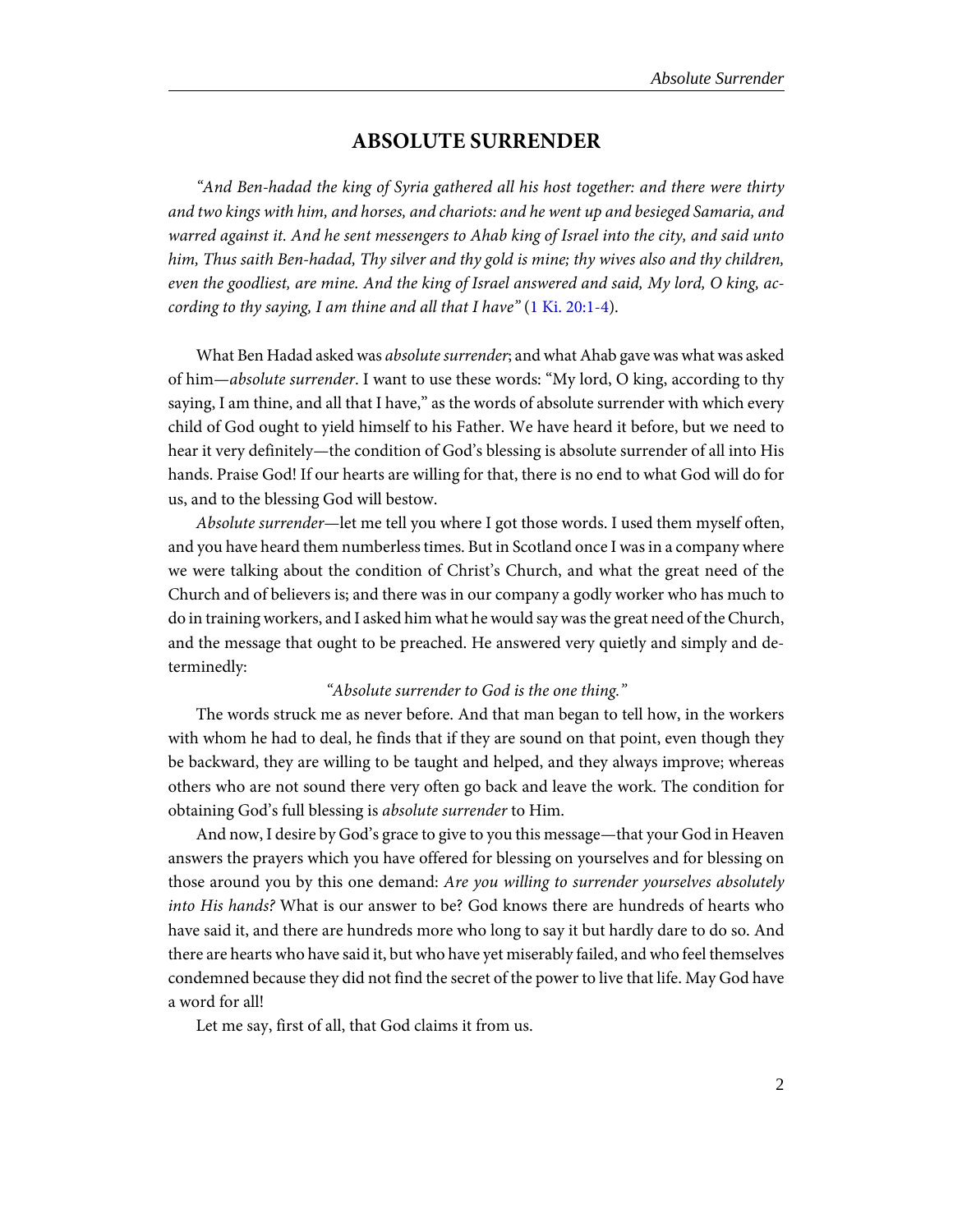#### **God Expects Your Surrender**

Yes, it has its foundation in the very nature of God. God cannot do otherwise. Who is God? He is the Fountain of life, the only Source of existence and power and goodness, and throughout the universe there is nothing good but what God works. God has created the sun, and the moon, and the stars, and the flowers, and the trees, and the grass; and are they not all absolutely surrendered to God? Do they not allow God to work in them just what He pleases? When God clothes the lily with its beauty, is it not yielded up, surrendered, given over to God as He works in its beauty? And God's redeemed children, oh, can you think that God can work His work if there is only half or a part of them surrendered? God cannot do it. God is life, and love, and blessing, and power, and infinite beauty, and God delights to communicate Himself to every child who is prepared to receive Him; but ah! this one lack of absolute surrender is just the thing that hinders God. And now He comes, and as God, He claims it.

You know in daily life what absolute surrender is. You know that everything has to be given up to its special, definite object and service. I have a pen in my pocket, and that pen is absolutely surrendered to the one work of writing, and that pen must be absolutely surrendered to my hand if I am to write properly with it. If another holds it partly, I cannot write properly. This coat is absolutely given up to me to cover my body. This building is entirely given up to religious services. And now, do you expect that in your immortal being, in the divine nature that you have received by regeneration, God can work His work, every day and every hour, unless you are entirely given up to Him? God cannot. The Temple of Solomon was absolutely surrendered to God when it was dedicated to Him. And every one of us is a temple of God, in which God will dwell and work mightily on one condition—absolute surrender to Him. God claims it, God is worthy of it, and without it God cannot work His blessed work in us.

God not only claims it, but God will work it Himself.

#### **God Accomplishes Your Surrender**

I am sure there is many a heart that says: "Ah, but that absolute surrender implies so much!" Someone says: "Oh, I have passed through so much trial and suffering, and there is so much of the self-life still remaining, and I dare not face the entire giving of it up, because I know it will cause so much trouble and agony."

Alas! alas! that God's children have such thoughts of Him, such cruel thoughts. Oh, I come to you with a message, fearful and anxious one. God does not ask you to give the perfect surrender in your strength, or by the power of your will; God is willing to work it in you. Do we not read: "It is God that worketh in us, both to will and to do of his good pleasure" [\(Phil. 2:13](http://www.ccel.org/study/Bible:Phil.2.13))? And that is what we should seek for—to go on our faces before God, until our hearts learn to believe that the everlasting God Himself will come in to turn out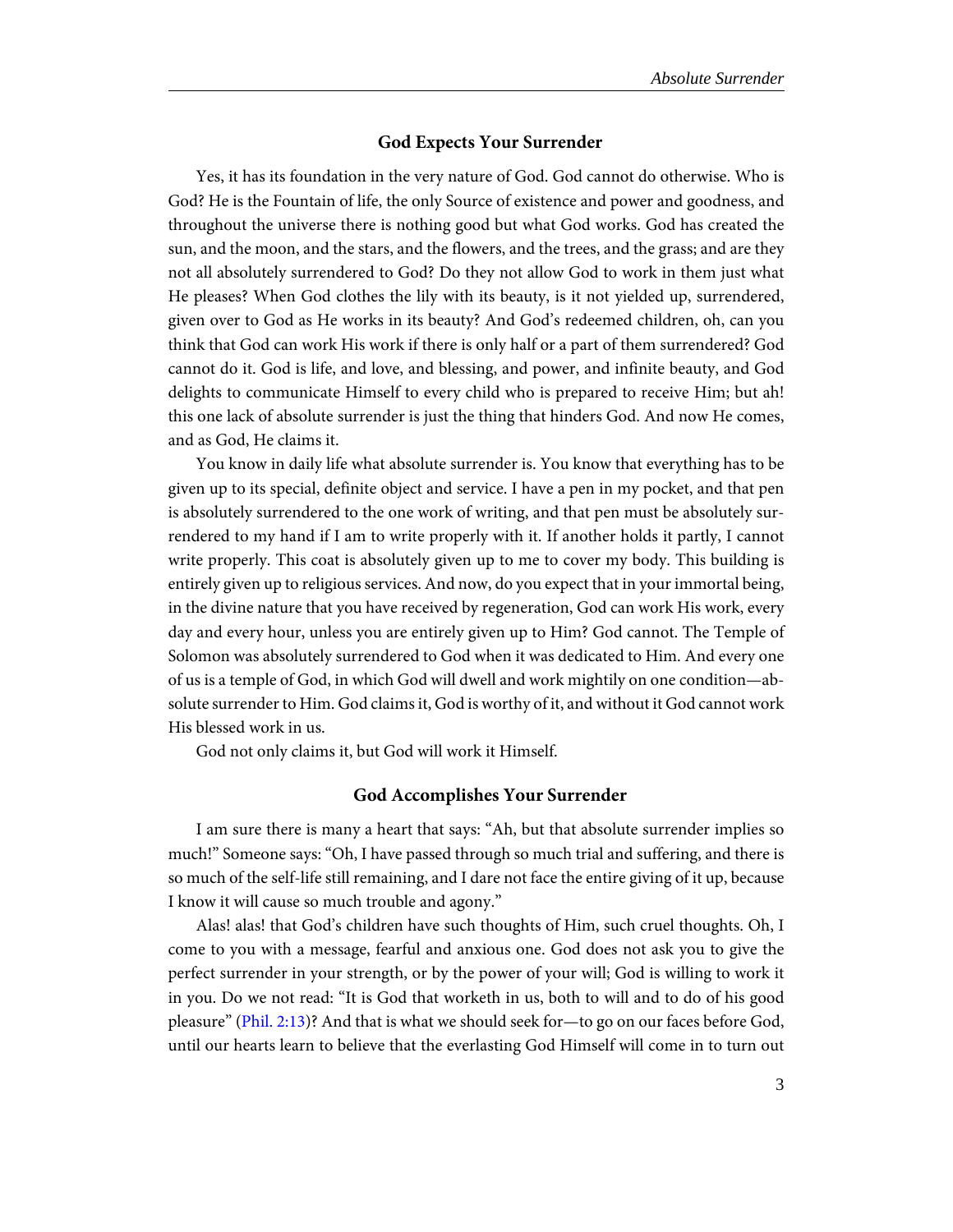what is wrong, to conquer what is evil, and to work what is well-pleasing in His blessed sight. God Himself will work it in you.

Look at the men in the Old Testament, like Abraham. Do you think it was by accident that God found that man, the father of the faithful and the Friend of God, and that it was Abraham himself, apart from God, who had such faith and such obedience and such devotion? You know it is not so. God raised him up and prepared him as an instrument for His glory.

Did not God say to Pharaoh: "For this cause have I raised thee up, for to show in thee my power" ([Ex. 9:16\)](http://www.ccel.org/study/Bible:Exod.9.16)?

And if God said that of him, will not God say it far more of every child of His?

Oh, I want to encourage you, and I want you to cast away every fear. Come with that feeble desire; and if there is the fear which says: "Oh, my desire is not strong enough, I am not willing for everything that may come, I do not feel bold enough to say I can conquer everything"—I pray you, learn to know and trust your God now. Say: "My God, I am willing that Thou shouldst make me willing." If there is anything holding you back, or any sacrifice you are afraid of making, come to God now, and prove how gracious your God is, and be not afraid that He will command from you what He will not bestow.

God comes and offers to work this absolute surrender in you. All these searchings and hungerings and longings that are in your heart, I tell you they are the drawings of the divine magnet, Christ Jesus. He lived a life of absolute surrender, He has possession of you; He is living in your heart by His Holy Spirit. You have hindered and hindered Him terribly, but He desires to help you to get hold of Him entirely. And He comes and draws you now by His message and words. Will you not come and trust God to work in you that absolute surrender to Himself? Yes, blessed be God, He can do it, and He will do it.

God not only claims it and works it, but God accepts it when we bring it to Him.

#### **God Accepts Your Surrender**

God works it in the secret of our heart, God urges us by the hidden power of His Holy Spirit to come and speak it out, and we have to bring and to yield to Him that absolute surrender. But remember, when you come and bring God that absolute surrender, it may, as far as your feelings or your consciousness go, be a thing of great imperfection, and you may doubt and hesitate and say:

"Is it absolute?"

But, oh, remember there was once a man to whom Christ had said:

"If thou canst believe, all things are possible to him that believeth" ([Mark 9:23\)](http://www.ccel.org/study/Bible:Mark.9.23).

And his heart was afraid, and he cried out:

"Lord, I believe, help thou mine unbelief" ([Mark 9:24\)](http://www.ccel.org/study/Bible:Mark.9.24).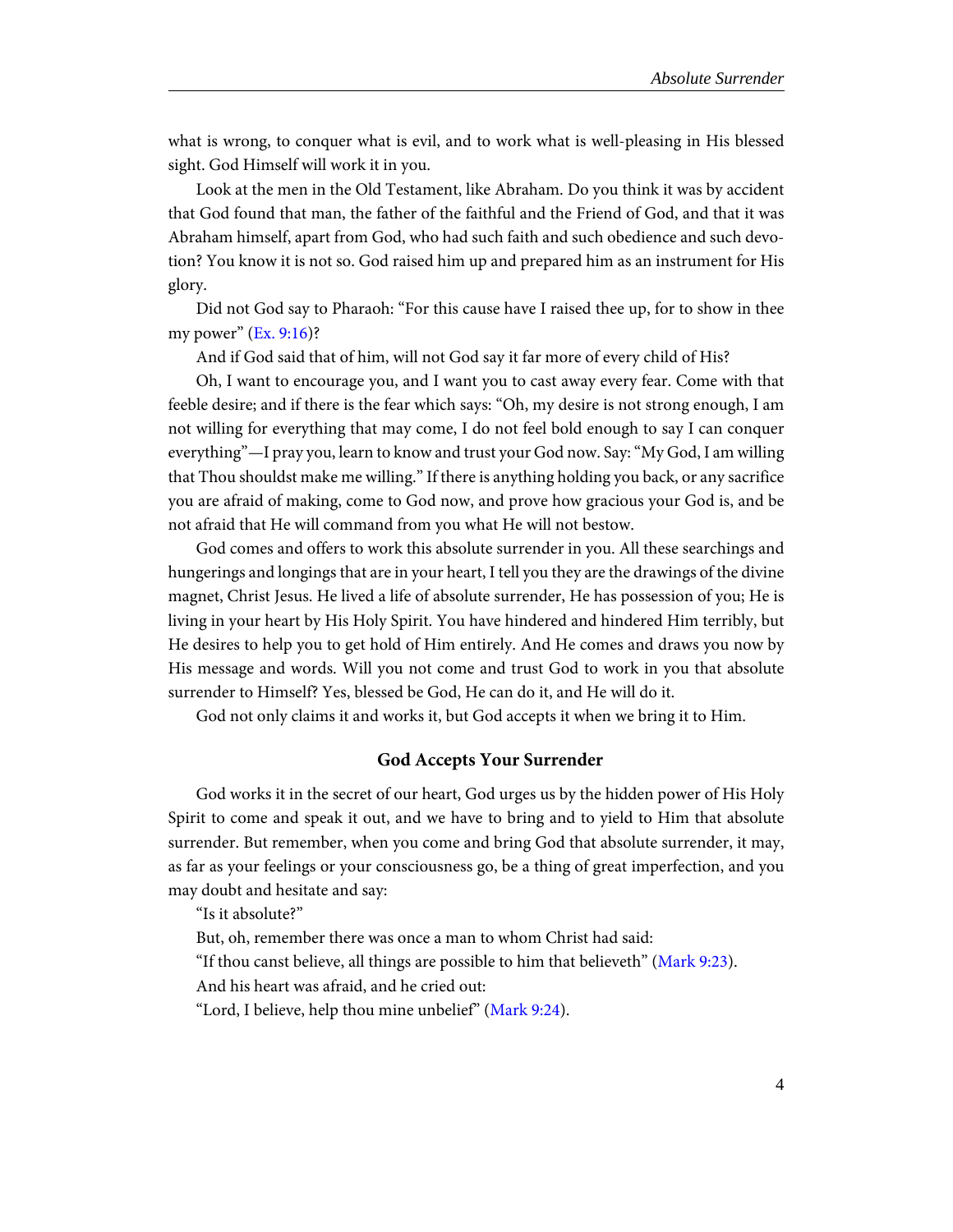That was a faith that triumphed over the Devil, and the evil spirit was cast out. And if you come and say: "Lord, I yield myself in absolute surrender to my God," even though it be with a trembling heart and with the consciousness: "I do not feel the power, I do not feel the determination, I do not feel the assurance," it will succeed. Be not afraid, but come just as you are, and even in the midst of your trembling the power of the Holy Spirit will work.

Have you never yet learned the lesson that the Holy Spirit works with mighty power, while on the human side everything appears feeble? Look at the Lord Jesus Christ in Geth-semane. We read that He, "through the eternal Spirit" [\(Heb. 9:14](http://www.ccel.org/study/Bible:Heb.9.14)), offered Himself a sacrifice unto God. The Almighty Spirit of God was enabling Him to do it. And yet what agony and fear and exceeding sorrow came over Him, and how He prayed! Externally, you can see no sign of the mighty power of the Spirit, but the Spirit of God was there. And even so, while you are feeble and fighting and trembling, in faith in the hidden work of God's Spirit do not fear, but yield yourself.

And when you do yield yourself in absolute surrender, let it be in the faith that God does now accept of it. That is the great point, and that is what we so often miss—that believers should be thus occupied with God in this matter of surrender. I pray you, be occupied with God. We want to get help, every one of us, so that in our daily life God shall be clearer to us, God shall have the right place, and be "all in all." And if we are to have that through life, let us begin now and look away from ourselves, and look up to God. Let each believe—while I, a poor worm on earth and a trembling child of God, full of failure and sin and fear, bow here, and no one knows what passes through my heart, and while I in simplicity say, O God, I accept Thy terms; I have pleaded for blessing on myself and others, I have accepted Thy terms of absolute surrender—while your heart says that in deep silence, remember there is a God present that takes note of it, and writes it down in His book, and there is a God present who at that very moment takes possession of you. You may not feel it, you may not realize it, but God takes possession if you will trust Him.

God not only claims it, and works it, and accepts it when I bring it, but God maintains it.

#### **God Maintains Your Surrender**

That is the great difficulty with many. People say: "I have often been stirred at a meeting, or at a convention, and I have consecrated myself to God, but it has passed away. I know it may last for a week or for a month, but away it fades, and after a time it is all gone."

But listen! It is because you do not believe what I am now going to tell you and remind you of. When God has begun the work of absolute surrender in you, and when God has accepted your surrender, then God holds Himself bound to care for it and to keep it. Will you believe that?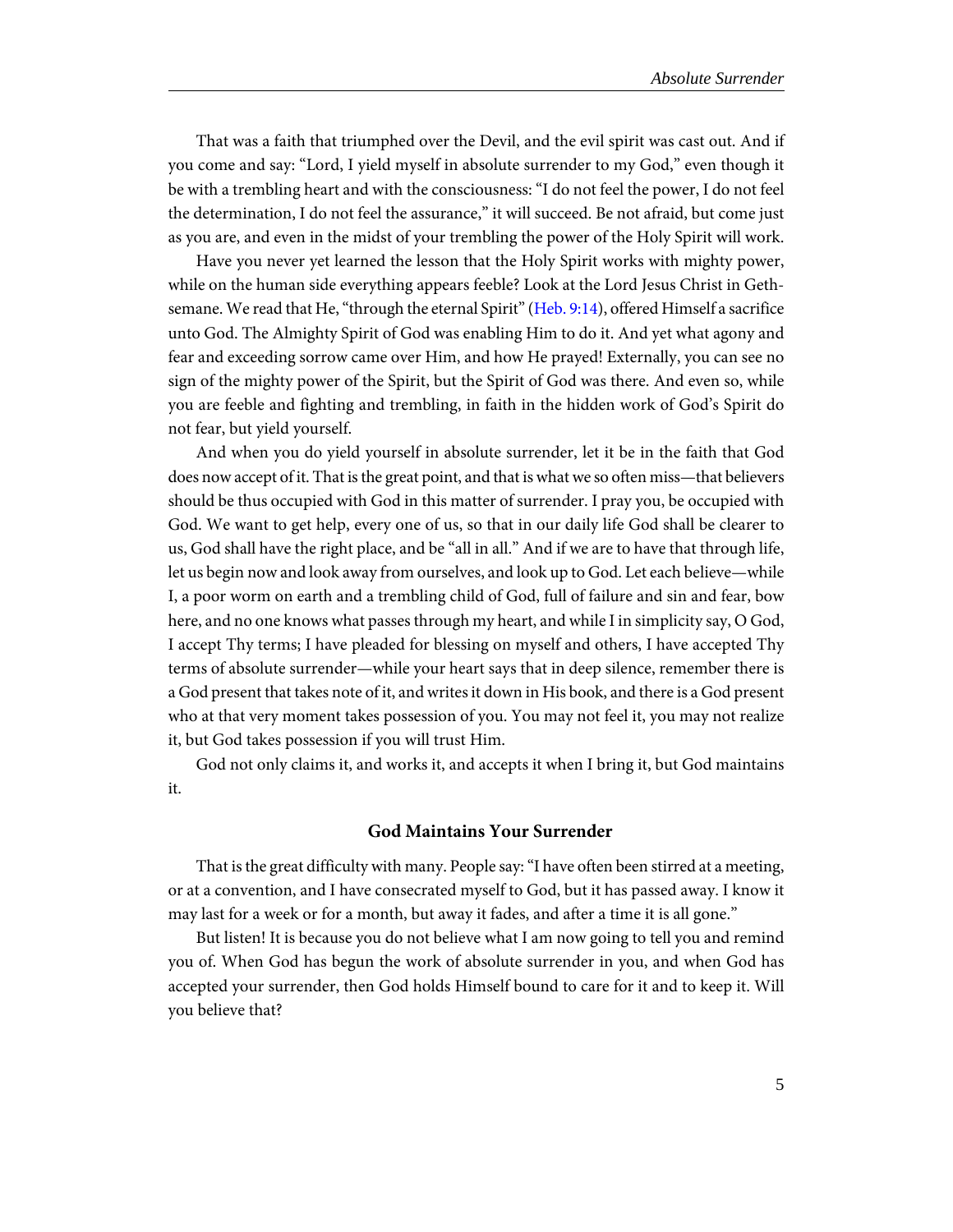In this matter of surrender there are two: God and I—I a worm, God the everlasting and omnipotent Jehovah. Worm, will you be afraid to trust yourself to this mighty God now? God is willing. Do you not believe that He can keep you continually, day by day, and moment by moment?

Moment by moment I'm kept in His love; Moment by moment I've life from above.

If God allows the sun to shine upon you moment by moment, without intermission, will not God let His life shine upon you every moment? And why have you not experienced it? Because you have not trusted God for it, and you do not surrender yourself absolutely to God in that trust.

A life of absolute surrender has its difficulties. I do not deny that. Yes, it has something far more than difficulties: it is a life that with men is absolutely impossible. But by the grace of God, by the power of God, by the power of the Holy Spirit dwelling in us, it is a life to which we are destined, and a life that is possible for us, praise God! Let us believe that God will maintain it.

Some of you have read the words of that aged saint who, on his ninetieth birthday, told of all God's goodness to him—I mean George Muller. What did he say he believed to be the secret of his happiness, and of all the blessing which God had given him? He said he believed there were two reasons. The one was that he had been enabled by grace to maintain a good conscience before God day by day; the other was, that he was a lover of God's Word. Ah, yes, a good conscience is complete obedience to God day by day, and fellowship with God every day in His Word, and prayer—that is a life of absolute surrender.

Such a life has two sides—on the one side, absolute surrender to work what God wants you to do; on the other side, to let God work what He wants to do.

First, to do what God wants you to do.

Give up yourselves absolutely to the will of God. You know something of that will; not enough, far from all. But say absolutely to the Lord God: "By Thy grace I desire to do Thy will in everything, every moment of every day." Say: "Lord God, not a word upon my tongue but for Thy glory, not a movement of my temper but for Thy glory, not an affection of love or hate in my heart but for Thy glory, and according to Thy blessed will."

Someone says: "Do you think that possible?"

I ask, What has God promised you, and what can God do to fill a vessel absolutely surrendered to Him? Oh, God wants to bless you in a way beyond what you expect. From the beginning, ear hath not heard, neither hath the eye seen, what God hath prepared for them that wait for Him ([1 Cor. 2:9\)](http://www.ccel.org/study/Bible:1Cor.2.9). God has prepared unheard-of things, blessings much more wonderful than you can imagine, more mighty than you can conceive. They are divine blessings. Oh, say now: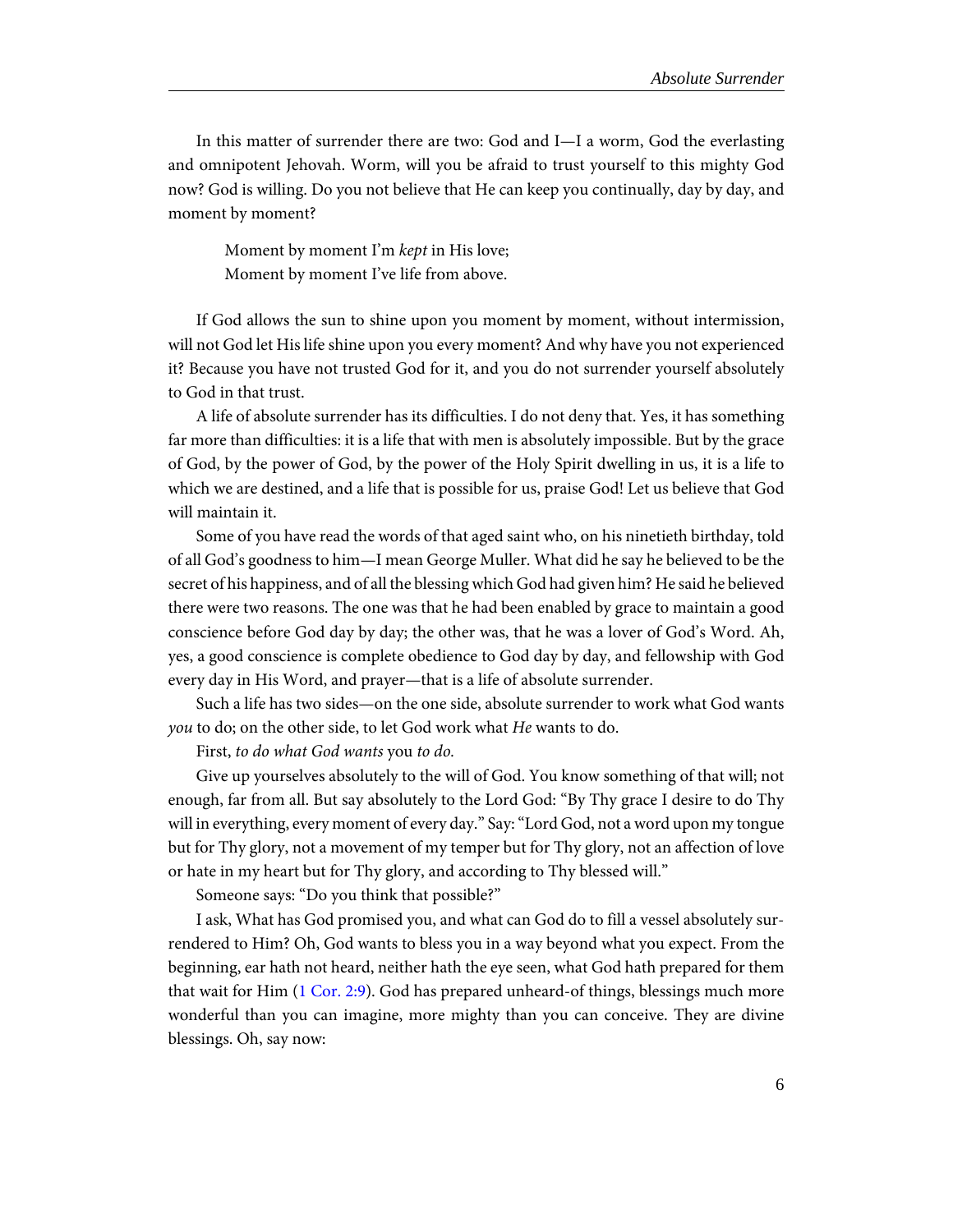"I give myself absolutely to God, to His will, to do only what God wants."

It is God who will enable you to carry out the surrender.

And, on the other side, come and say: "I give myself absolutely to God, to let Him work in me to will and to do of His good pleasure, as He has promised to do."

Yes, the living God wants to work in His children in a way that we cannot understand, but that God's Word has revealed, and He wants to work in us every moment of the day. God is willing to maintain our life. Only let our absolute surrender be one of simple, childlike, and unbounded trust.

#### **God Blesses When You Surrender**

This absolute surrender to God will wonderfully bless.

What Ahab said to his enemy, King Ben-hadad—"My lord, O king, according to thy word I am thine, and all that I have"—shall we not say to our God and loving Father? If we do say it, God's blessing will come upon us. God wants us to be separate from the world; we are called to come out from the world that hates God. Come out for God, and say: "Lord, anything for Thee." If you say that with prayer, and speak that into God's ear, He will accept it, and He will teach you what it means.

I say again, God will bless you. You have been praying for blessing. But do remember, there must be absolute surrender. At every tea-table you see it. Why is tea poured into that cup? Because it is empty, and given up for the tea. But put ink, or vinegar, or wine into it, and will they pour the tea into the vessel? And can God fill you, can God bless you if you are not absolutely surrendered to Him? He cannot. Let us believe God has wonderful blessings for us, if we will but stand up for God, and say, be it with a trembling will, yet with a believing heart:

"O God, I accept Thy demands. I am thine and all that I have. Absolute surrender is what my soul yields to Thee by divine grace."

You may not have such strong and clear feelings of deliverances as you would desire to have, but humble yourselves in His sight, and acknowledge that you have grieved the Holy Spirit by your self-will, self-confidence, and self-effort. Bow humbly before him in the confession of that, and ask him to break the heart and to bring you into the dust before Him. Then, as you bow before Him, just accept God's teaching that in your flesh "there dwelleth no good thing" [\(Rom. 7:18](http://www.ccel.org/study/Bible:Rom.7.18)), and that nothing will help you except another life which must come in. You must deny self once for all. Denying self must every moment be the power of your life, and then Christ will come in and take possession of you.

When was Peter delivered? When was the change accomplished? The change began with Peter weeping, and the Holy Spirit came down and filled his heart.

God the Father loves to give us the power of the Spirit. We have the Spirit of God dwelling within us. We come to God confessing that, and praising God for it, and yet con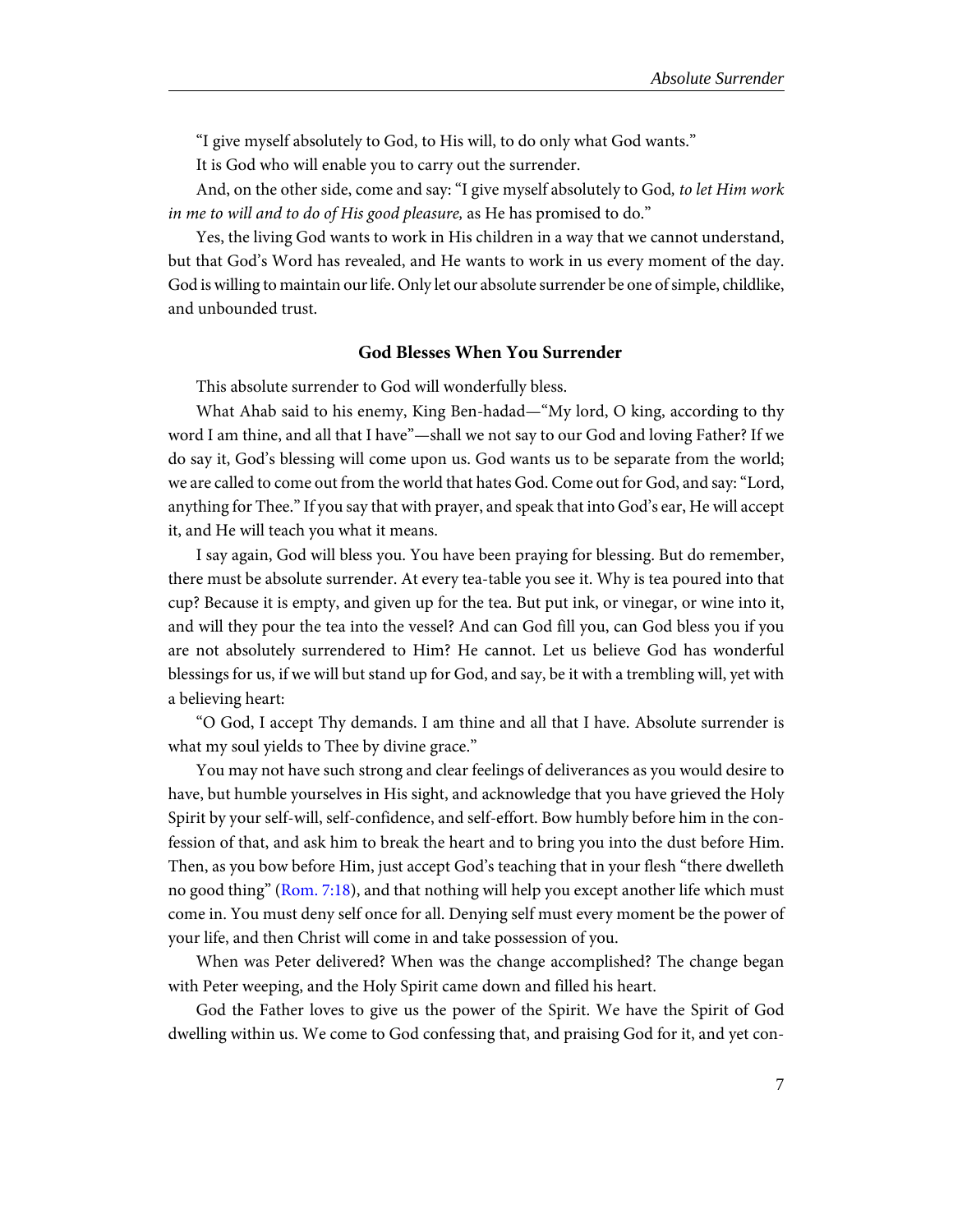fessing how we have grieved the Spirit. And then we bow our knees to the Father to ask that He would strengthen us with all might by the Spirit in the inner man, and that He would fill us with His mighty power. And as the Spirit reveals Christ to us, Christ comes to live in our hearts forever, and the self-life is cast out.

Let us bow before God in humility, and in that humility confess before Him the state of the whole Church. No words can tell the sad state of the Church of Christ on earth. I wish I had words to speak what I sometimes feel about it. Just think of the Christians around you. I do not speak of nominal Christians, or of professing Christians, but I speak of hundreds and thousands of honest, earnest Christians who are not living a life in the power of God or to His glory. So little power, so little devotion or consecration to God, so little perception of the truth that a Christian is a man utterly surrendered to God's will! Oh, we want to confess the sins of God's people around us, and to humble ourselves. We are members of that sickly body, and the sickliness of the body will hinder us, and break us down, unless we come to God, and in confession separate ourselves from partnership with worldliness, with coldness toward each other, unless we give up ourselves to be entirely and wholly for God.

How much Christian work is being done in the spirit of the flesh and in the power of self! How much work, day by day, in which human energy—our will and our thoughts about the work—is continually manifested, and in which there is but little of waiting upon God, and upon the power of the Holy Spirit! Let us make confession. But as we confess the state of the Church and the feebleness and sinfulness of work for God among us, let us come back to ourselves. Who is there who truly longs to be delivered from the power of the self-life, who truly acknowledges that it is the power of self and the flesh, and who is willing to cast all at the feet of Christ? There is deliverance.

I heard of one who had been an earnest Christian, and who spoke about the "cruel" thought of separation and death. But you do not think that, do you? What are we to think of separation and death? This: death was the path to glory for Christ. For the joy set before Him He endured the cross. The cross was the birthplace of His everlasting glory. Do you love Christ? Do you long to be in Christ, and not like Him? Let death be to you the most desirable thing on earth—death to self, and fellowship with Christ. Separation—do you think it a hard thing to be called to be entirely free from the world, and by that separation to be united to God and His love, by separation to become prepared for living and walking with God every day? Surely one ought to say:

"Anything to bring me to separation, to death, for a life of full fellowship with God and Christ."

Come and cast this self-life and flesh-life at the feet of Jesus. Then trust Him. Do not worry yourselves with trying to understand all about it, but come in the living faith that Christ will come into you with the power of His death and the power of His life; and then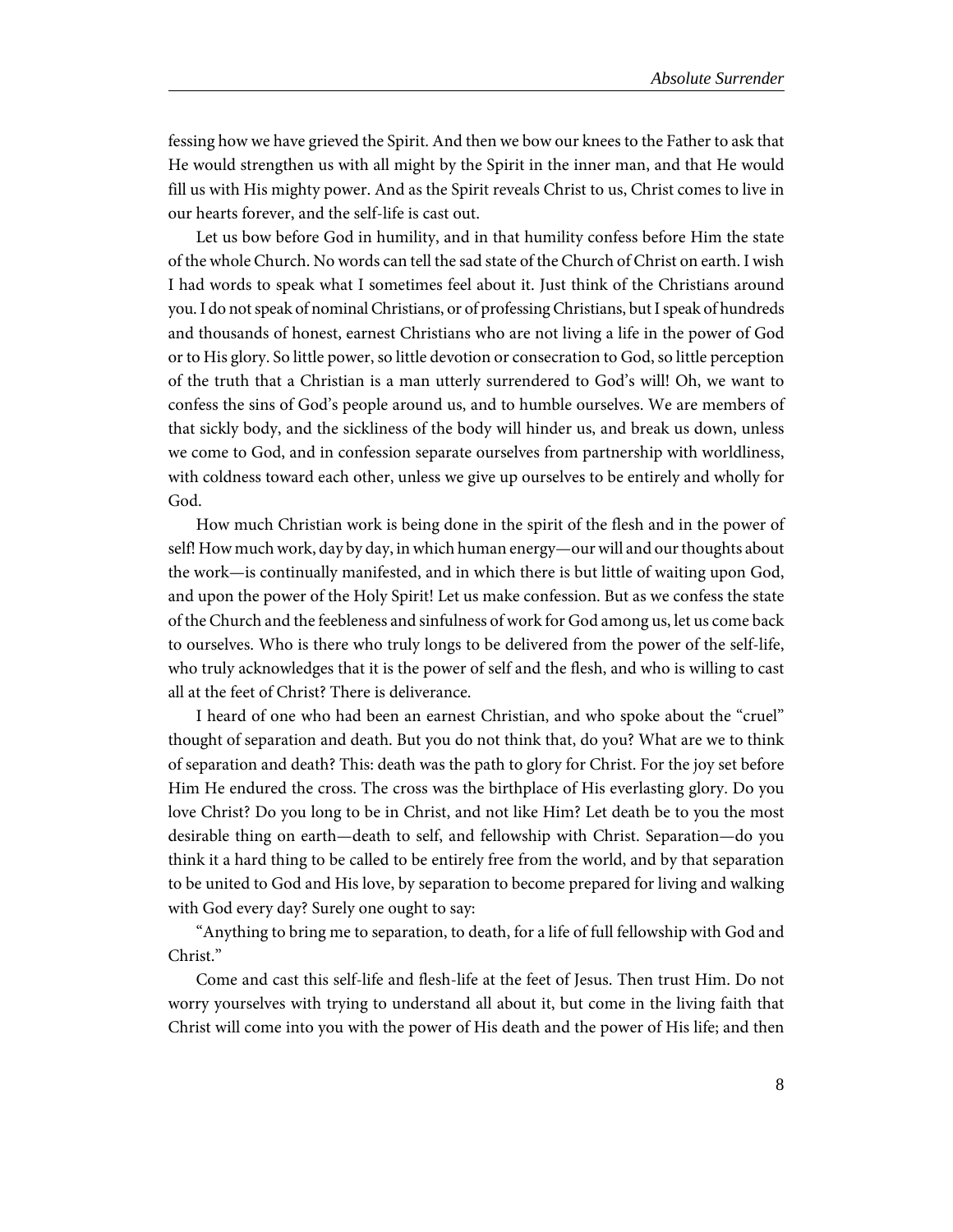the Holy Spirit will bring the whole Christ—Christ crucified and risen and living in glory—into your heart.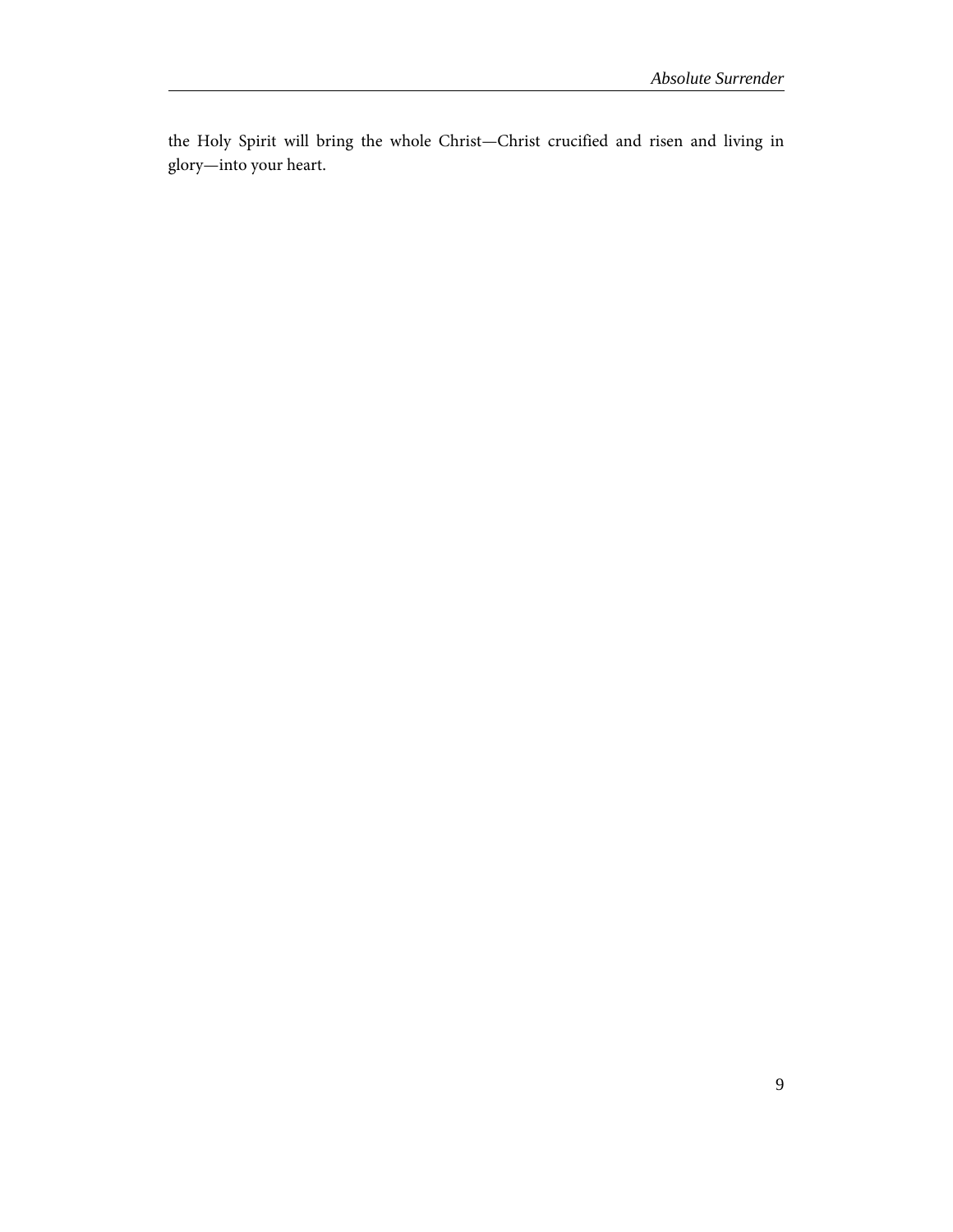## **"THE FRUIT OF THE SPIRIT IS LOVE"**

<span id="page-13-0"></span>I want to look at the fact of a life filled with the Holy Spirit more from the practical side, and to show how this life will show itself in our daily walk and conduct.

Under the Old Testament you know the Holy Spirit often came upon men as a divine Spirit of revelation to reveal the mysteries of God, or for power to do the work of God. But He did not then dwell in them. Now, many just want the Old Testament gift of power for work, but know very little of the New Testament gift of the indwelling Spirit, animating and renewing the whole life. When God gives the Holy Spirit, His great object is the formation of a holy character. It is a gift of a holy mind and spiritual disposition, and what we need above everything else, is to say:

"I must have the Holy Spirit sanctifying my whole inner life if I am really to live for God's glory."

You might say that when Christ promised the Spirit to the disciples, He did so that they might have power to be witnesses. True, but then they received the Holy Spirit in such heavenly power and reality that He took possession of their whole being at once and so fitted them as holy men for doing the work with power as they had to do it. Christ spoke of power to the disciples, but it was the Spirit filling their whole being that worked the power.

I wish now to dwell upon the passage found in [Gal. 5:22:](http://www.ccel.org/study/Bible:Gal.5.22)

"The fruit of the Spirit is love."

We read that "Love is the fulfilling of the law" [\(Rom. 13:10\)](http://www.ccel.org/study/Bible:Rom.13.10), and my desire is to speak on love as a fruit of the Spirit with a twofold object. One is that this word may be a searchlight in our hearts, and give us a test by which to try all our thoughts about the Holy Spirit and all our experience of the holy life. Let us try ourselves by this word. Has this been our daily habit, to seek to be filled with the Holy Spirit as the Spirit of love? "The fruit of the Spirit is love." Has it been our experience that the more we have of the Holy Spirit the more loving we become? In claiming the Holy Spirit we should make this the first object of our expectation. The Holy Spirit comes as a Spirit of love.

Oh, if this were true in the Church of Christ how different her state would be! May God help us to get hold of this simple, heavenly truth that the fruit of the Spirit is a love which appears in the life, and that just as the Holy Spirit gets real possession of the life, the heart will be filled with real, divine, universal love.

One of the great causes why God cannot bless His Church is the want of love. When the body is divided, there cannot be strength. In the time of their great religious wars, when Holland stood out so nobly against Spain, one of their mottoes was: "Unity gives strength." It is only when God's people stand as one body, one before God in the fellowship of love, one toward another in deep affection, one before the world in a love that the world can see—it is only then that they will have power to secure the blessing which they ask of God.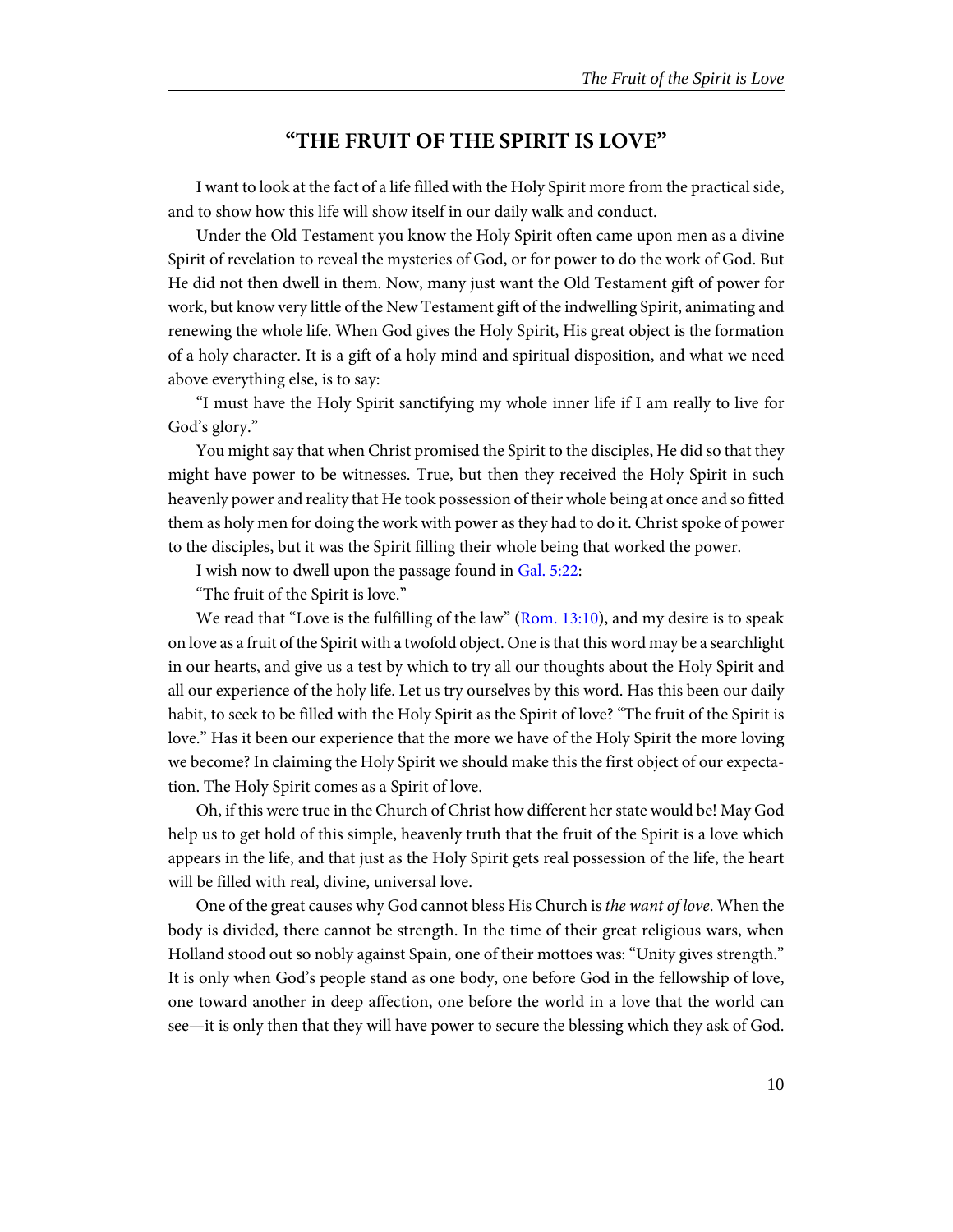Remember that if a vessel that ought to be one whole is cracked into many pieces, it cannot be filled. You can take a potsherd, one part of a vessel, and dip out a little water into that, but if you want the vessel full, the vessel must be whole. That is literally true of Christ's Church, and if there is one thing we must pray for still, it is this: Lord, melt us together into one by the power of the Holy Spirit; let the Holy Spirit, who at Pentecost made them all of one heart and one soul, do His blessed work among us. Praise God, we can love each other in a divine love, for "the fruit of the Spirit is love." Give yourselves up to love, and the Holy Spirit will come; receive the Spirit, and He will teach you to love more.

#### **God Is Love**

Now, why is it that the fruit of the Spirit is love? Because God is love [\(1 John 4:8\)](http://www.ccel.org/study/Bible:1John.4.8). And what does that mean?

It is the very nature and being of God to delight in communicating Himself. God has no selfishness, God keeps nothing to Himself. God's nature is to be always giving. In the sun and the moon and the stars, in every flower you see it, in every bird in the air, in every fish in the sea. God communicates life to His creatures. And the angels around His throne, the seraphim and cherubim who are flames of fire—whence have they their glory? It is because God is love, and He imparts to them of His brightness and His blessedness. And we, His redeemed children—God delights to pour His love into us. And why? Because, as I said, God keeps nothing for Himself. From eternity God had His only begotten Son, and the Father gave Him all things, and nothing that God had was kept back. "God is love."

One of the old Church fathers said that we cannot better understand the Trinity than as a revelation of divine love—the Father, the loving One, the Fountain of love; the Son, the beloved one, the Reservoir of love, in whom the love was poured out; and the Spirit, the living love that united both and then overflowed into this world. The Spirit of Pentecost, the Spirit of the Father, and the Spirit of the Son is love. And when the Holy Spirit comes to us and to other men, will He be less a Spirit of love than He is in God? It cannot be; He cannot change His nature. The Spirit of God is love, and "the fruit of the Spirit is love."

#### **Mankind Needs Love**

Why is that so? That was the one great need of mankind, that was the thing which Christ's redemption came to accomplish: to restore love to this world.

When man sinned, why was it that he sinned? Selfishness triumphed—he sought self instead of God. And just look! Adam at once begins to accuse the woman of having led him astray. Love to God had gone, love to man was lost. Look again: of the first two children of Adam the one becomes a murderer of his brother.

Does not that teach us that sin had robbed the world of love? Ah! what a proof the history of the world has been of love having been lost! There may have been beautiful examples of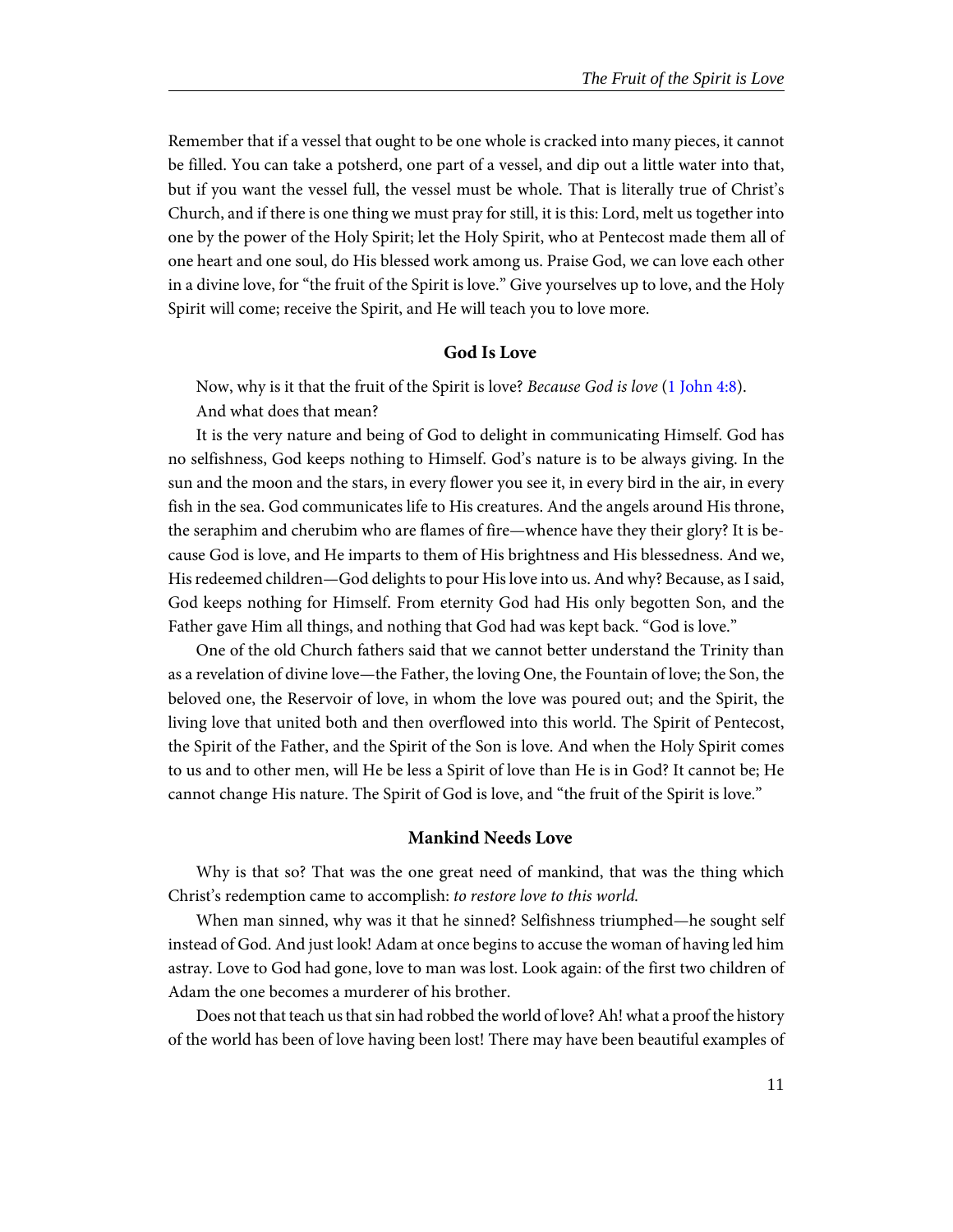love even among the heathen, but only as a little remnant of what was lost. One of the worst things sin did for man was to make him selfish, for selfishness cannot love.

The Lord Jesus Christ came down from Heaven as the Son of God's love. "God so loved the world that He gave His only begotten Son" [\(John 3:16](http://www.ccel.org/study/Bible:John.3.16)). God's Son came to show what love is, and He lived a life of love here upon earth in fellowship with His disciples, in compassion over the poor and miserable, in love even to His enemies, and He died the death of love. And when He went to Heaven, whom did He send down? The Spirit of love, to come and banish selfishness and envy and pride, and bring the love of God into the hearts of men. "The fruit of the Spirit is love."

And what was the preparation for the promise of the Holy Spirit? You know that promise as found in the fourteenth chapter of John's Gospel. But remember what precedes in the thirteenth chapter. Before Christ promised the Holy Spirit, He gave a new commandment, and about that new commandment He said wonderful things. One thing was: "Even as I have loved you, so love ye one another." To them His dying love was to be the only law of their conduct and intercourse with each other. What a message to those fishermen, to those men full of pride and selfishness! "Learn to love each other," said Christ, "as I have loved you." And by the grace of God they did it. When Pentecost came, they were of one heart and one soul. Christ did it for them.

And now He calls us to dwell and to walk in love. He demands that though a man hate you, still you love him. True love cannot be conquered by anything in Heaven or upon the earth. The more hatred there is, the more love triumphs through it all and shows its true nature. This is the love that Christ commanded His disciples to exercise.

What more did He say? "By this shall all men know that ye are my disciples, if ye have love one to another" [\(John 13:35](http://www.ccel.org/study/Bible:John.13.35)).

You all know what it is to wear a badge. And Christ said to His disciples in effect: "I give you a badge, and that badge is love. That is to be your mark. It is the only thing in Heaven or on earth by which men can know me."

Do we not begin to fear that love has fled from the earth? That if we were to ask the world: "Have you seen us wear the badge of love?" the world would say: "No; what we have heard of the Church of Christ is that there is not a place where there is no quarreling and separation." Let us ask God with one heart that we may wear the badge of Jesus' love. God is able to give it.

#### **Love Conquers Selfishness**

"The fruit of the Spirit is love." Why? Because nothing but love can expel and conquer our selfishness.

Self is the great curse, whether in its relation to God, or to our fellow-men in general, or to fellow-Christians, thinking of ourselves and seeking our own. Self is our greatest curse.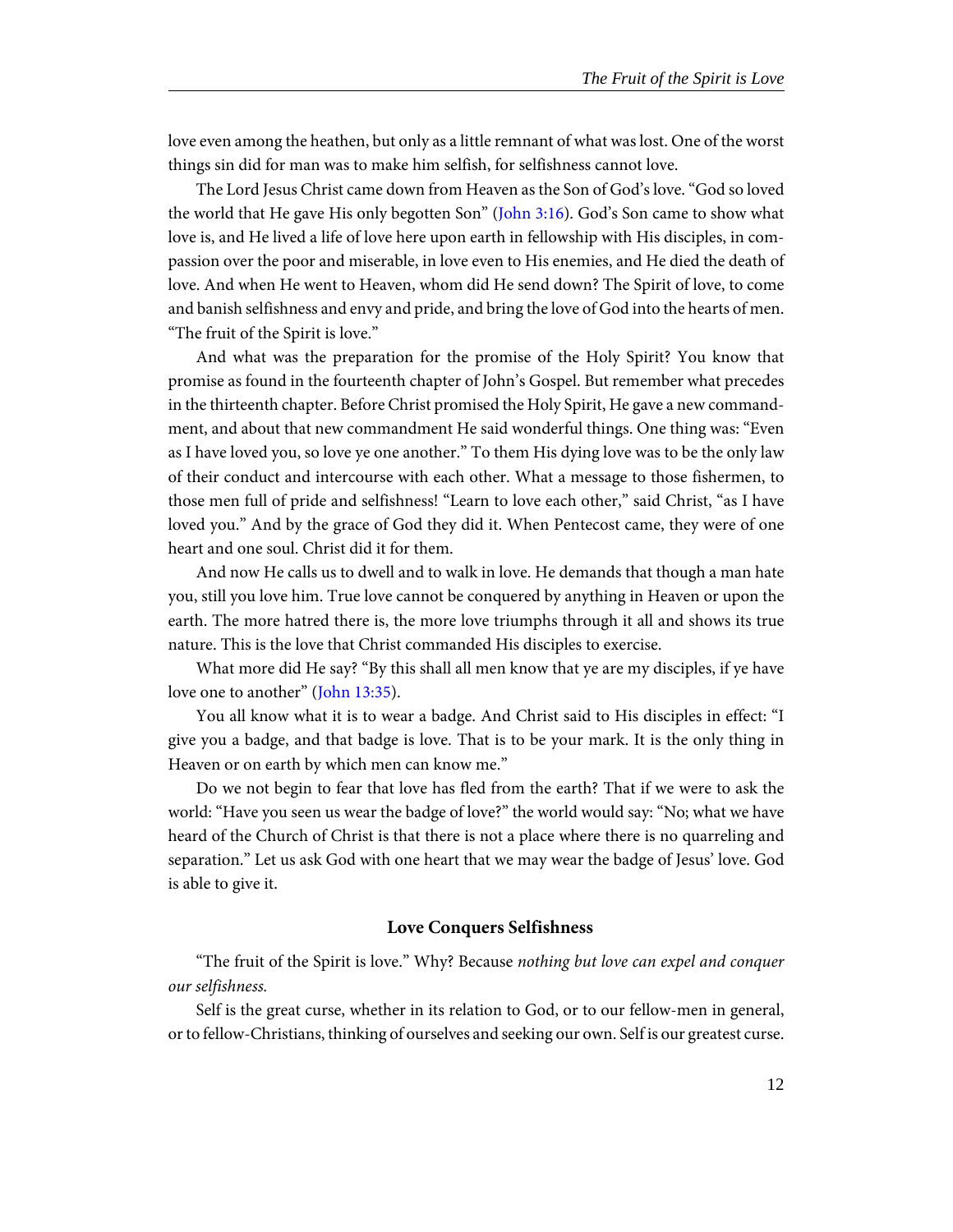But, praise God, Christ came to redeem us from self. We sometimes talk about deliverance from the self-life—and thank God for every word that can be said about it to help us—but I am afraid some people think deliverance from the self-life means that now they are going to have no longer any trouble in serving God; and they forget that deliverance from self-life means to be a vessel overflowing with love to everybody all the day.

And there you have the reason why many people pray for the power of the Holy Spirit, and they get something, but oh, so little! because they prayed for power for work, and power for blessing, but they have not prayed for power for full deliverance from self. That means not only the righteous self in intercourse with God, but the unloving self in intercourse with men. And there is deliverance. "The fruit of the Spirit is love." I bring you the glorious promise of Christ that He is able to fill our hearts with love.

A great many of us try hard at times to love. We try to force ourselves to love, and I do not say that is wrong; it is better than nothing. But the end of it is always very sad. "I fail continually," such a one must confess. And what is the reason? The reason is simply this: Because they have never learned to believe and accept the truth that the Holy Spirit can pour God's love into their heart. That blessed text; often it has been limited!—"The love of God is shed abroad in our hearts" ([Rom. 5:5](http://www.ccel.org/study/Bible:Rom.5.5)). It has often been understood in this sense: It means the love of God *to me*. Oh, what a limitation! That is only the beginning. The love of God is always the love of God in its entirety, in its fullness as an indwelling power, a love of God to me that leaps back to Him in love, and overflows to my fellow-men in love—God's love to me, and my love to God, and my love to my fellow-men. The three are one; you cannot separate them.

Do believe that the love of God can be shed abroad in your heart and mine so that we can love all the day.

"Ah!" you say, "how little I have understood that!"

Why is a lamb always gentle? Because that is its nature. Does it cost the lamb any trouble to be gentle? No. Why not? It is so beautiful and gentle. Has a lamb to study to be gentle? No. Why does that come so easy? It is its nature. And a wolf—why does it cost a wolf no trouble to be cruel, and to put its fangs into the poor lamb or sheep? Because that is its nature. It has not to summon up its courage; the wolf-nature is there.

And how can I learn to love? Never until the Spirit of God fills my heart with God's love, and I begin to long for God's love in a very different sense from which I have sought it so selfishly, as a comfort and a joy and a happiness and a pleasure to myself; never until I begin to learn that "God is love," and to claim it, and receive it as an indwelling power for self-sacrifice; never until I begin to see that my glory, my blessedness, is to be like God and like Christ, in giving up everything in myself for my fellow-men. May God teach us that! Oh, the divine blessedness of the love with which the Holy Spirit can fill our hearts! "The fruit of the Spirit is love."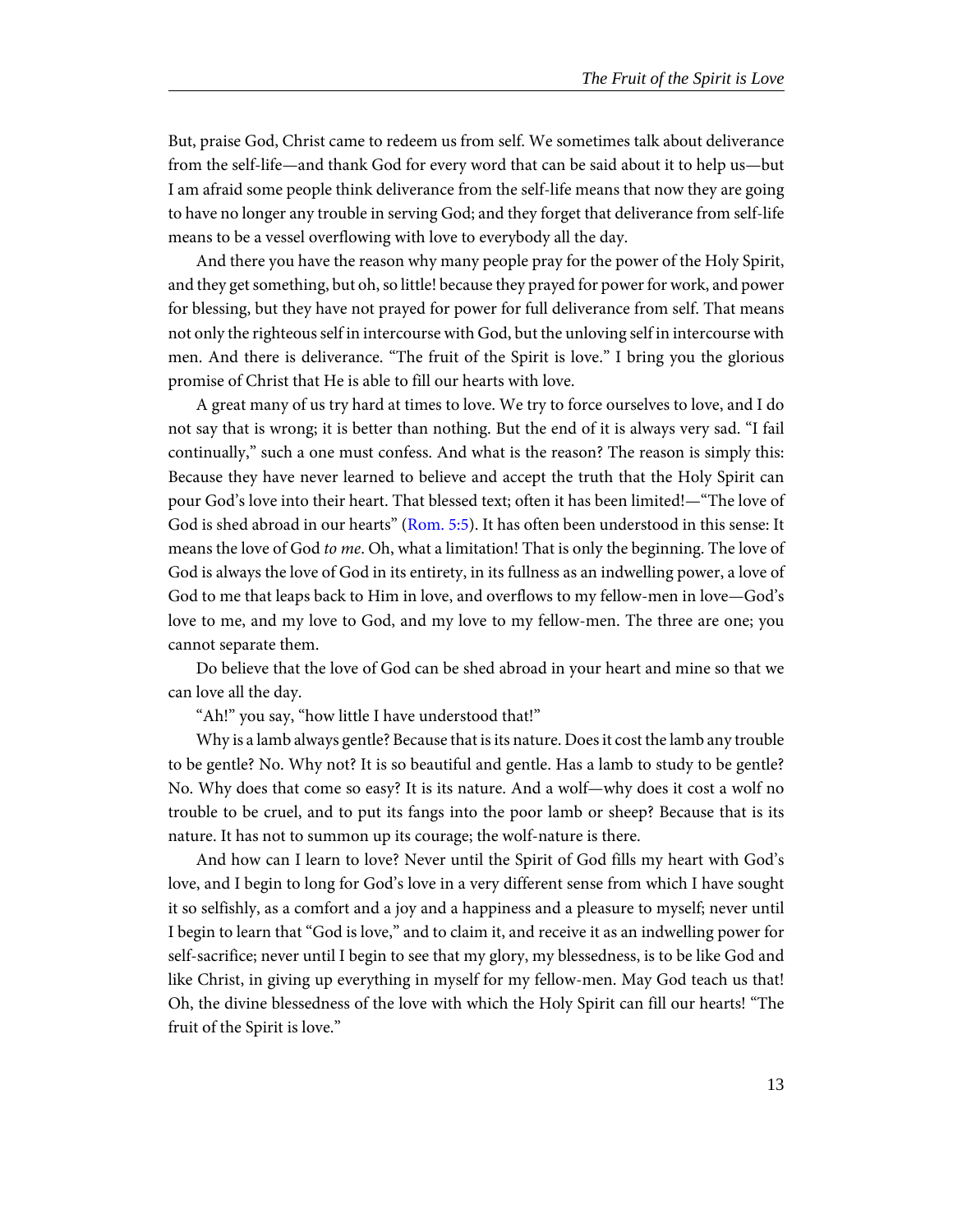#### **Love Is God's Gift**

Once again I ask, Why must this be so? And my answer is: Without this we cannot live the daily life of love.

How often, when we speak about the consecrated life, we have to speak about *temper*, and some people have sometimes said:

"You make too much of temper."

I do not think we can make too much of it. Think for a moment of a clock and of what its hands mean. The hands tell me what is within the clock, and if I see that the hands stand still, or that the hands point wrong, or that the clock is slow or fast, I say that something inside the clock is not working properly. And temper is just like the revelation that the clock gives of what is within. Temper is a proof whether the love of Christ is filling the heart, or not. How many there are who find it easier in church, or in prayer-meeting, or in work for the Lord—diligent, earnest work—to be holy and happy than in the daily life with wife and children; easier to be holy and happy outside the home than in it! Where is the love of God? In Christ. God has prepared for us a wonderful redemption in Christ, and He longs to make something supernatural of us. Have we learned to long for it, and ask for it, and expect it in its fullness?

Then there is the *tongue!* We sometimes speak of the tongue when we talk of the better life, and the restful life, but just think what liberty many Christians give to their tongues. They say:

"I have a right to think what I like."

When they speak about each other, when they speak about their neighbors, when they speak about other Christians, how often there are sharp remarks! God keep me from saying anything that would be unloving; God shut my mouth if I am not to speak in tender love. But what I am saying is a fact. How often there are found among Christians who are banded together in work, sharp criticism, sharp judgment, hasty opinion, unloving words, secret contempt of each other, secret condemnation of each other! Oh, just as a mother's love covers her children and delights in them and has the tenderest compassion with their foibles or failures, so there ought to be in the heart of every believer a motherly love toward every brother and sister in Christ. Have you aimed at that? Have you sought it? Have you ever pleaded for it? Jesus Christ said: "As I have loved you . . . love one another" [\(John 13:34\)](http://www.ccel.org/study/Bible:John.13.34). And He did not put that among the other commandments, but He said in effect:

"That is a *new* commandment, the one commandment: Love one another as I have loved you" [\(John 13:34](http://www.ccel.org/study/Bible:John.13.34)).

It is in our daily life and conduct that the fruit of the Spirit is love. From that there comes all the graces and virtues in which love is manifested: joy, peace, longsuffering, gentleness, goodness; no sharpness or hardness in your tone, no unkindness or selfishness; meekness before God and man. You see that all these are the gentler virtues. I have often thought as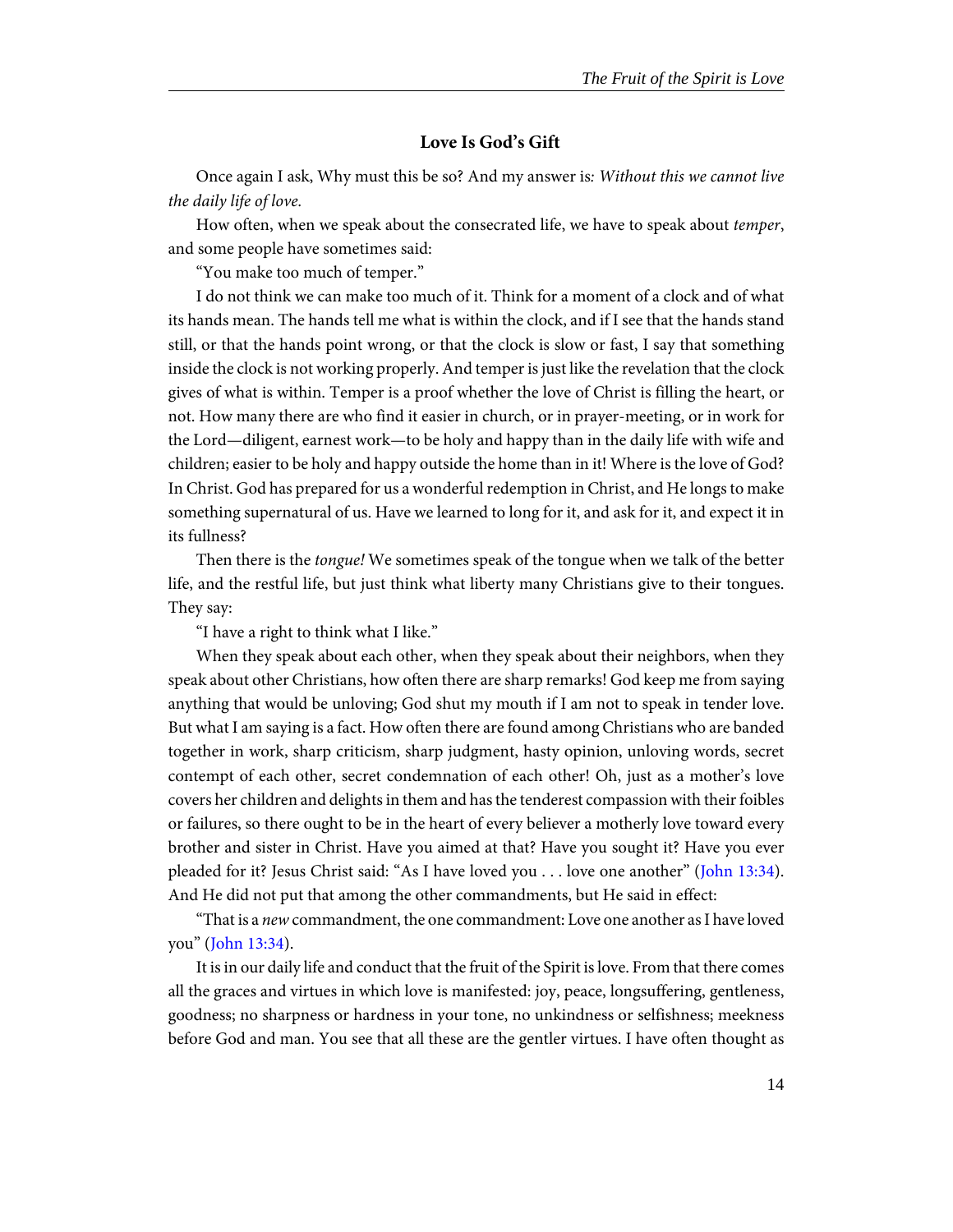I read those words in Colossians, "Put on therefore as the elect of God, holy and beloved, bowels of mercies, kindness, humbleness of mind, meekness, longsuffering" ([Col. 3:12\)](http://www.ccel.org/study/Bible:Col.3.12), that if we had written this, we should have put in the foreground the manly virtues, such as zeal, courage, and diligence; but we need to see how the gentler, the most womanly virtues are especially connected with dependence upon the Holy Spirit. These are indeed heavenly graces. They never were found in the heathen world. Christ was needed to come from Heaven to teach us. Your blessedness is longsuffering, meekness, kindness; your glory is humility before God. The fruit of the Spirit that He brought from Heaven out of the heart of the crucified Christ, and that He gives in our heart, is first and foremost—love.

You know what John says: "No man hath seen God at any time. If we love one another, God dwelleth in us" [\(1 John 4:12\)](http://www.ccel.org/study/Bible:1John.4.12). That is, I cannot see God, but as a compensation I can see my brother, and if I love him, God dwells in me. Is that really true? That I cannot see God, but I must love my brother, and God will dwell in me? Loving my brother is the way to real fellowship with God. You know what John further says in that most solemn test, "If a man say, I love God, and hateth his brother, he is a liar; for he that loveth not his brother whom he hath seen, how can he love God whom he hath not seen?"  $(1$  John 4:20). There is a brother, a most unlovable man. He worries you every time you meet him. He is of the very opposite disposition to yours. You are a careful businessman, and you have to do with him in your business. He is most untidy, unbusiness-like. You say:

"I cannot love him."

Oh, friend, you have not learned the lesson that Christ wanted to teach above everything. Let a man be what he will, you are to love him. Love is to be the fruit of the Spirit all the day and every day. Yes, listen! If a man loves not his brother whom he hath seen—if you don't love that unlovable man whom you have seen, how can you love God whom you have not seen? You can deceive yourself with beautiful thoughts about loving God. You must prove your love to God by your love to your brother; that is the one standard by which God will judge your love to Him. If the love of God is in your heart you will love your brother. The fruit of the Spirit is love.

And what is the reason that God's Holy Spirit cannot come in power? Is it not possible?

You remember the comparison I used in speaking of the vessel. I can dip a little water into a potsherd, a bit of a vessel; but if a vessel is to be full, it must be unbroken. And the children of God, wherever they come together, to whatever church or mission or society they belong, must love each other intensely, or the Spirit of God cannot do His work. We talk about grieving the Spirit of God by worldliness and ritualism and formality and error and indifference, but, I tell you, the one thing above everything that grieves God's Spirit is this lack of love. Let every heart search itself, and ask that God may search it.

#### **Our Love Shows God's Power**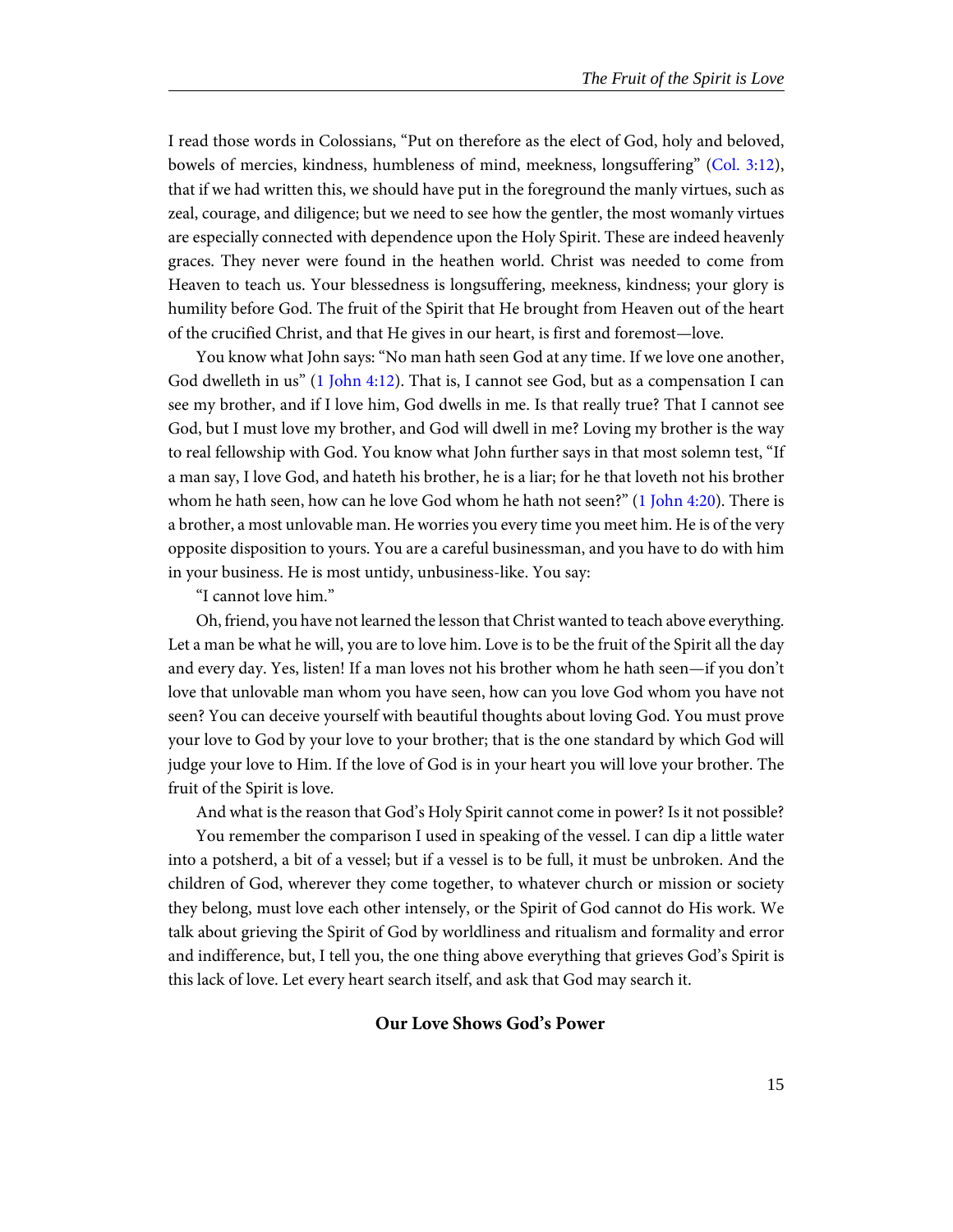Why are we taught that "the fruit of the Spirit is love"? Because the Spirit of God has come to make our daily life an exhibition of divine power and a revelation of what God can do for His children.

In the second and the fourth chapters of Acts we read that the disciples were of one heart and of one soul. During the three years they had walked with Christ they never had been in that spirit. All Christ's teaching could not make them of one heart and one soul. But the Holy Spirit came from Heaven and shed the love of God in their hearts, and they were of one heart and one soul. The same Holy Spirit that brought the love of Heaven into their hearts must fill us too. Nothing less will do. Even as Christ did, one might preach love for three years with the tongue of an angel, but that would not teach any man to love unless the power of the Holy Spirit should come upon him to bring the love of Heaven into his heart.

Think of the church at large. What divisions! Think of the different bodies. Take the question of holiness, take the question of the cleansing blood, take the question of the baptism of the Spirit—what differences are caused among dear believers by such questions! That there are differences of opinion does not trouble me. We do not have the same constitution and temperament and mind. But how often hate, bitterness, contempt, separation, unlovingness are caused by the holiest truths of God's Word! Our doctrines, our creeds, have been more important than love. We often think we are valiant for the truth and we forget God's command to speak the truth in love. And it was so in the time of the Reformation between the Lutheran and Calvinistic churches. What bitterness there was then in regard to the Holy Supper, which was meant to be the bond of union among all believers! And so, down the ages, the very dearest truths of God have become mountains that have separated us.

If we want to pray in power, and if we want to expect the Holy Spirit to come down in power, and if we want indeed that God shall pour out His Spirit, we must enter into a covenant with God that we love one another with a heavenly love.

Are you ready for that? Only that is true love that is large enough to take in all God's children, the most unloving and unlovable, and unworthy, and unbearable, and trying. If my vow—absolute surrender to God—was true, then it must mean absolute surrender to the divine love to fill me; to be a servant of love to love every child of God around me. "The fruit of the Spirit is love."

Oh, God did something wonderful when He gave Christ, at His right hand, the Holy Spirit to come down out of the heart of the Father and His everlasting love. And how we have degraded the Holy Spirit into a mere power by which we have to do our work! God forgive us! Oh, that the Holy Spirit might be held in honor as a power to fill us with the very life and nature of God and of Christ!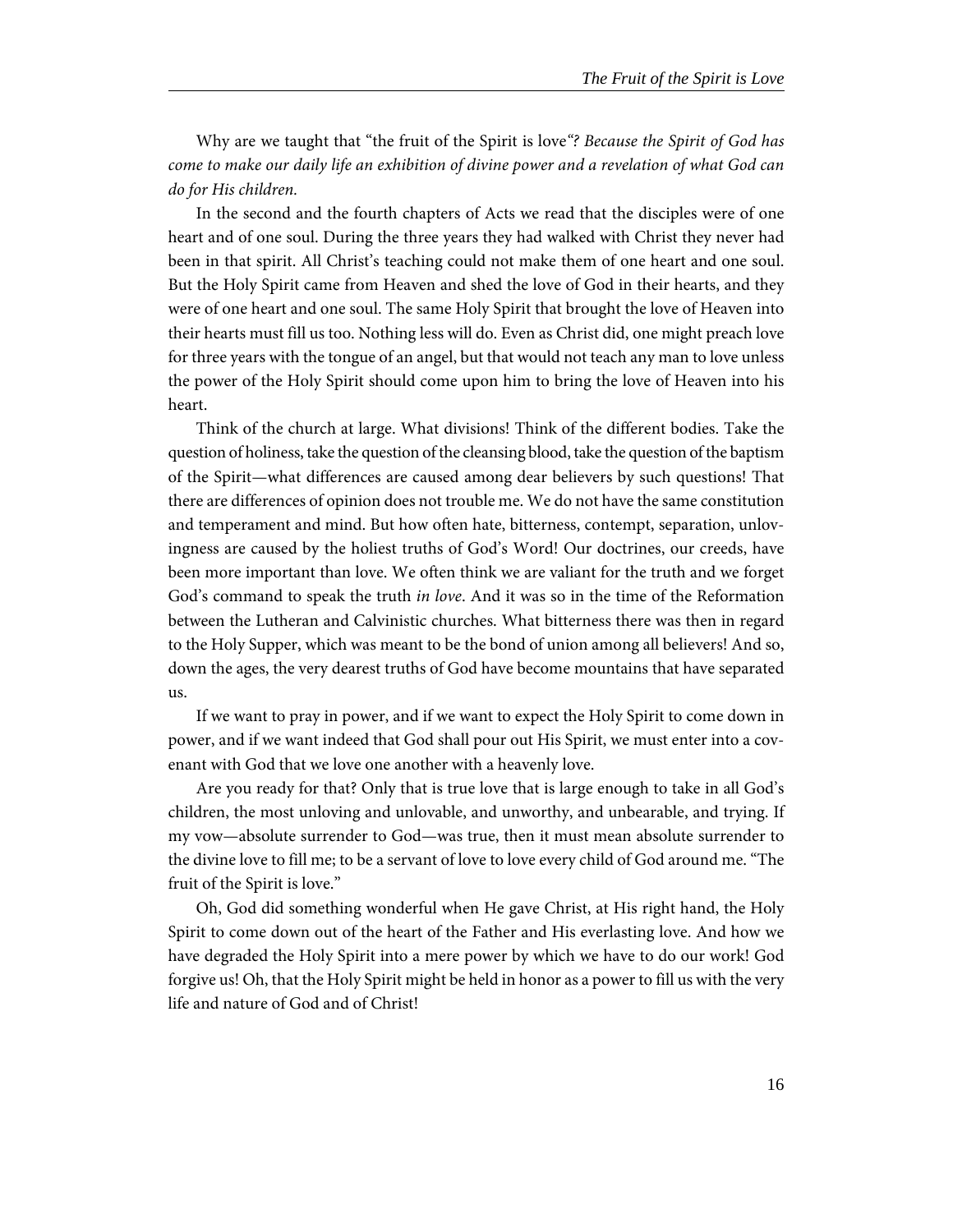#### **Christian Work Requires Love**

"The fruit of the Spirit is love." I ask once again, Why is it so? And the answer comes: That is the only power in which Christians really can do their work.

Yes, it is that we need. We want not only love that is to bind us to each other, but we want a divine love in our work for the lost around us. Oh, do we not often undertake a great deal of work, just as men undertake work of philanthropy, from a natural spirit of compassion for our fellow-men? Do we not often undertake Christian work because our minister or friend calls us to it? And do we not often perform Christian work with a certain zeal but without having had a baptism of love?

People often ask: "What is the baptism of fire?"

I have answered more than once: I know no fire like the fire of God, the fire of everlasting love that consumed the sacrifice on Calvary. The baptism of love is what the Church needs, and to get that we must begin at once to get down upon our faces before God in confession, and plead:

"Lord, let love from Heaven flow down into my heart. I am giving up my life to pray and live as one who has given himself up for the everlasting love to dwell in and fill him."

Ah, yes, if the love of God were in our hearts, what a difference it would make! There are hundreds of believers who say:

"I work for Christ, and I feel I could work much harder, but I have not the gift. I do not know how or where to begin. I do not know what I can do."

Brother, sister, ask God to baptize you with the Spirit of love, and love will find its way. Love is a fire that will burn through every difficulty. You may be a shy, hesitating man, who cannot speak well, but love can burn through everything. God fill us with love! We need it for our work.

You have read many a touching story of love expressed, and you have said, How beautiful! I heard one not long ago. A lady had been asked to speak at a Rescue Home where there were a number of poor women. As she arrived there and got to the window with the matron, she saw outside a wretched object sitting, and asked:

"Who is that?"

The matron answered: "She has been into the house thirty or forty times, and she has always gone away again. Nothing can be done with her, she is so low and hard."

But the lady said: "She must come in."

The matron then said: "We have been waiting for you, and the company is assembled, and you have only an hour for the address."

The lady replied: "No, this is of more importance"; and she went outside where the woman was sitting and said:

"My sister, what is the matter?"

"I am not your sister," was the reply.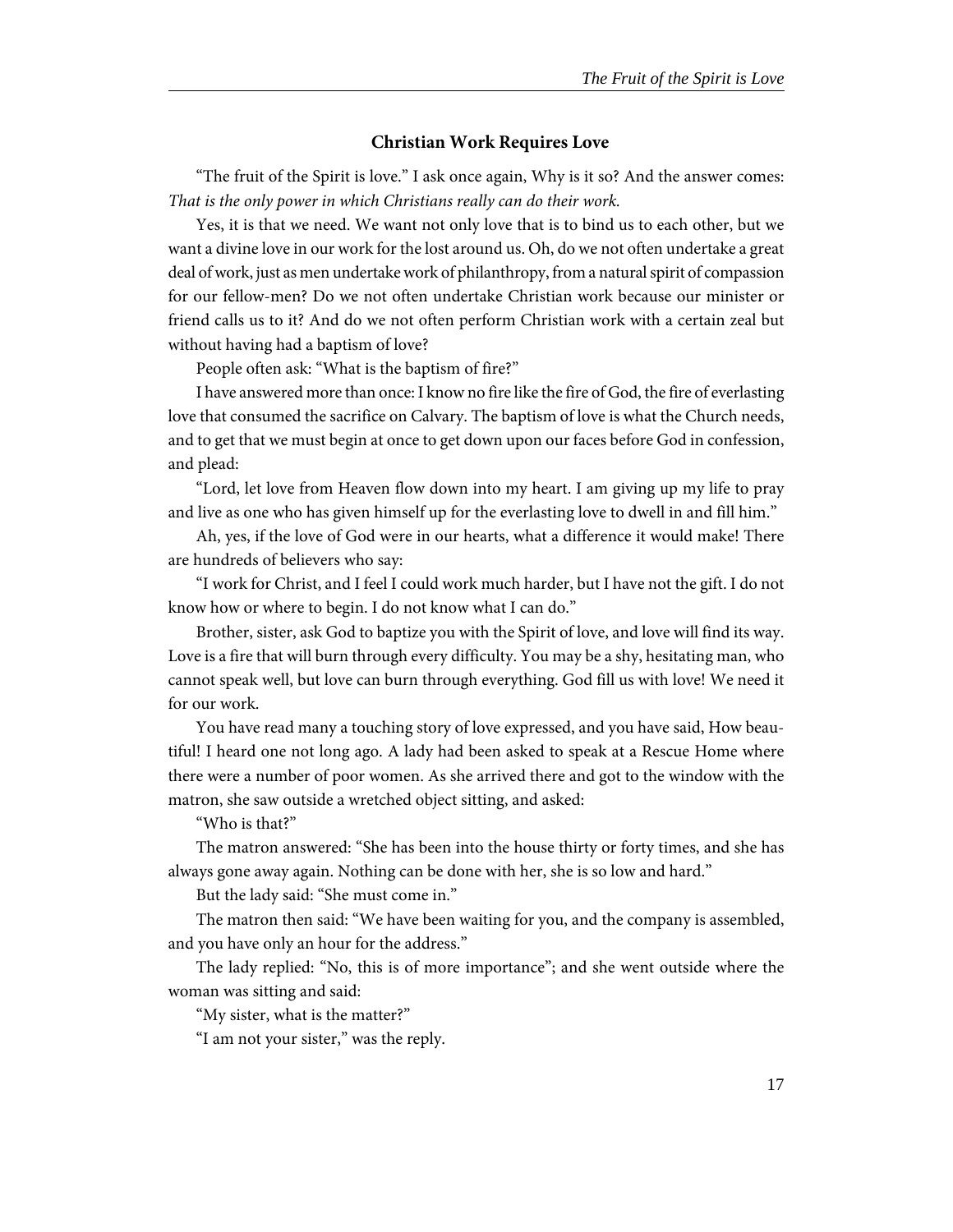Then the lady laid her hand on her, and said: "Yes, I am your sister, and I love you"; and so she spoke until the heart of the poor woman was touched.

The conversation lasted some time, and the company were waiting patiently. Ultimately the lady brought the woman into the room. There was the poor wretched, degraded creature, full of shame. She would not sit on a chair, but sat down on a stool beside the speaker's seat, and she let her lean against her, with her arms around the poor woman's neck, while she spoke to the assembled people. And that love touched the woman's heart; she had found one who really loved her, and that love gave access to the love of Jesus.

Praise God! there is love upon earth in the hearts of God's children; but oh, that there were more!

O God, baptize our ministers with a tender love, and our missionaries, and our Biblereaders, and our workers, and our young men's and young women's associations. Oh, that God would begin with us now, and baptize us with heavenly love!

#### **Love Inspires Intercession**

Once again. It is only love that can fit us for the work of intercession.

I have said that love must fit us for our work. Do you know what the hardest and the most important work is that has to be done for this sinful world? It is the work of intercession, the work of going to God and taking time to lay hold on Him.

A man may be an earnest Christian, an earnest minister, and a man may do good, but alas! how often he has to confess that he knows but little of what it is to tarry with God. May God give us the great gift of an intercessory spirit, a spirit of prayer and supplication! Let me ask you in the name of Jesus not to let a day pass without praying for all saints, and for all God's people.

I find there are Christians who think little of that. I find there are prayer unions where they pray for the members, and not for all believers. I pray you, take time to pray for the Church of Christ. It is right to pray for the heathen, as I have already said. God help us to pray more for them. It is right to pray for missionaries and for evangelistic work, and for the unconverted. But Paul did not tell people to pray for the heathen or the unconverted. Paul told them to pray for believers. Do make this your first prayer every day: "Lord, bless Thy saints everywhere."

The state of Christ's Church is indescribably low. Plead for God's people that He would visit them, plead for each other, plead for all believers who are trying to work for God. Let love fill your heart. Ask Christ to pour it out afresh into you every day. Try to get it into you by the Holy Spirit of God: I am separated unto the Holy Spirit, and the fruit of the Spirit is love. God help us to understand it.

May God grant that we learn day by day to wait more quietly upon Him. Do not wait upon God only for ourselves, or the power to do so will soon be lost; but give ourselves up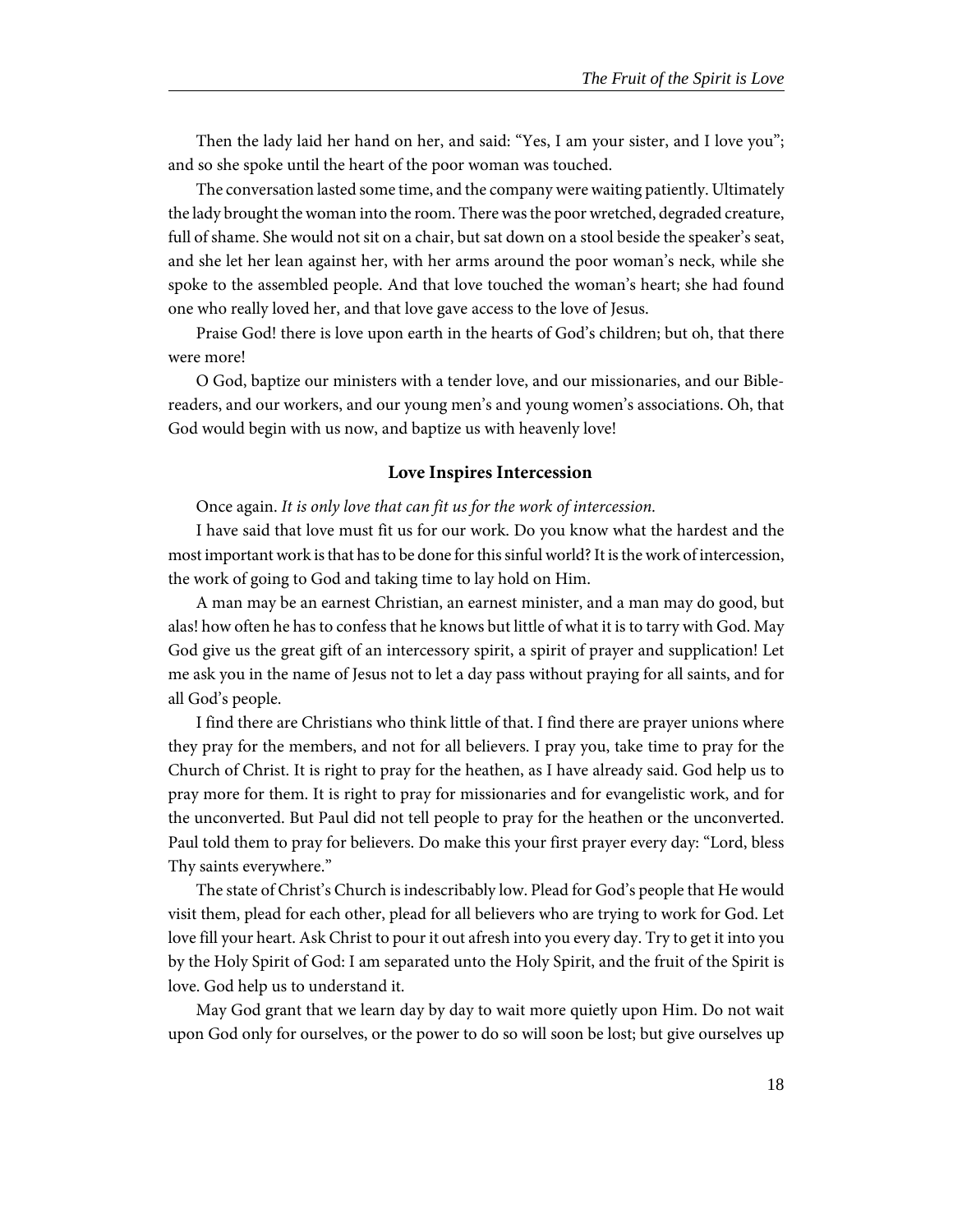to the ministry and the love of intercession, and pray more for God's people, for God's people round about us, for the Spirit of love in ourselves and in them, and for the work of God we are connected with; and the answer will surely come, and our waiting upon God will be a source of untold blessing and power. "The fruit of the Spirit is love."

Have you a lack of love to confess before God? Then make confession and say before Him, "O Lord, my lack of heart, my lack of love—I confess it." And then, as you cast that lack at His feet, believe that the blood cleanses you, that Jesus comes in His mighty, cleansing, saving power to deliver you, and that He will give His Holy Spirit.

"The fruit of the Spirit is love."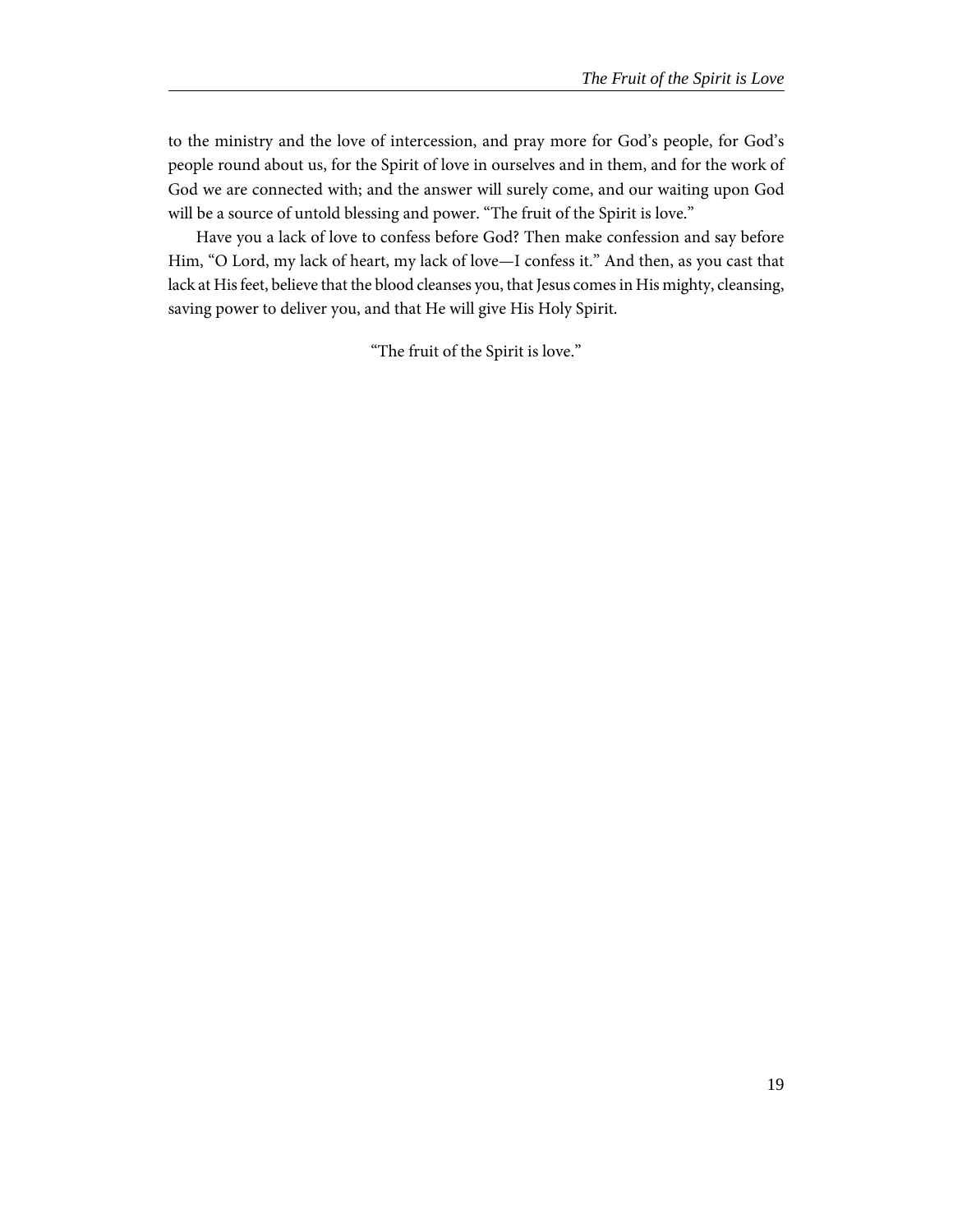### **SEPARATED UNTO THE HOLY GHOST**

<span id="page-23-0"></span>"Now there were in the church that was at Antioch certain prophets and teachers; as Barnabas, and Simeon that was called Niger, and Lucius of Cyrene, and Manaen . . . and Saul.

"As they ministered to the Lord, and fasted, the Holy Spirit said, Separate me Barnabas and Saul for the work whereunto I have called them.

"And when they had fasted and prayed, and laid their hands on them, they sent them away. So they, being sent forth by the Holy Spirit, departed unto Seleucia" ([Acts 13:1-4](http://www.ccel.org/study/Bible:Acts.13.1-Acts.13.4)).

In the story of our text we shall find some precious thoughts to guide us as to what God would have of us, and what God would do for us. The great lesson of the verses quoted is this: The Holy Spirit is the director of the work of God upon the earth. And what we should do if we are to work rightly for God, and if God is to bless our work, is to see that we stand in a right relation to the Holy Spirit, that we give Him every day the place of honor that belongs to Him, and that in all our work and (what is more) in all our private inner life, the Holy Spirit shall always have the first place. Let me point out to you some of the precious thoughts our passage suggests.

First of all, we see that God has His own plans with regard to His kingdom.

His church at Antioch had been established. God had certain plans and intentions with regard to Asia, and with regard to Europe. He had conceived them; they were His, and He made them known to His servants.

Our great Commander organizes every campaign, and His generals and officers do not always know the great plans. They often receive sealed orders, and they have to wait on Him for what He gives them as orders. God in Heaven has wishes, and a will, in regard to any work that ought to be done, and to the way in which it has to be done. Blessed is the man who gets into God's secrets and works under God.

Some years ago, at Wellington, South Africa, where I live, we opened a Mission Institute—what is counted there a fine large building. At our opening services the principal said something that I have never forgotten. He remarked:

"Last year we gathered here to lay the foundation-stone, and what was there then to be seen? Nothing but rubbish, and stones, and bricks, and ruins of an old building that had been pulled down. There we laid the foundation-stone, and very few knew what the building was that was to rise. No one knew it perfectly in every detail except one man, the architect. In his mind it was all clear, and as the contractor and the mason and the carpenter came to their work they took their orders from him, and the humblest laborer had to be obedient to orders, and the structure rose, and this beautiful building has been completed. And just so," he added, "this building that we open today is but laying the foundation of a work of which only God knows what is to become."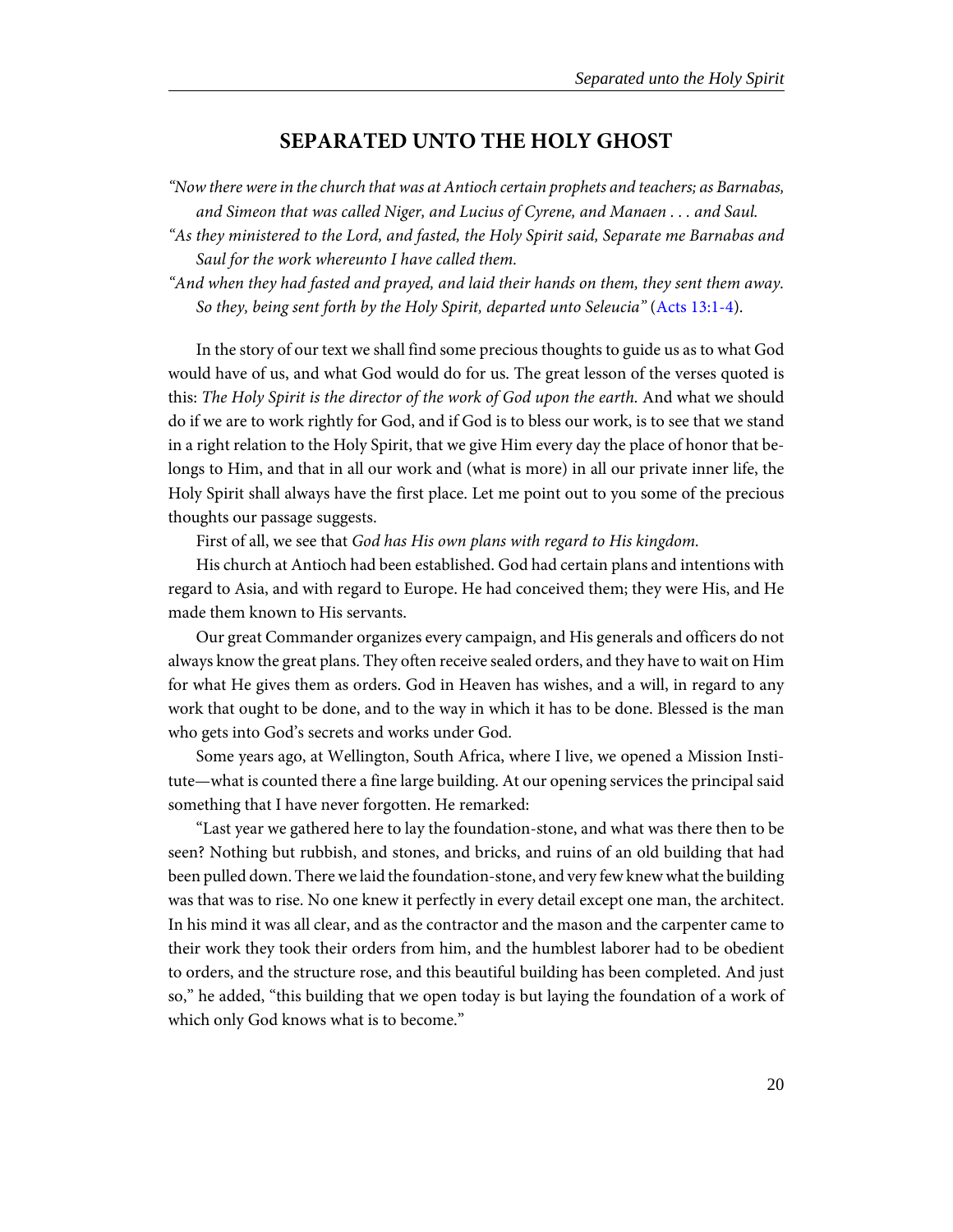But God has His workers and His plans clearly mapped out, and our position is to wait, that God should communicate to us as much of His will as each time is needful.

We have simply to be faithful in obedience, carrying out His orders. God has a plan for His Church upon earth. But alas! we too often make our plan, and we think that we know what ought to be done. We ask God first to bless our feeble efforts, instead of absolutely refusing to go unless God goes before us. God has planned for the work and the extension of His kingdom. The Holy Spirit has had that work given in charge to Him. "The work whereunto I have called them." May God, therefore, help us all to be afraid of touching "the ark of God" except as we are led by the Holy Spirit.

Then the second thought—God is willing and able to reveal to His servants what His will is.

Yes, blessed be God, communications still come down from Heaven! As we read here what the Holy Spirit said, so the Holy Spirit will still speak to His Church and His people. In these later days He has often done it. He has come to individual men, and by His divine teaching He has led them out into fields of labor that others could not at first understand or approve, into ways and methods that did not recommend themselves to the majority. But the Holy Spirit does still in our time teach His people. Thank God, in our foreign missionary societies and in our home missions, and in a thousand forms of work, the guiding of the Holy Spirit is known, but (we are all ready, I think, to confess) too little known. We have not learned enough to wait upon Him, and so we should make a solemn declaration before God: O God, we want to wait more for Thee to show us Thy Will.

Do not ask God only for power. Many a Christian has his own plan of working, but God must send the power. The man works in his own will, and God must give the grace—the one reason why God often gives so little grace and so little success. But let us all take our place before God and say:

"What is done in the will of God, the strength of God will not be withheld from it; what is done in the will of God must have the mighty blessing of God."

And so let our first desire be to have the will of God revealed.

If you ask me, Is it an easy thing to get these communications from Heaven, and to understand them? I can give you the answer. It is easy to those who are in right fellowship with Heaven, and who understand the art of waiting upon God in prayer.

How often we ask: How can a person know the will of God? And people want, when they are in perplexity, to pray very earnestly that God should answer them at once. But God can only reveal His will to a heart that is humble and tender and empty. God can only reveal His will in perplexities and special difficulties to a heart that has learned to obey and honor Him loyally in little things and in daily life.

That brings me to the *third* thought—*Note the disposition to which the Spirit reveals* God's will.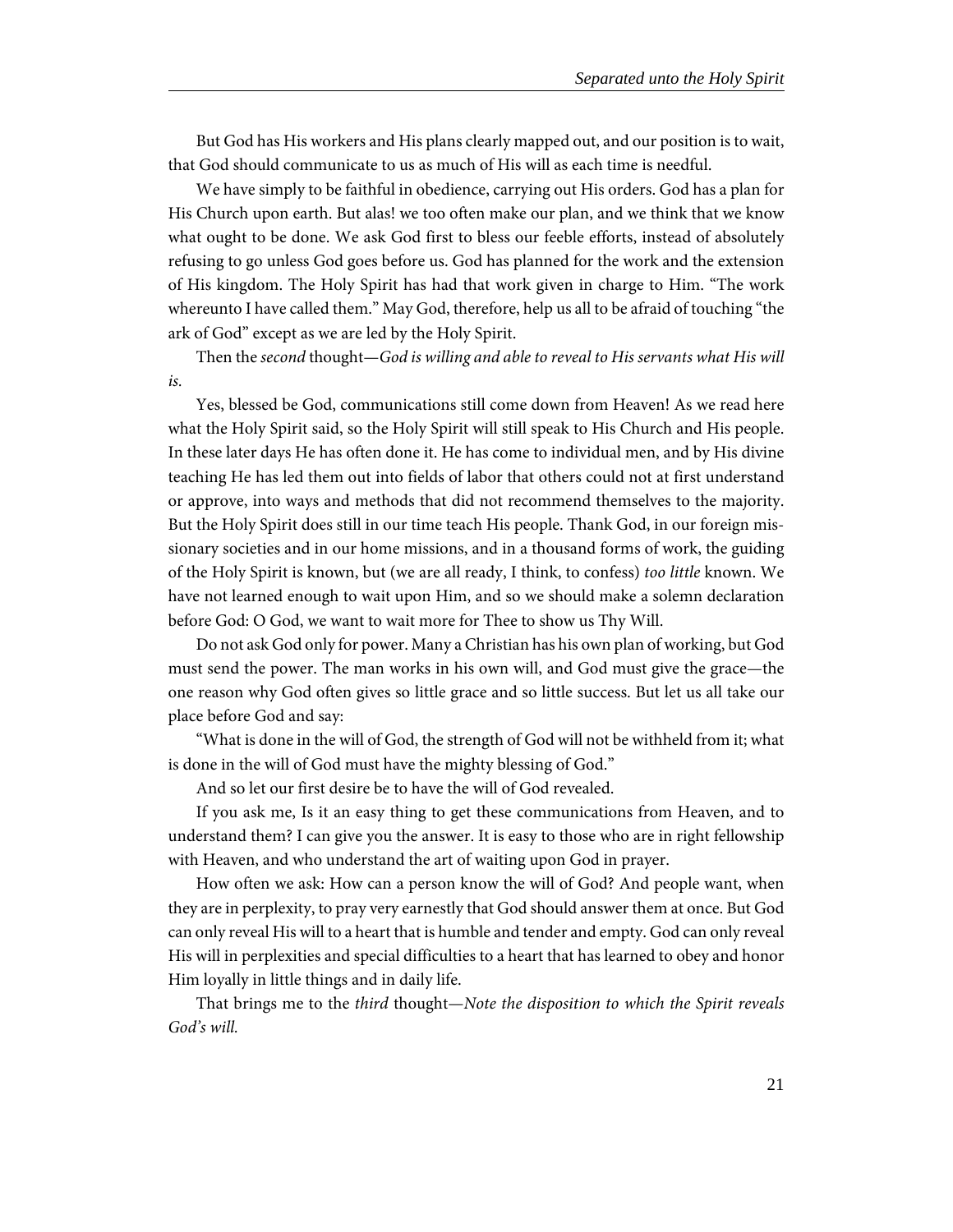What do we read here? There were a number of men ministering to the Lord and fasting, and the Holy Spirit came and spoke to them. Some people understand this passage very much as they would in reference to a missionary committee of our day. We see there is an open field, and we have had our missions in other fields, and we are going to get on to that field. We have virtually settled that, and we pray about it. But the position was a very different one in those former days. I doubt whether any of them thought of Europe, for later on even Paul himself tried to go back into Asia, till the night vision called him by the will of God. Look at those men. God had done wonders. He had extended the Church to Antioch, and He had given rich and large blessing. Now, here were these men ministering to the Lord, serving Him with prayer and fasting. What a deep conviction they have—"It must all come direct from Heaven. We are in fellowship with the risen Lord; we must have a close union with Him, and somehow He will let us know what He wants." And there they were, empty, ignorant, helpless, glad and joyful, but deeply humbled.

"O Lord," they seem to say, "we are Thy servants, and in fasting and prayer we wait upon Thee. What is Thy will for us?"

Was it not the same with Peter? He was on the housetop, fasting and praying, and little did he think of the vision and the command to go to Caesarea. He was ignorant of what his work might be.

It is in hearts entirely surrendered to the Lord Jesus, in hearts separating themselves from the world, and even from ordinary religious exercises, and giving themselves up in intense prayer to look to their Lord—it is in such hearts that the heavenly will of God will be made manifest.

You know that word *fasting* occurs a second time (in the third verse): "They fasted and prayed." When you pray, you love to go into your closet, according to the command of Jesus, and shut the door. You shut out business and company and pleasure and anything that can distract, and you want to be alone with God. But in one way even the material world follows you there. You must eat. These men wanted to shut themselves out from the influences of the material and the visible, and they fasted. What they ate was simply enough to supply the wants of nature, and in the intensity of their souls they thought to give expression to their letting go of everything on earth in their fasting before God. Oh, may God give us that intensity of desire, that separation from everything, because we want to wait upon God, that the Holy Spirit may reveal to us God's blessed will.

The fourth thought—What is now the will of God as the Holy Spirit reveals it? It is contained in one phrase: Separation unto the Holy Spirit. That is the keynote of the message from Heaven.

"Separate me Barnabas and Saul for the work whereunto I have called them. The work is mine, and I care for it, and I have chosen these men and called them, and I want you who represent the Church of Christ upon earth to set them apart unto me."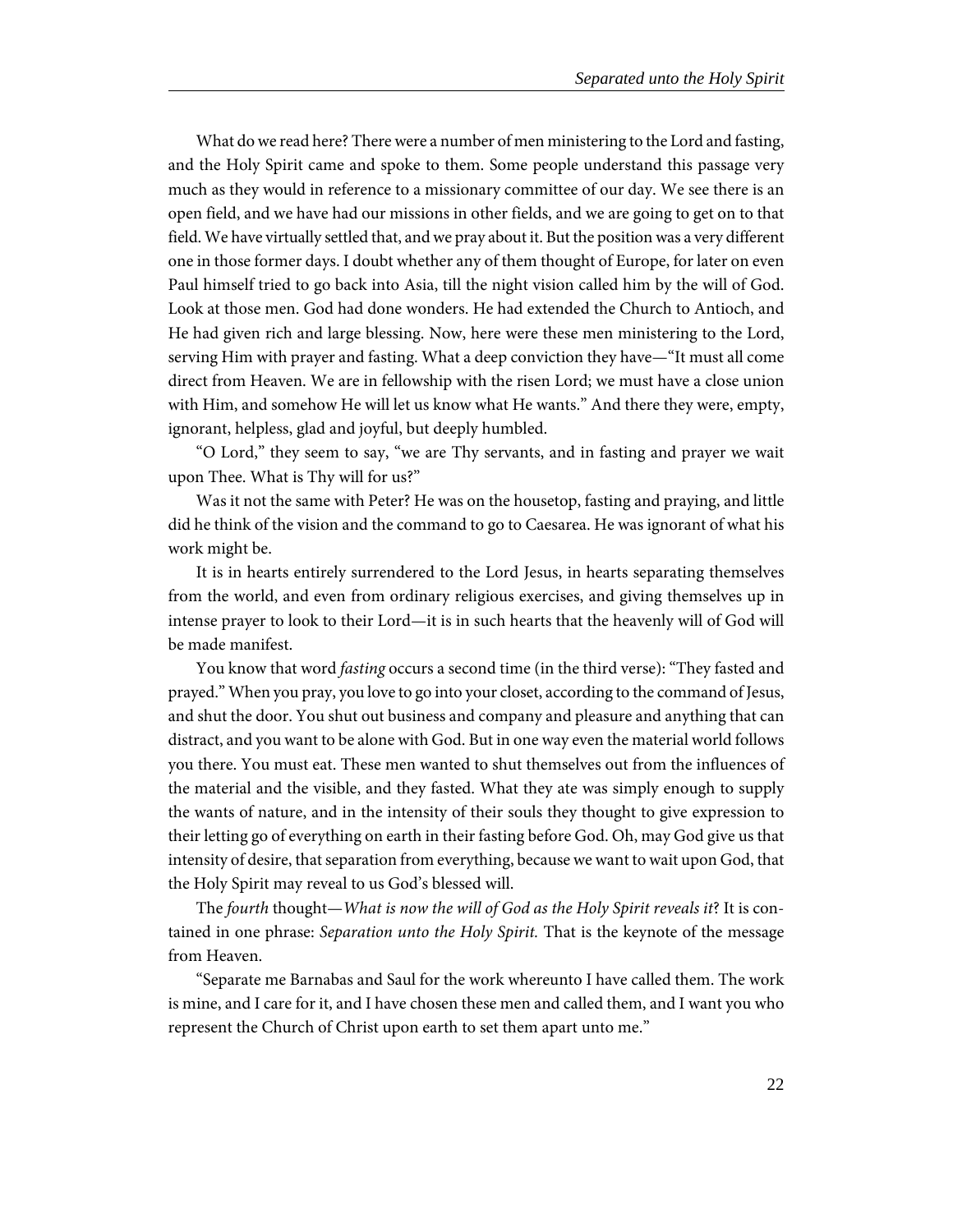Look at this heavenly message in its twofold aspect. The men were to be *set apart* to the Holy Spirit, and the Church was to do this separating work. The Holy Spirit could trust these men to do it in a right spirit. There they were abiding in fellowship with the heavenly, and the Holy Spirit could say to them, "Do the work of separating these men." And these were the men the Holy Spirit had prepared, and He could say of them, "Let them be separated unto me<sup>"</sup>

Here we come to the very root, to the very life of the need of Christian workers. The question is: What is needed that the power of God should rest upon us more mightily, that the blessing of God should be poured out more abundantly among those poor, wretched people and perishing sinners among whom we labor? And the answer from Heaven is:

"I want men separated unto the Holy Spirit."

What does that imply? You know that there are two spirits on earth. Christ said, when He spoke about the Holy Spirit: "The world cannot receive him" ([John 14:17\)](http://www.ccel.org/study/Bible:John.14.17). Paul said: "We have received not the spirit of the world, but the Spirit that is of God" ([1 Cor. 2:12\)](http://www.ccel.org/study/Bible:1Cor.2.12). That is the great want in every worker—the spirit of the world going out, and the Spirit of God coming in to take possession of the inner life and of the whole being.

I am sure there are workers who often cry to God for the Holy Spirit to come upon them as a Spirit of power for their work, and when they feel that measure of power, and get blessing, they thank God for it. But God wants something more and something higher. God wants us to seek for the Holy Spirit as a Spirit of power in our own heart and life, to conquer self and cast out sin, and to work the blessed and beautiful image of Jesus into us.

There is a difference between the power of the Spirit as a gift, and the power of the Spirit for the grace of a holy life. A man may often have a measure of the power of the Spirit, but if there is not a large measure of the Spirit as the Spirit of grace and holiness, the defect will be manifest in his work. He may be made the means of conversion, but he never will help people on to a higher standard of spiritual life, and when he passes away, a great deal of his work may pass away too. But a man who is separated unto the Holy Spirit is a man who is given up to say:

"Father, let the Holy Spirit have full dominion over me, in my home, in my temper, in every word of my tongue, in every thought of my heart, in every feeling toward my fellow men; let the Holy Spirit have entire possession."

Is that what has been the longing and the covenant of your heart with your God—to be a man or a woman separated and given up unto the Holy Spirit? I pray you listen to the voice of Heaven. "Separate me," said the Holy Spirit. Yes, separated unto the Holy Spirit. May God grant that the Word may enter into the very depths of our being to search us, and if we discover that we have not come out from the world entirely, if God reveals to us that the self-life, self-will, self-exaltation are there, let us humble ourselves before Him.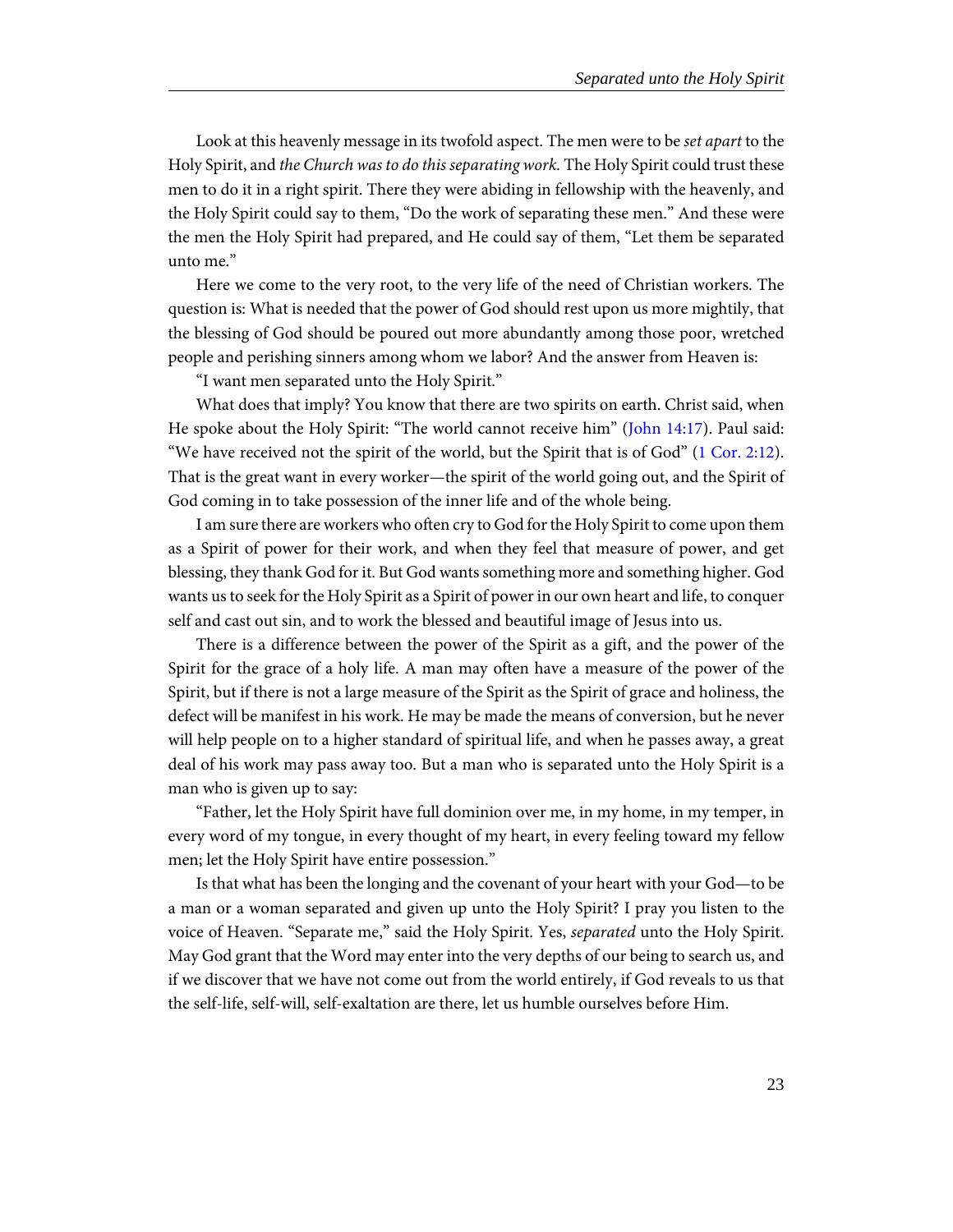Man, woman, brother, sister, you are a worker separated unto the Holy Spirit. Is that true? Has that been your longing desire? Has that been your surrender? Has that been what you have expected through faith in the power of our risen and almighty Lord Jesus? If not, here is the call of faith, and here is the key of blessing—separated unto the Holy Spirit. God write the word in our hearts!

I said the Holy Spirit spoke to that church as a church capable of doing that work. The Holy Spirit trusted them. God grant that our churches, our missionary societies, and our workers' unions, that all our directors and councils and committees may be men and women who are fit for the work of separating workers unto the Holy Spirit. We can ask God for that too.

#### Then comes my *fifth* thought, and it is this—*This holy partnership with the Holy Spirit* in this work becomes a matter of consciousness and of action.

These men, what did they do? They set apart Paul and Barnabas, and then it is written of the two that they, being sent forth by the Holy Spirit, went down to Seleucia. Oh, what fellowship! The Holy Spirit in Heaven doing part of the work, men on earth doing the other part. After the ordination of the men upon earth, it is written in God's inspired Word that they were sent forth by the Holy Spirit.

And see how this partnership calls to new prayer and fasting. They had for a certain time been ministering to the Lord and fasting, perhaps days; and the Holy Spirit speaks, and they have to do the work and to enter into partnership, and at once they come together for more prayer and fasting. That is the spirit in which they obey the command of their Lord. And that teaches us that it is not only in the beginning of our Christian work, but all along that we need to have our strength in prayer. If there is one thought with regard to the Church of Christ, which at times comes to me with overwhelming sorrow; if there is one thought in regard to my own life of which I am ashamed; if there is one thought of which I feel that the Church of Christ has not accepted it and not grasped it; if there is one thought which makes me pray to God: "Oh, teach us by Thy grace, new things"—it is the wonderful power that prayer is meant to have in the kingdom. We have so little availed ourselves of it.

We have all read the expression of Christian in Bunyan's great work, when he found he had the key in his breast that should unlock the dungeon. We have the key that can unlock the dungeon of atheism and of heathendom. But, oh! we are far more occupied with our work than we are with prayer. We believe more in speaking to men than we believe in speaking to God. Learn from these men that the work which the Holy Spirit commands must call us to new fasting and prayer, to new separation from the spirit and the pleasures of the world, to new consecration to God and to His fellowship. Those men gave themselves up to fasting and prayer, and if in all our ordinary Christian work there were more prayer, there would be more blessing in our own inner life. If we felt and proved and testified to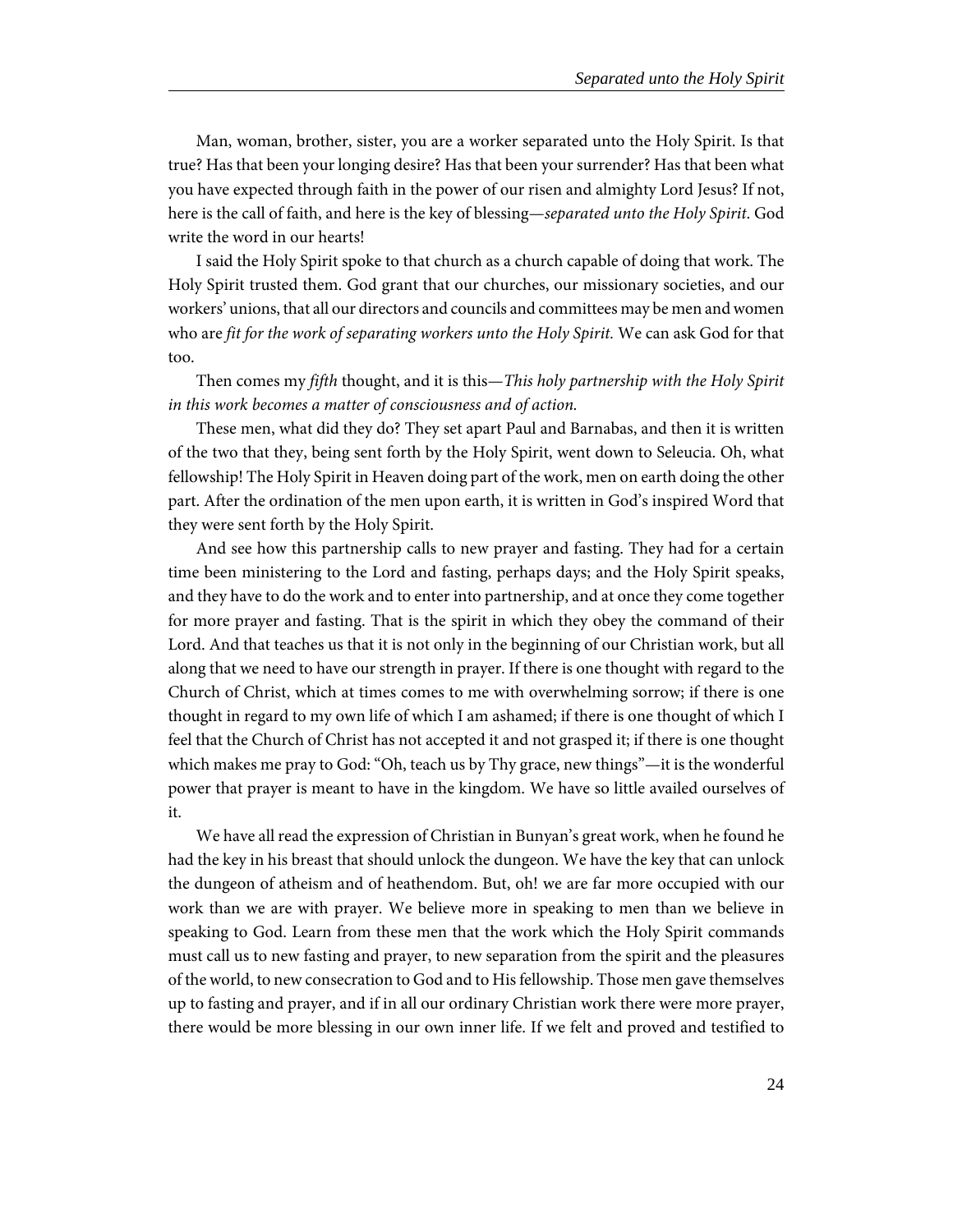the world that our only strength lay in keeping every minute in contact with Christ, every minute allowing God to work in us—if that were our spirit, would not, by the grace of God, our lives be holier? Would not they be more abundantly fruitful?

I hardly know a more solemn warning in God's Word than that which we find in the third chapter of Galatians, where Paul asked:

"Having begun in the Spirit, are ye now made perfect by the flesh?" [\(Gal. 3:3\)](http://www.ccel.org/study/Bible:Gal.3.3).

Do you understand what that means? A terrible danger in Christian work, just as in a Christian life that is begun with much prayer, begun in the Holy Spirit, is that it may be gradually shunted off on to the lines of the flesh; and the word comes: "Having begun in the Spirit, are ye now made perfect by the flesh?" In the time of our first perplexity and helplessness we prayed much to God, and God answered and God blessed, and our organization became perfected, and our band of workers became large; but gradually the organization and the work and the rush have so taken possession of us that the power of the Spirit, in which we began when we were a small company, has almost been lost. Oh, I pray you, note it well! It was with new prayer and fasting, with more prayer and fasting, that this company of disciples carried out the command of the Holy Spirit, "My soul, wait thou only upon God." That is our highest and most important work. The Holy Spirit comes in answer to believing prayer.

You know when the exalted Jesus had ascended to the throne, for ten days the footstool of the throne was the place where His waiting disciples cried to Him. And that is the law of the kingdom—the King upon the throne, the servants upon the footstool. May God find us there unceasingly!

Then comes the *last* thought—*What a wonderful blessing comes when the Holy Spirit is* allowed to lead and to direct the work, and when it is carried on in obedience to Him!

You know the story of the mission on which Barnabas and Saul were sent out. You know what power there was with them. The Holy Spirit sent them, and they went on from place to place with large blessing. The Holy Spirit was their leader further on. You recollect how it was by the Spirit that Paul was hindered from going again into Asia, and was led away over to Europe. Oh, the blessing that rested upon that little company of men, and upon their ministry unto the Lord!

I pray you, let us learn to believe that God has a blessing for us. The Holy Spirit, into whose hands God has put the work, has been called "the executive of the Holy Trinity." The Holy Spirit has not only power, but He has the Spirit of love. He is brooding over this dark world and every sphere of work in it, and He is willing to bless. And why is there not more blessing? There can be but one answer. We have not honored the Holy Spirit as we should have done. Is there one who can say that that is not true? Is not every thoughtful heart ready to cry: "God forgive me that I have not honored the Holy Spirit as I should have done, that I have grieved Him, that I have allowed self and the flesh and my own will to work where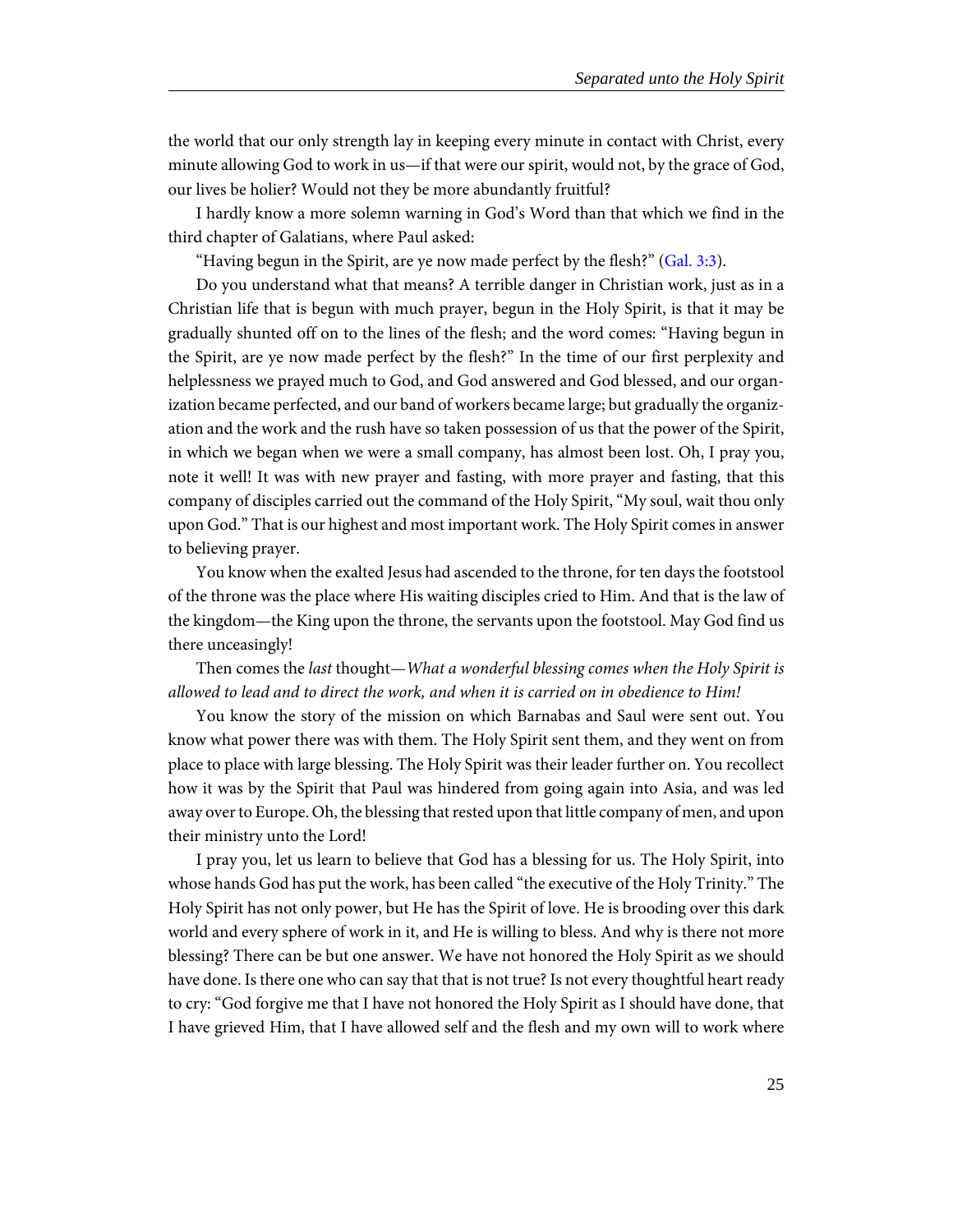the Holy Spirit should have been honored! May God forgive me that I have allowed self and the flesh and the will actually to have the place that God wanted the Holy Spirit to have."

Oh, the sin is greater than we know! No wonder that there is so much feebleness and failure in the Church of Christ!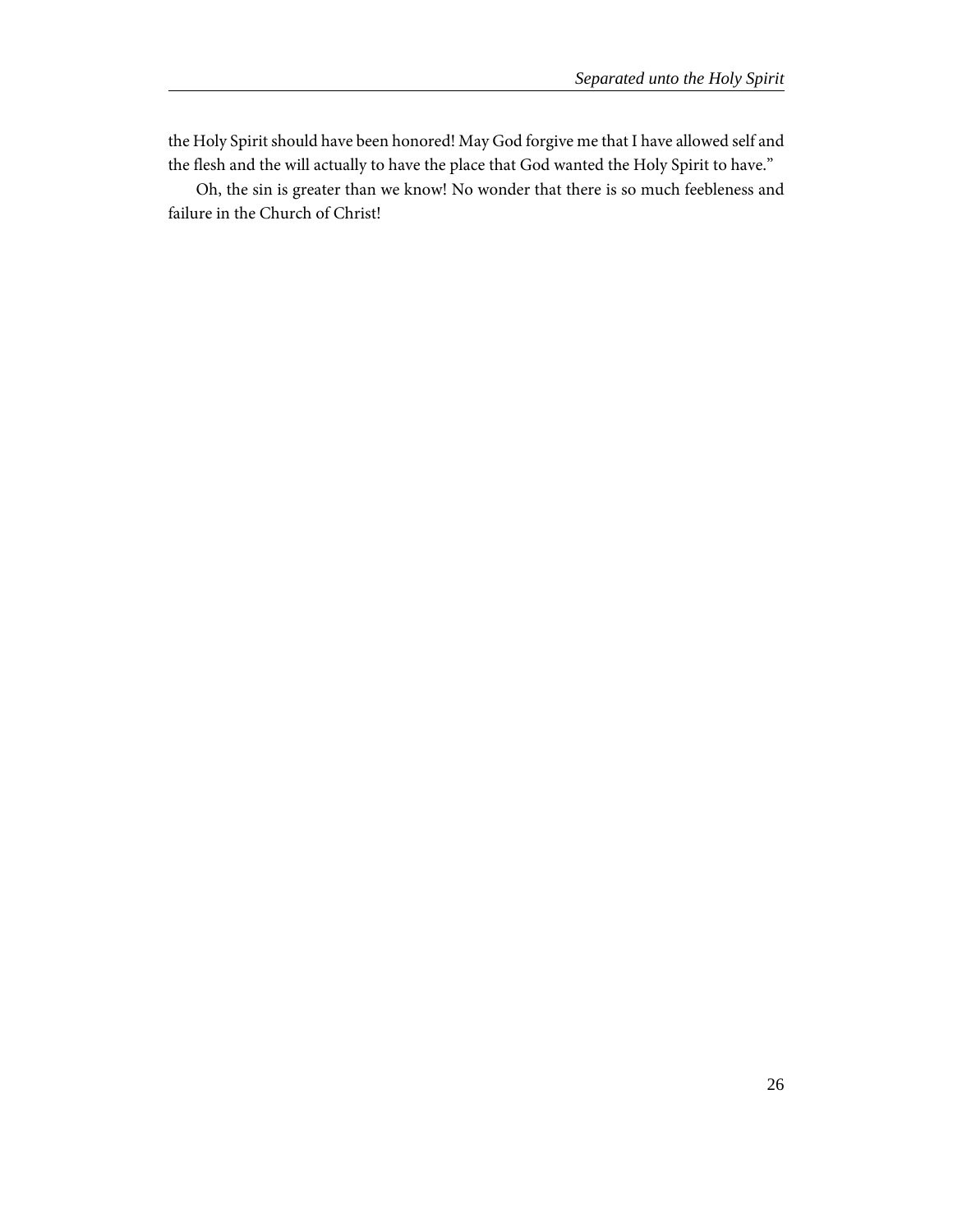## **PETER'S REPENTANCE**

<span id="page-30-0"></span>"And the Lord turned, and looked upon Peter. And Peter remembered the word of the Lord, how he had said unto him, Before the cock crow, thou shalt deny me thrice. And Peter went out, and wept bitterly" [\(Luke 22:61](http://www.ccel.org/study/Bible:Luke.22.61), [62\)](http://www.ccel.org/study/Bible:Luke.22.62).

That was the turning-point in the history of Peter. Christ had said to him: "Thou canst not follow me now" ([John 13:36\)](http://www.ccel.org/study/Bible:John.13.36). Peter was not in a fit state to follow Christ, because he had not been brought to an end of himself; he did not know himself, and he therefore could not follow Christ. But when he went out and wept bitterly, then came the great change. Christ previously said to him: "When thou art converted, strengthen thy brethren." Here is the point where Peter was converted from self to Christ.

I thank God for the story of Peter. I do not know a man in the Bible who gives us greater comfort. When we look at his character, so full of failures, and at what Christ made him by the power of the Holy Spirit, there is hope for every one of us. But remember, before Christ could fill Peter with the Holy Spirit and make a new man of him, he had to go out and weep bitterly; he had to be humbled. If we want to understand this, I think there are four points that we must look at. First, let us look at Peter the devoted disciple of Jesus; next, at Peter as he lived the life of self; then at Peter in his repentance; and last, at what Christ made of Peter by the Holy Spirit.

#### **Peter the Devoted Disciple of Christ**

Christ called Peter to forsake his nets, and follow Him. Peter did it at once, and he afterward could say rightly to the Lord:

"We have forsaken all and followed thee" ([Matt. 19:27\)](http://www.ccel.org/study/Bible:Matt.19.27).

Peter was a man of absolute surrender; he gave up all to follow Jesus. Peter was also a man of ready obedience. You remember Christ said to him, "Launch out into the deep, and let down the net." Peter the fisherman knew there were no fish there, for they had been toiling all night and had caught nothing; but he said: "At thy word I will let down the net" ([Luke 5:4,](http://www.ccel.org/study/Bible:Luke.5.4) [5\)](http://www.ccel.org/study/Bible:Luke.5.5). He submitted to the word of Jesus. Further, he was a man of great faith. When he saw Christ walking on the sea, he said: "Lord, if it be thou, bid me come unto thee" [\(Matt.](http://www.ccel.org/study/Bible:Matt.14.28) [14:28\)](http://www.ccel.org/study/Bible:Matt.14.28); and at the voice of Christ he stepped out of the boat and walked upon the water.

And Peter was a man of spiritual insight. When Christ asked the disciples: "Whom do ye say that I am?" Peter was able to answer: "Thou art the Christ, the Son of the living God." And Christ said: "Blessed art thou, Simon Barjona; for flesh and blood hath not revealed it unto thee, but my Father which is in heaven." And Christ spoke of him as the rock man, and of his having the keys of the kingdom. Peter was a splendid man, a devoted disciple of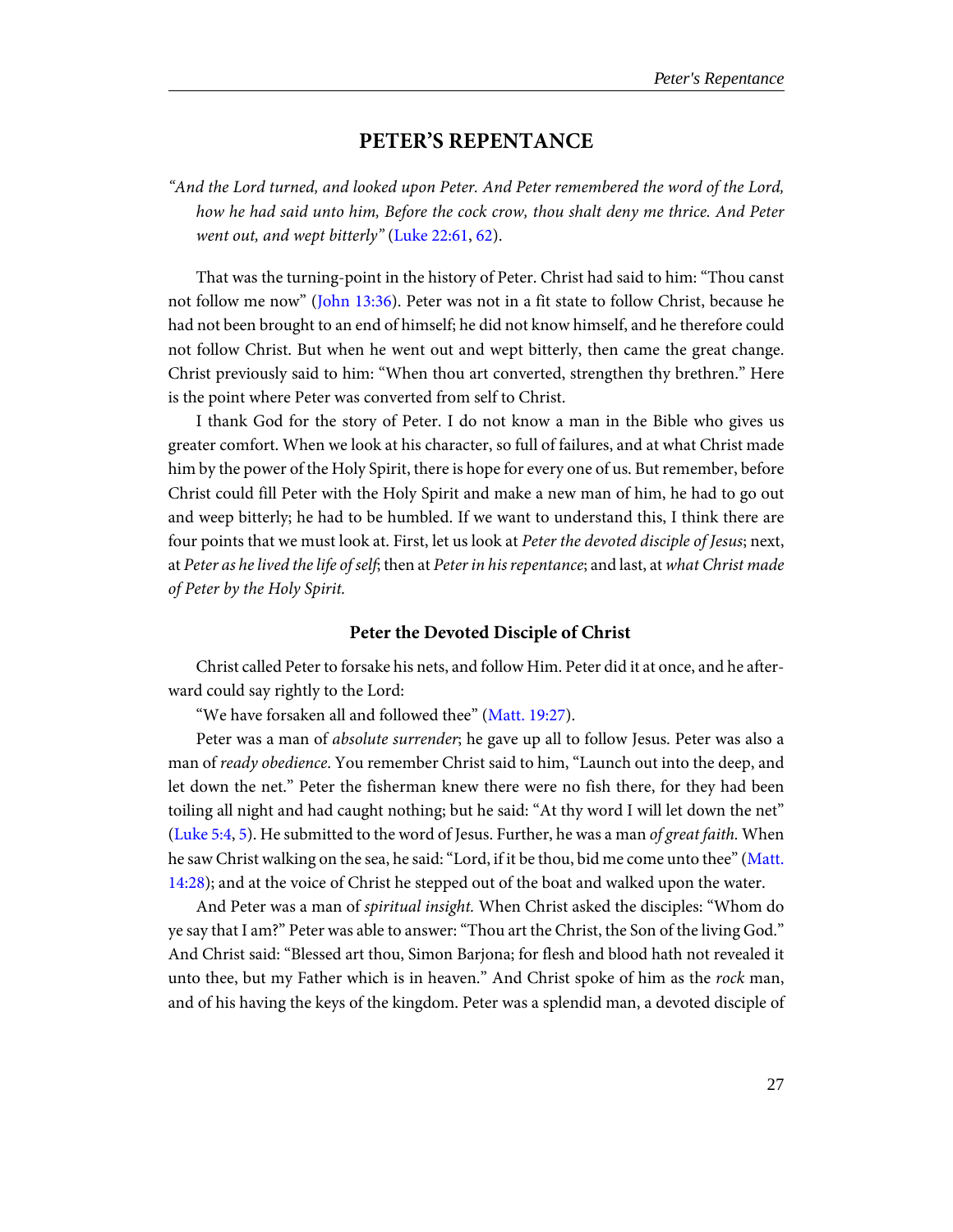Jesus, and if he were living nowadays, everyone would say that he was an advanced Christian. And yet how much there was wanting in Peter!

#### **Peter Living the Life of Self**

You recollect that just after Christ had said to him: "Flesh and blood hath not revealed it unto thee, but my Father which is in heaven," Christ began to speak about His sufferings, and Peter dared to say: "Be it far from thee, Lord; this shall not be unto thee." Then Christ had to say:

"Get thee behind me, Satan; for thou savorest not the things that be of God, but those that be of men" [\(Matt. 16:22-23\)](http://www.ccel.org/study/Bible:Matt.16.22-Matt.16.23).

There was Peter in his self-will, trusting his own wisdom, and actually forbidding Christ to go and die. Whence did that come? Peter trusted in himself and his own thoughts about divine things. We see later on, more than once, that among the disciples there was a questioning who should be the greatest, and Peter was one of them, and he thought he had a right to the very first place. He sought his own honor even above the others. It was the life of self strong in Peter. He had left his boats and his nets, but not his old self.

When Christ had spoken to him about His sufferings, and said: "Get thee behind me, Satan," He followed it up by saying: "If any man will come after me, let him deny himself, and take up his cross, and follow me" ([Matt. 16:24\)](http://www.ccel.org/study/Bible:Matt.16.24). No man can follow Him unless he do that. Self must be utterly denied. What does that mean? When Peter denied Christ, we read that he said three times: "I do not know the man"; in other words: "I have nothing to do with Him; He and I are no friends; I deny having any connection with Him." Christ told Peter that he must deny self. Self must be ignored, and its every claim rejected. That is the root of true discipleship; but Peter did not understand it, and could not obey it. And what happened? When the last night came, Christ said to him:

"Before the cock crow twice thou shalt deny me thrice."

But with what self-confidence Peter said: "Though all should forsake thee, yet will not I. I am ready to go with thee, to prison and to death" [\(Mark 14:29](http://www.ccel.org/study/Bible:Mark.14.29); [Luke 22:33](http://www.ccel.org/study/Bible:Luke.22.33)).

Peter meant it honestly, and Peter really intended to do it; but Peter did not know himself. He did not believe he was as bad as Jesus said he was.

We perhaps think of individual sins that come between us and God, but what are we to do with that self-life which is all unclean—our very nature? What are we to do with that flesh that is entirely under the power of sin? Deliverance from that is what we need. Peter knew it not, and therefore it was that in his self-confidence he went forth and denied his Lord.

Notice how Christ uses that word *deny* twice. He said to Peter the first time, "Deny self"; He said to Peter the second time, "Thou wilt deny me." It is either of the two. There is no choice for us; we must either deny self or deny Christ. There are two great powers fighting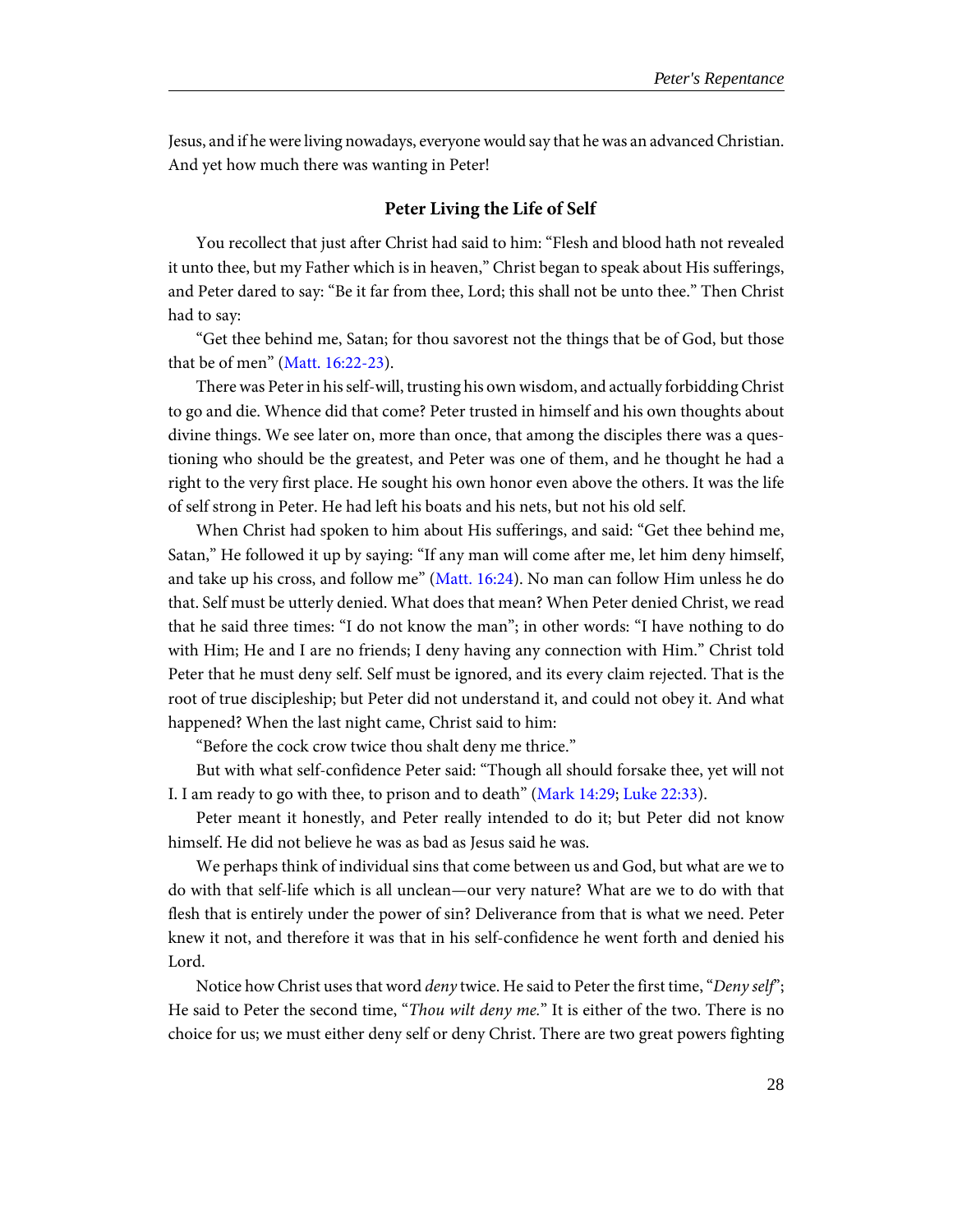each other—the self-nature in the power of sin, and Christ in the power of God. Either of these must rule within us.

It was self that made the Devil. He was an angel of God, but he wanted to exalt self. He became a Devil in hell. Self was the cause of the fall of man. Eve wanted something for herself, and so our first parents fell into all the wretchedness of sin. We their children have inherited an awful nature of sin.

#### **Peter's Repentance**

Peter denied his Lord thrice, and then the Lord looked upon him; and that look of Jesus broke the heart of Peter, and all at once there opened up before him the terrible sin that he had committed, the terrible failure that had come, and the depth into which he had fallen, and "Peter went out and wept bitterly."

Oh! who can tell what that repentance must have been? During the following hours of that night, and the next day, when he saw Christ crucified and buried, and the next day, the Sabbath—oh, in what hopeless despair and shame he must have spent that day!

"My Lord is gone, my hope is gone, and I denied my Lord. After that life of love, after that blessed fellowship of three years, I denied my Lord. God have mercy upon me!"

I do not think we can realize into what a depth of humiliation Peter sank then. But that was the turning point and the change; and on the first day of the week Christ was seen of Peter, and in the evening He met him with the others. Later on at the Lake of Galilee He asked him: "Lovest thou me?" until Peter was made sad by the thought that the Lord reminded him of having denied Him thrice; and said in sorrow, but in uprightness:

"Lord, thou knowest all things; thou knowest that I love thee" ([John 21:17](http://www.ccel.org/study/Bible:John.21.17)).

#### **Peter Transformed**

Now Peter was prepared for deliverance from self, and that is my last thought. You know Christ took him with others to the footstool of the throne, and bade them wait there; and then on the day of Pentecost the Holy Spirit came, and Peter was a changed man. I do not want you to think only of the change in Peter, in that boldness, and that power, and that insight into the Scriptures, and that blessing with which he preached that day. Thank God for that. But there was something for Peter deeper and better. Peter's whole nature was changed. The work that Christ began in Peter when He looked upon him, was perfected when he was filled with the Holy Spirit.

If you want to see that, read the First Epistle of Peter. You know wherein Peter's failings lay. When he said to Christ, in effect: "Thou never canst suffer; it cannot be"—it showed he had not a conception of what it was to pass through death into life. Christ said: "Deny thyself," and in spite of that he denied his Lord. When Christ warned him: "Thou shalt deny me," and he insisted that he never would, Peter showed how little he understood what there was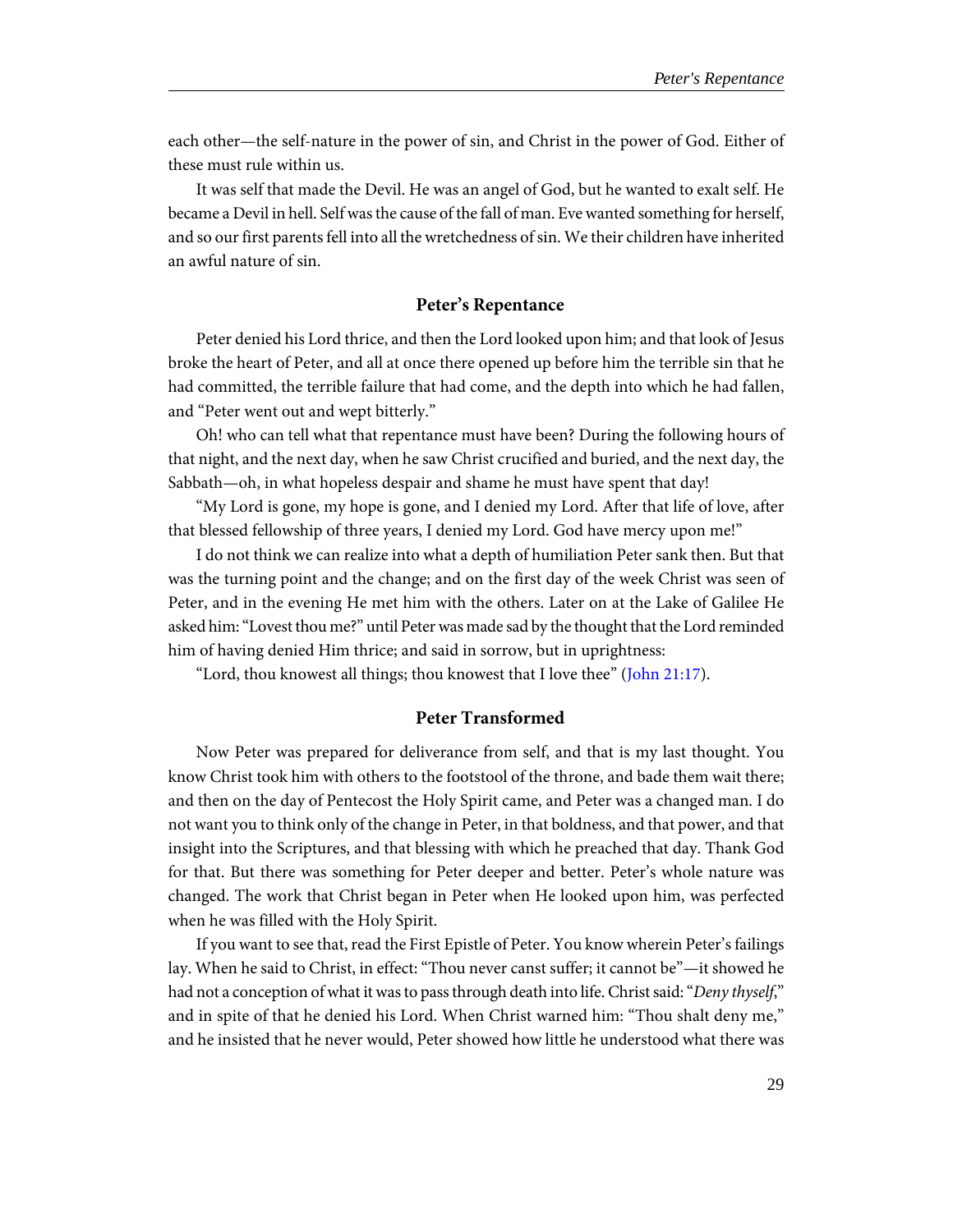in himself. But when I read his epistle and hear him say: "If ye be reproached for the name of Christ, happy are ye, for the Spirit of God and of glory resteth upon you" ([1 Pet. 4:14\)](http://www.ccel.org/study/Bible:1Pet.4.14), then I say that it is not the old Peter, but that is the very Spirit of Christ breathing and speaking within him.

I read again how he says: "Hereunto ye are called, to suffer, even as Christ suffered" ([1](http://www.ccel.org/study/Bible:1Pet.2.21) [Pet. 2:21\)](http://www.ccel.org/study/Bible:1Pet.2.21). I understand what a change had come over Peter. Instead of denying Christ, he found joy and pleasure in having self denied and crucified and given up to the death. And therefore it is in the Acts we read that, when he was called before the Council, he could boldly say: "We must obey God rather than men" ([Acts 5:29](http://www.ccel.org/study/Bible:Acts.5.29)), and that he could return with the other disciples and rejoice that they were counted worthy to suffer for Christ's name.

You remember his self-exaltation; but now he has found out that "the ornament of a meek and quiet spirit is in the sight of God of great price." Again he tells us to be "subject one to another, and be clothed with humility" ([1 Pet. 5:5\)](http://www.ccel.org/study/Bible:1Pet.5.5).

Dear friend, I beseech you, look at Peter utterly changed—the self-pleasing, the selftrusting, the self-seeking Peter, full of sin, continually getting into trouble, foolish and impetuous, but now filled with the Spirit and the life of Jesus. Christ had done it for him by the Holy Spirit.

And now, what is my object in having thus very briefly pointed to the story of Peter? That story must be the history of every believer who is really to be made a blessing by God. That story is a prophecy of what everyone can receive from God in Heaven.

Now let us just glance hurriedly at what these lessons teach us.

The *first lesson* is this—You may be a very earnest, godly, devoted believer, in whom the power of the flesh is yet very strong.

That is a very solemn truth. Peter, before he denied Christ, had cast out devils and had healed the sick; and yet the flesh had power, and the flesh had room in him. Oh, beloved, we have to realize that it is just because there is so much of that self-life in us that the power of God cannot work in us as mightily as God is willing that it should work. Do you realize that the great God is longing to double His blessing, to give tenfold blessing through us? But there is something hindering Him, and that something is a proof of nothing but the self-life. We talk about the pride of Peter, and the impetuosity of Peter, and the self-confidence of Peter. It all rooted in that one word, self. Christ had said, "Deny self," and Peter had never understood, and never obeyed; and every failing came out of that.

What a solemn thought, and what an urgent plea for us to cry: O God, do reveal this to us, that none of us may be living the self-life! It has happened to many a one who had been a Christian for years, who had perhaps occupied a prominent position, that God found him out and taught him to find himself out, and he became utterly ashamed, falling down broken before God. Oh, the bitter shame and sorrow and pain and agony that came to him, until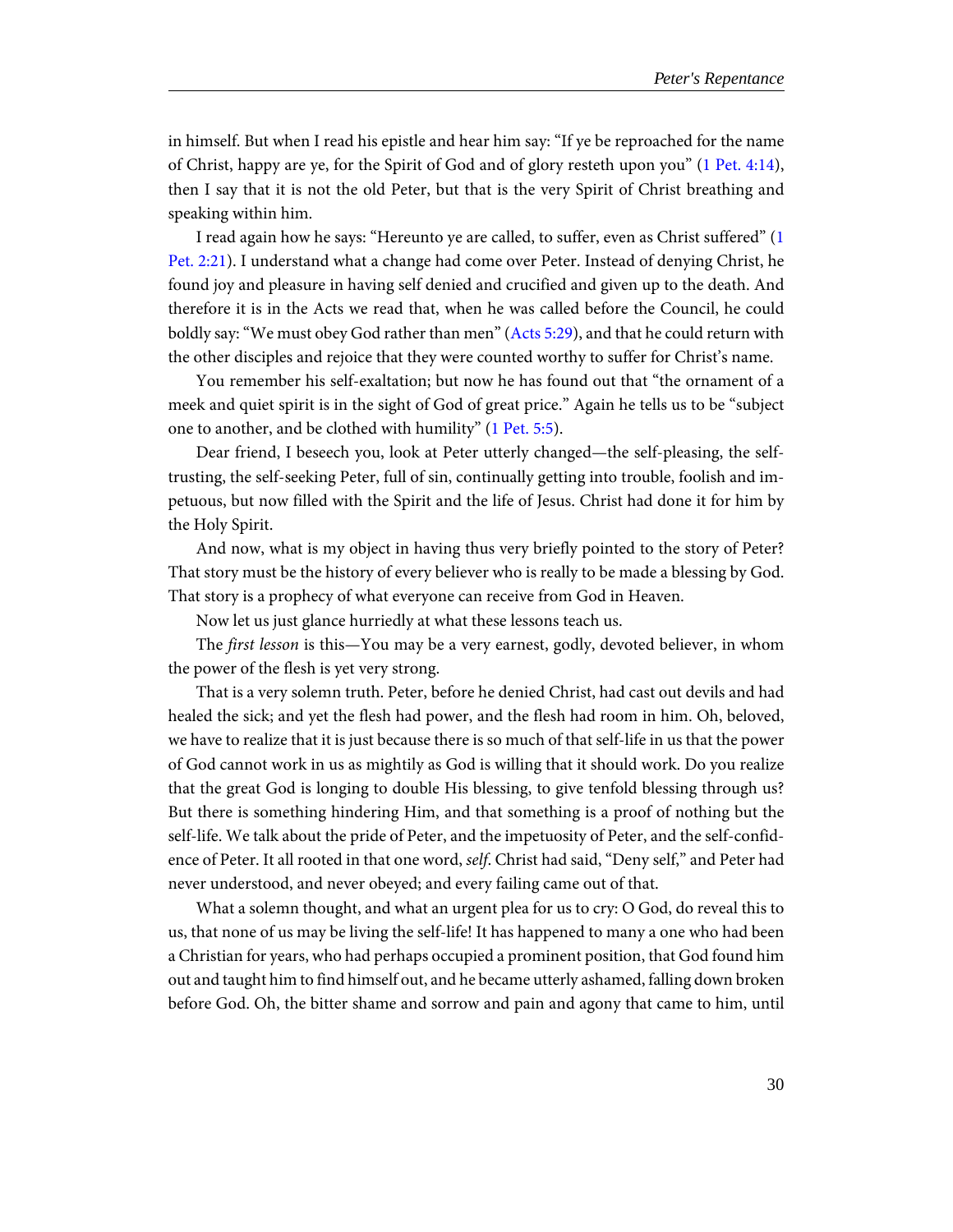at last he found that there was deliverance! Peter went out and wept bitterly, and there may be many a godly one in whom the power of the flesh still rules.

And then my second lesson is—It is the work of our blessed Lord Jesus to reveal the power of self.

How was it that Peter, the carnal Peter, self-willed Peter, Peter with the strong self-love, ever became a man of Pentecost and the writer of his epistles? It was because Christ had him in charge, and Christ watched over him, and Christ taught and blessed him. The warnings that Christ had given him were part of the training; and last of all there came that look of love. In His suffering Christ did not forget him, but turned round and looked upon him, and "Peter went out and wept bitterly." And the Christ who led Peter to Pentecost is waiting today to take charge of every heart that is willing to surrender itself to Him.

Are there not some saying: "Ah! that is the mischief with me; it is always the self-life, and self-comfort, and self-consciousness, and self-pleasing, and self-will; how am I to get rid of it?"

My answer is: It is Christ Jesus who can rid you of it; none else but Christ Jesus can give deliverance from the power of self. And what does He ask you to do? He asks that you should humble yourself before Him.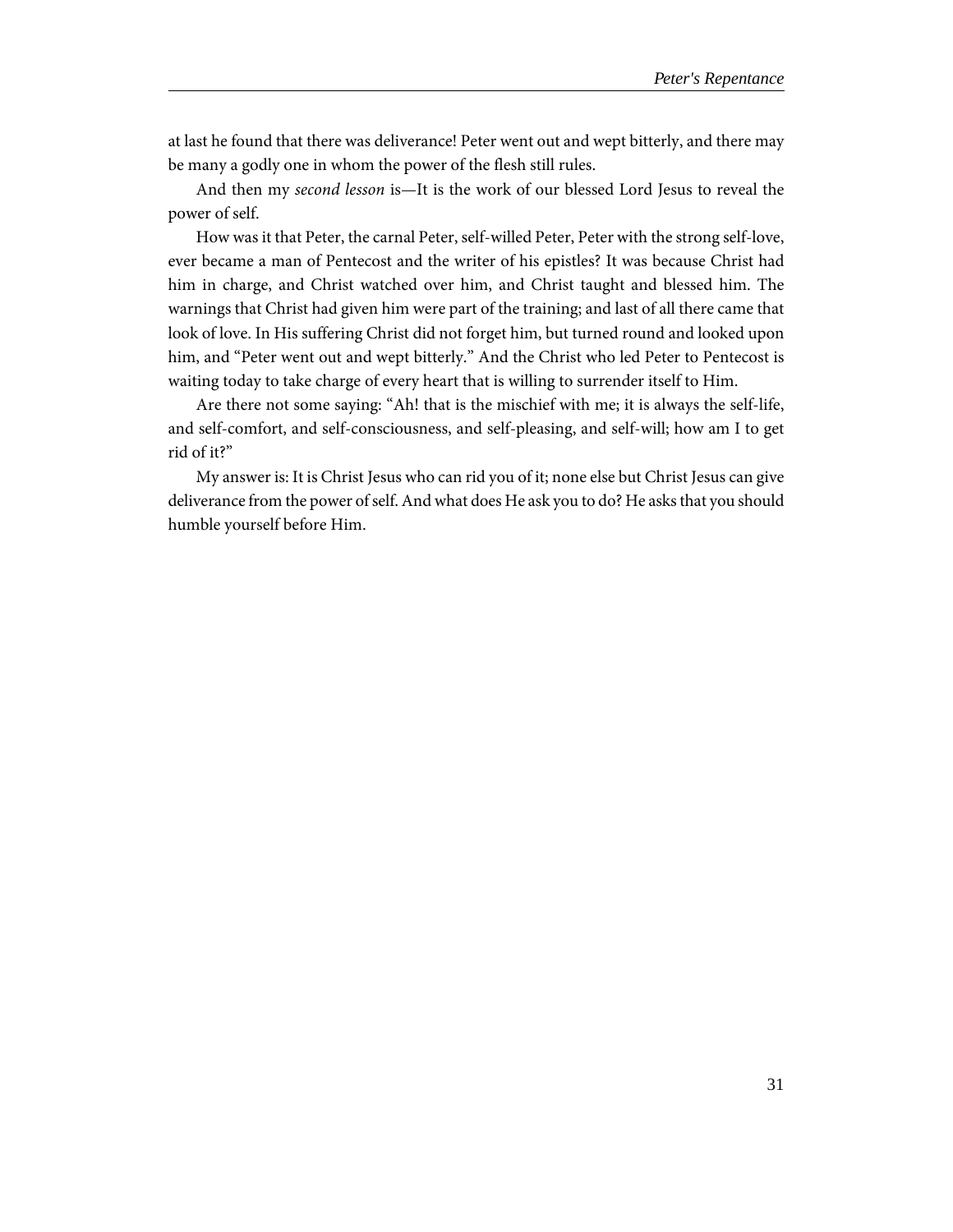#### **IMPOSSIBLE WITH MAN, POSSIBLE WITH GOD**

<span id="page-35-0"></span>"And he said, The things which are impossible with men are possible with God" [\(Luke 18:27\)](http://www.ccel.org/study/Bible:Luke.18.27).

Christ had said to the rich young ruler, "Sell all that thou hast . . . and come, follow me." The young man went away sorrowful. Christ then turned to the disciples, and said: "How hardly shall they that have riches enter into the kingdom of God!" The disciples, we read, were greatly astonished, and answered: "If it is so difficult to enter the kingdom, who, then, can be saved?" And Christ gave this blessed answer:

"The things which are impossible with men are possible with God."

The text contains two thoughts—that in religion, in the question of salvation and of following Christ by a holy life, it is impossible for man to do it. And then alongside that is the thought—What is impossible with man is possible with God.

The two thoughts mark the two great lessons that man has to learn in the religious life. It often takes a long time to learn the first lesson, that in religion man can do nothing, that salvation is impossible to man. And often a man learns that, and yet he does not learn the second lesson—what has been impossible to him is possible with God. Blessed is the man who learns both lessons! The learning of them marks stages in the Christian's life.

#### **Man Cannot**

The one stage is when a man is trying to do his utmost and fails, when a man tries to do better and fails again, when a man tries much more and always fails. And yet very often he does not even then learn the lesson: With man it is impossible to serve God and Christ. Peter spent three years in Christ's school, and he never learned that, It is impossible, until he had denied his Lord and went out and wept bitterly. Then he learned it.

Just look for a moment at a man who is learning this lesson. At first he fights against it; then he submits to it, but reluctantly and in despair; at last he accepts it willingly and rejoices in it. At the beginning of the Christian life the young convert has no conception of this truth. He has been converted, he has the joy of the Lord in his heart, he begins to run the race and fight the battle; he is sure he can conquer, for he is earnest and honest, and God will help him. Yet, somehow, very soon he fails where he did not expect it, and sin gets the better of him. He is disappointed; but he thinks: "I was not watchful enough, I did not make my resolutions strong enough." And again he vows, and again he prays, and yet he fails. He thought: "Am I not a regenerate man? Have I not the life of God within me?" And he thinks again: "Yes, and I have Christ to help me, I can live the holy life."

At a later period he comes to another state of mind. He begins to see such a life is impossible, but he does not accept it. There are multitudes of Christians who come to this point: "I cannot"; and then think God never expected them to do what they cannot do. If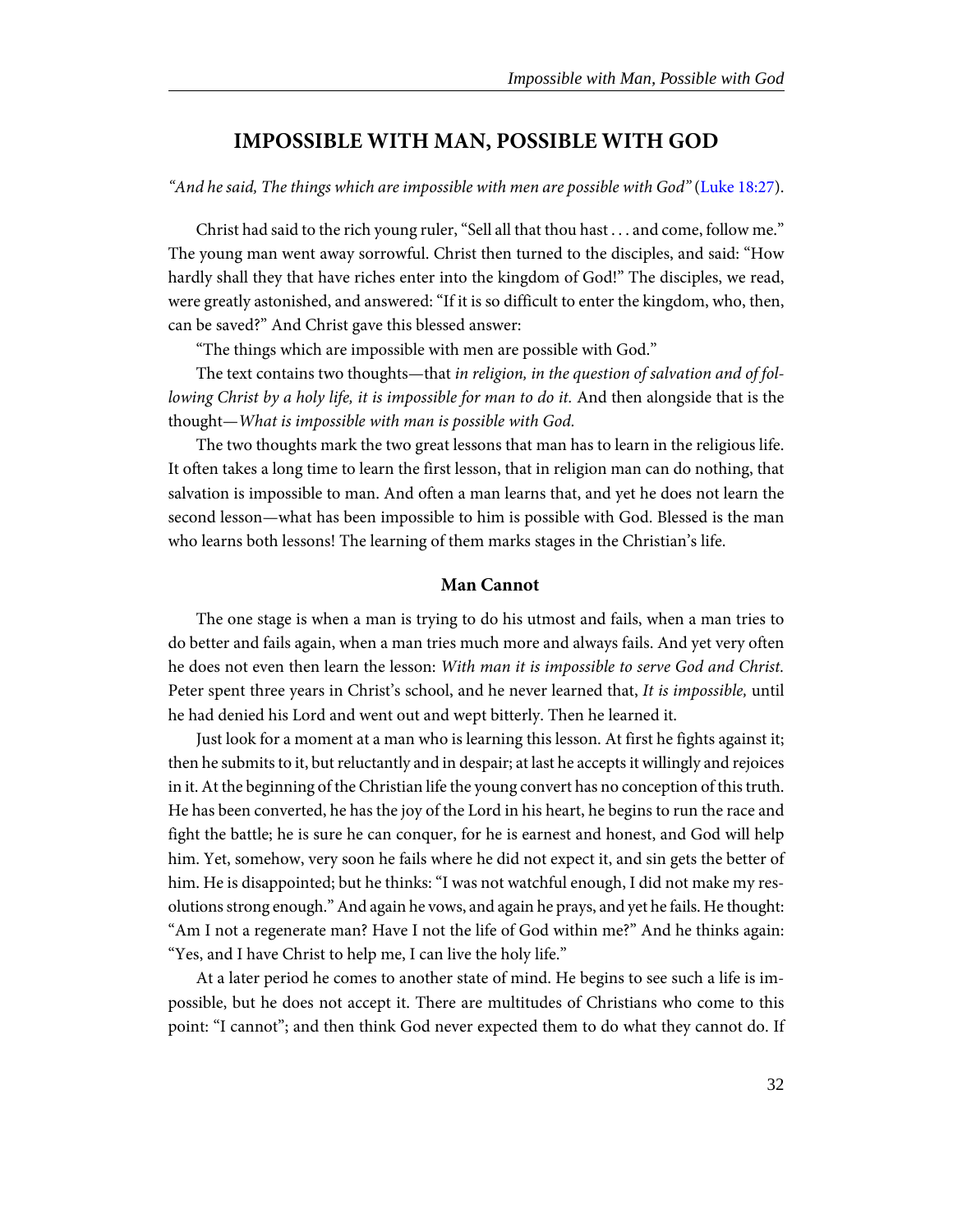you tell them that God does expect it, it appears to them a mystery. A good many Christians are living a low life, a life of failure and of sin, instead of rest and victory, because they began to see: "I cannot, it is impossible." And yet they do not understand it fully, and so, under the impression, I cannot, they give way to despair. They will do their best, but they never expect to get on very far.

But God leads His children on to a third stage, when a man comes to take that, It is impossible, in its full truth, and yet at the same time says: "I must do it, and I will do it—it is impossible for man, and yet I must do it"; when the renewed will begins to exercise its whole power, and in intense longing and prayer begins to cry to God: "Lord, what is the meaning of this?—how am I to be freed from the power of sin?"

It is the state of the regenerate man in [Romans 7.](http://www.ccel.org/study/Bible:Rom.7) There you will find the Christian man trying his very utmost to live a holy life. God's law has been revealed to him as reaching down into the very depth of the desires of the heart, and the man can dare to say:

"I delight in the law of God after the inward man. To will what is good is present with me. My heart loves the law of God, and my will has chosen that law."

Can a man like that fail, with his heart full of delight in God's law and with his will determined to do what is right? Yes. That is what [Romans 7](http://www.ccel.org/study/Bible:Rom.7) teaches us. There is something more needed. Not only must I delight in the law of God after the inward man, and will what God wills, but I need a divine omnipotence to work it in me. And that is what the apostle Paul teaches in [Philippians 2:13](http://www.ccel.org/study/Bible:Phil.2.13):

"It is God which worketh in you, both to will and to do."

Note the contrast. In [Romans 7](http://www.ccel.org/study/Bible:Rom.7), the regenerate man says: "To will is present with me, but to do—I find I cannot do. I will, but I cannot perform." But in [Philippians 2](http://www.ccel.org/study/Bible:Phil.2), you have a man who has been led on farther, a man who understands that when God has worked the renewed will, God will give the power to accomplish what that will desires. Let us receive this as the first great lesson in the spiritual life: "It is impossible for me, my God; let there be an end of the flesh and all its powers, an end of self, and let it be my glory to be helpless."

Praise God for the divine teaching that makes us helpless!

When you thought of absolute surrender to God were you not brought to an end of yourself, and to feel that you could see how you actually could live as a man absolutely surrendered to God every moment of the day—at your table, in your house, in your business, in the midst of trials and temptations? I pray you learn the lesson now. If you felt you could not do it, you are on the right road, if you let yourselves be led. Accept that position, and maintain it before God: "My heart's desire and delight, O God, is absolute surrender, but I cannot perform it. It is impossible for me to live that life. It is beyond me." Fall down and learn that when you are utterly helpless, God will come to work in you not only to will, but also to do.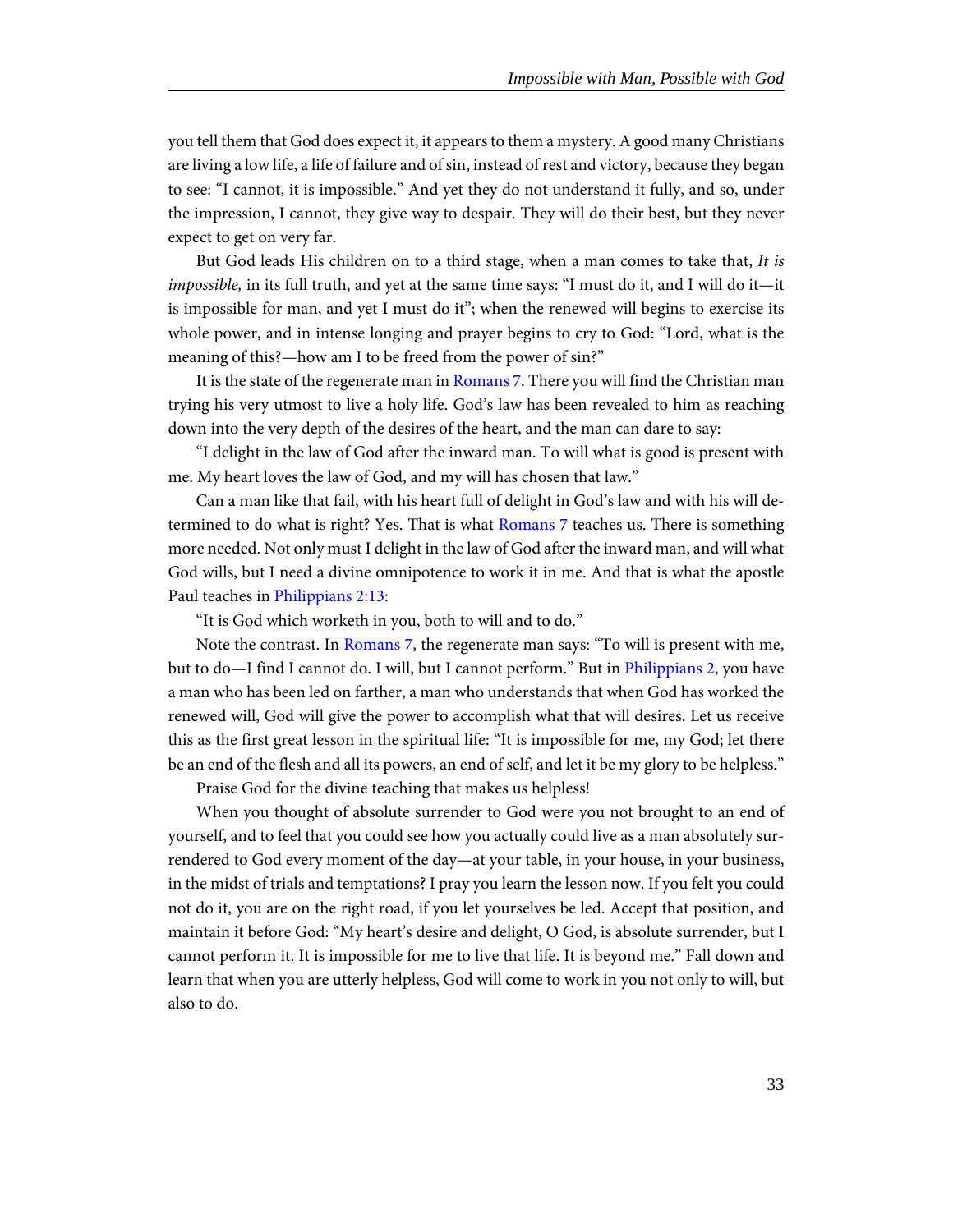# **God Can**

Now comes the second lesson. "The things which are impossible with men are possible with God."

I said a little while ago that there is many a man who has learned the lesson, It is impossible with men, and then he gives up in helpless despair, and lives a wretched Christian life, without joy, or strength, or victory. And why? Because he does not humble himself to learn that other lesson: With God all things are possible.

Your religious life is every day to be a proof that God works impossibilities; your religious life is to be a series of impossibilities made possible and actual by God's almighty power. That is what the Christian needs. He has an almighty God that he worships, and he must learn to understand that he does not need a little of God's power, but he needs—with reverence be it said—the whole of God's omnipotence to keep him right, and to live like a Christian.

The whole of Christianity is a work of God's omnipotence. Look at the birth of Christ Jesus. That was a miracle of divine power, and it was said to Mary: "With God nothing shall be impossible." It was the omnipotence of God. Look at Christ's resurrection. We are taught that it was according to the exceeding greatness of His mighty power that God raised Christ from the dead.

Every tree must grow on the root from which it springs. An oak tree three hundred years old grows all the time on the one root from which it had its beginning. Christianity had its beginning in the omnipotence of God, and in every soul it must have its continuance in that omnipotence. All the possibilities of the higher Christian life have their origin in a new apprehension of Christ's power to work all God's will in us.

I want to call upon you now to come and worship an almighty God. Have you learned to do it? Have you learned to deal so closely with an almighty God that you know omnipotence is working in you? In outward appearance there is often so little sign of it. The apostle Paul said: "I was with you in weakness and in fear and in much trembling, and . . . my preaching was . . . in demonstration of the Spirit and of power." From the human side there was feebleness, from the divine side there was divine omnipotence. And that is true of every godly life; and if we would only learn that lesson better, and give a wholehearted, undivided surrender to it, we should learn what blessedness there is in dwelling every hour and every moment with an almighty God. Have you ever studied in the Bible the attribute of God's omnipotence? You know that it was God's omnipotence that created the world, and created light out of darkness, and created man. But have you studied God's omnipotence in the works of redemption?

Look at Abraham. When God called him to be the father of that people out of which Christ was to be born, God said to him: "I am God Almighty, walk before me and be thou perfect." And God trained Abraham to trust Him as the omnipotent One; and whether it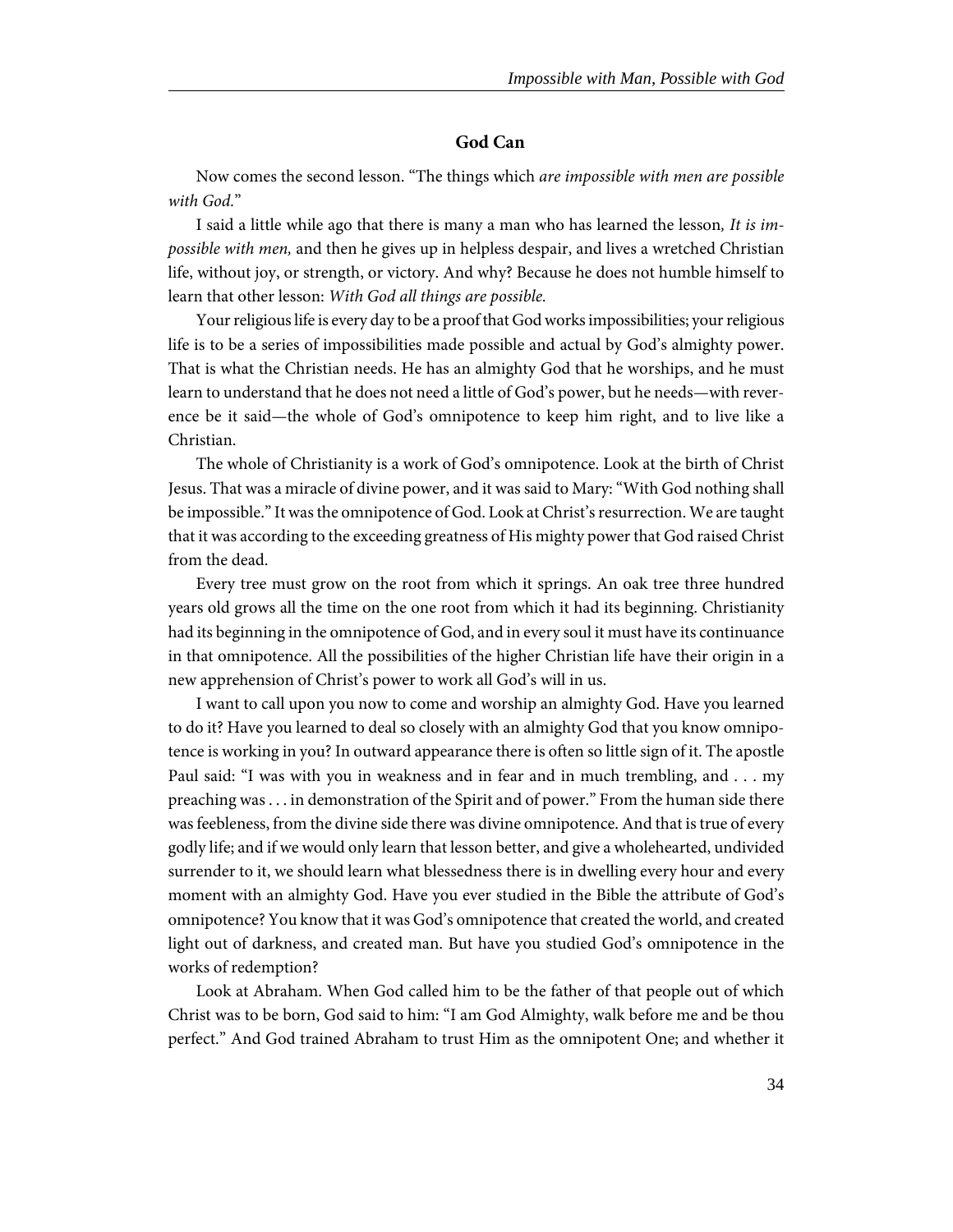was his going out to a land that he knew not, or his faith as a pilgrim midst the thousands of Canaanites—his faith said: This is my land—or whether it was his faith in waiting twentyfive years for a son in his old age, against all hope, or whether it was the raising up of Isaac from the dead on Mount Moriah when he was going to sacrifice him—Abraham believed God. He was strong in faith, giving glory to God, because he accounted Him who had promised able to perform.

The cause of the weakness of your Christian life is that you want to work it out partly, and to let God help you. And that cannot be. You must come to be utterly helpless, to let God work, and God will work gloriously. It is this that we need if we are indeed to be workers for God. I could go through Scripture and prove to you how Moses, when he led Israel out of Egypt; how Joshua, when he brought them into the land of Canaan; how all God's servants in the Old Testament counted upon the omnipotence of God doing impossibilities. And this God lives today, and this God is the God of every child of His. And yet we are some of us wanting God to give us a little help while we do our best, instead of coming to understand what God wants, and to say: "I can do nothing. God must and will do all." Have you said: "In worship, in work, in sanctification, in obedience to God, I can do nothing of myself, and so my place is to worship the omnipotent God, and to believe that He will work in me every moment"? Oh, may God teach us this! Oh, that God would by His grace show you what a God you have, and to what a God you have entrusted yourself—an omnipotent God, willing with His whole omnipotence to place Himself at the disposal of every child of His! Shall we not take the lesson of the Lord Jesus and say: "Amen; the things which are impossible with men are possible with God"?

Remember what we have said about Peter, his self-confidence, self-power, self-will, and how he came to deny his Lord. You feel, "Ah! there is the self-life, there is the flesh-life that rules in me!" And now, have you believed that there is deliverance from that? Have you believed that Almighty God is able so to reveal Christ in your heart, so to let the Holy Spirit rule in you, that the self-life shall not have power or dominion over you? Have you coupled the two together, and with tears of penitence and with deep humiliation and feebleness, cried out: "O God, it is impossible to me; man cannot do it, but, glory to Thy name, it is possible with God"? Have you claimed deliverance? Do it now. Put yourself afresh in absolute surrender into the hands of a God of infinite love; and as infinite as His love is His power to do it.

### **God Works in Man**

But again, we came to the question of absolute surrender, and felt that that is the want in the Church of Christ, and that is why the Holy Spirit cannot fill us, and why we cannot live as people entirely separated unto the Holy Spirit; that is why the flesh and the self-life cannot be conquered. We have never understood what it is to be absolutely surrendered to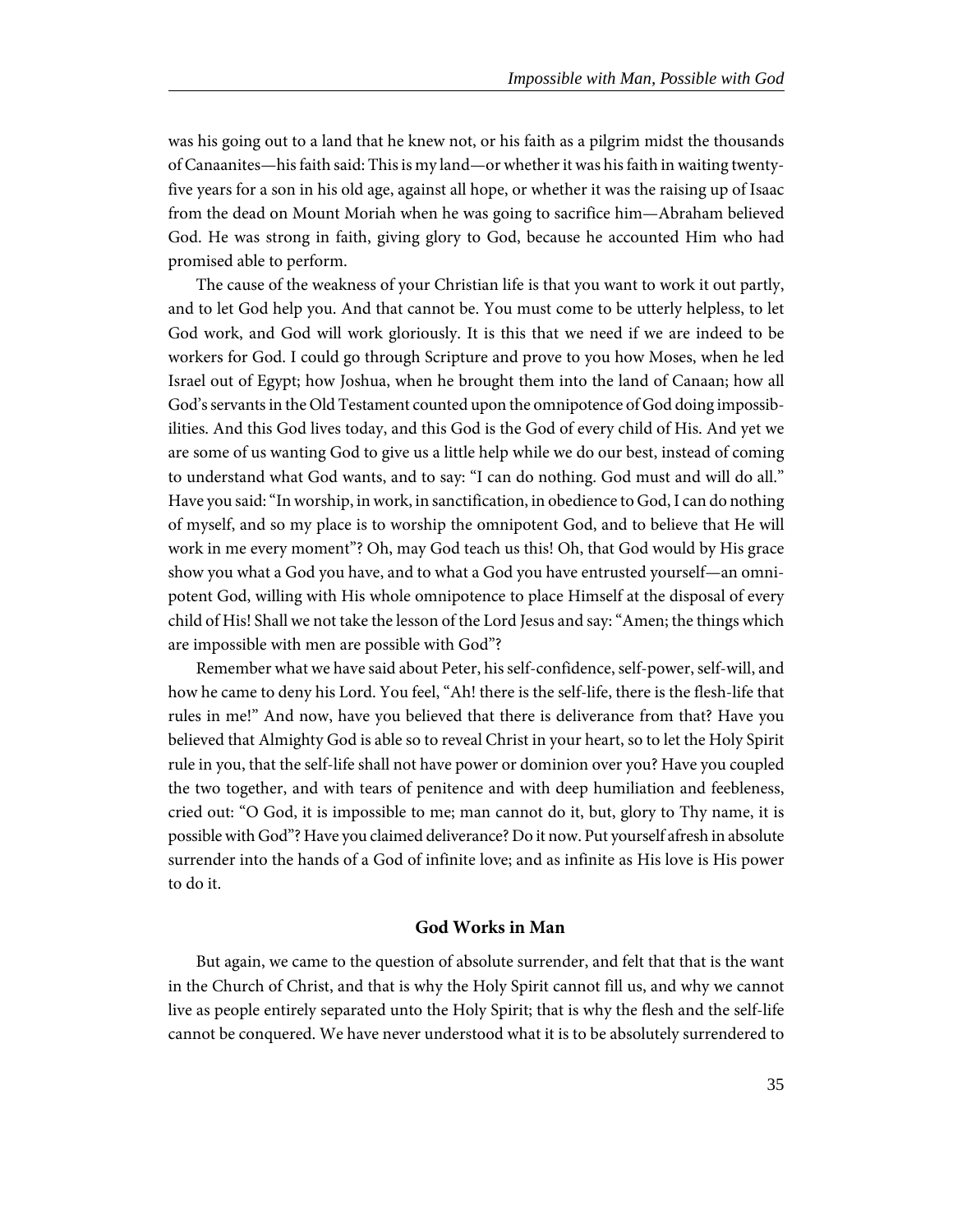God as Jesus was. I know that many a one earnestly and honestly says: "Amen, I accept the message of absolute surrender to God"; and yet thinks: "Will that ever be mine? Can I count upon God to make me one of whom it shall be said in Heaven and on earth and in Hell, he lives in absolute surrender to God?" Brother, sister, "the things which are impossible with men are possible with God." Do believe that when He takes charge of you in Christ, it is possible for God to make you a man of absolute surrender. And God is able to maintain that. He is able to let you rise from bed every morning of the week with that blessed thought directly or indirectly: "I am in God's charge. My God is working out my life for me."

Some are weary of thinking about sanctification. You pray, you have longed and cried for it, and yet it appeared so far off! The holiness and humility of Jesus—you are so conscious of how distant it is. Beloved friends, the one doctrine of sanctification that is scriptural and real and effectual is: "The things which are impossible with men are possible with God." God can sanctify men, and by His almighty and sanctifying power every moment God can keep them. Oh, that we might get a step nearer to our God now! Oh, that the light of God might shine, and that we might know our God better!

I could go on to speak about the life of Christ in us—living like Christ, taking Christ as our Saviour from sin, and as our life and strength. It is God in Heaven who can reveal that in you. What does that prayer of the apostle Paul say: "That he would grant you according to riches of his glory"—it is sure to be something very wonderful if it is according to the riches of His glory—"to be strengthened with might by his Spirit in the inner man"? Do you not see that it is an omnipotent God working by His omnipotence in the heart of His believing children, so that Christ can become an indwelling Saviour? You have tried to grasp it and to seize it, and you have tried to believe it, and it would not come. It was because you had not been brought to believe that "the things which are impossible with men are possible with God."

And so, I trust that the word spoken about love may have brought many to see that we must have an inflowing of love in quite a new way; our heart must be filled with life from above, from the Fountain of everlasting love, if it is going to overflow all the day; then it will be just as natural for us to love our fellow men as it is natural for the lamb to be gentle and the wolf to be cruel. Until I am brought to such a state that the more a man hates and speaks evil of me, the more unlikable and unlovable a man is, I shall love him all the more; until I am brought to such a state that the more the obstacles and hatred and ingratitude, the more can the power of love triumph in me—until I am brought to see that, I am not saying: "It is impossible with men." But if you have been led to say: "This message has spoken to me about a love utterly beyond my power; it is absolutely impossible"—then we can come to God and say: "It is possible with Thee."

Some are crying to God for a great revival. I can say that that is the prayer of my heart unceasingly. Oh, if God would only revive His believing people! I cannot think in the first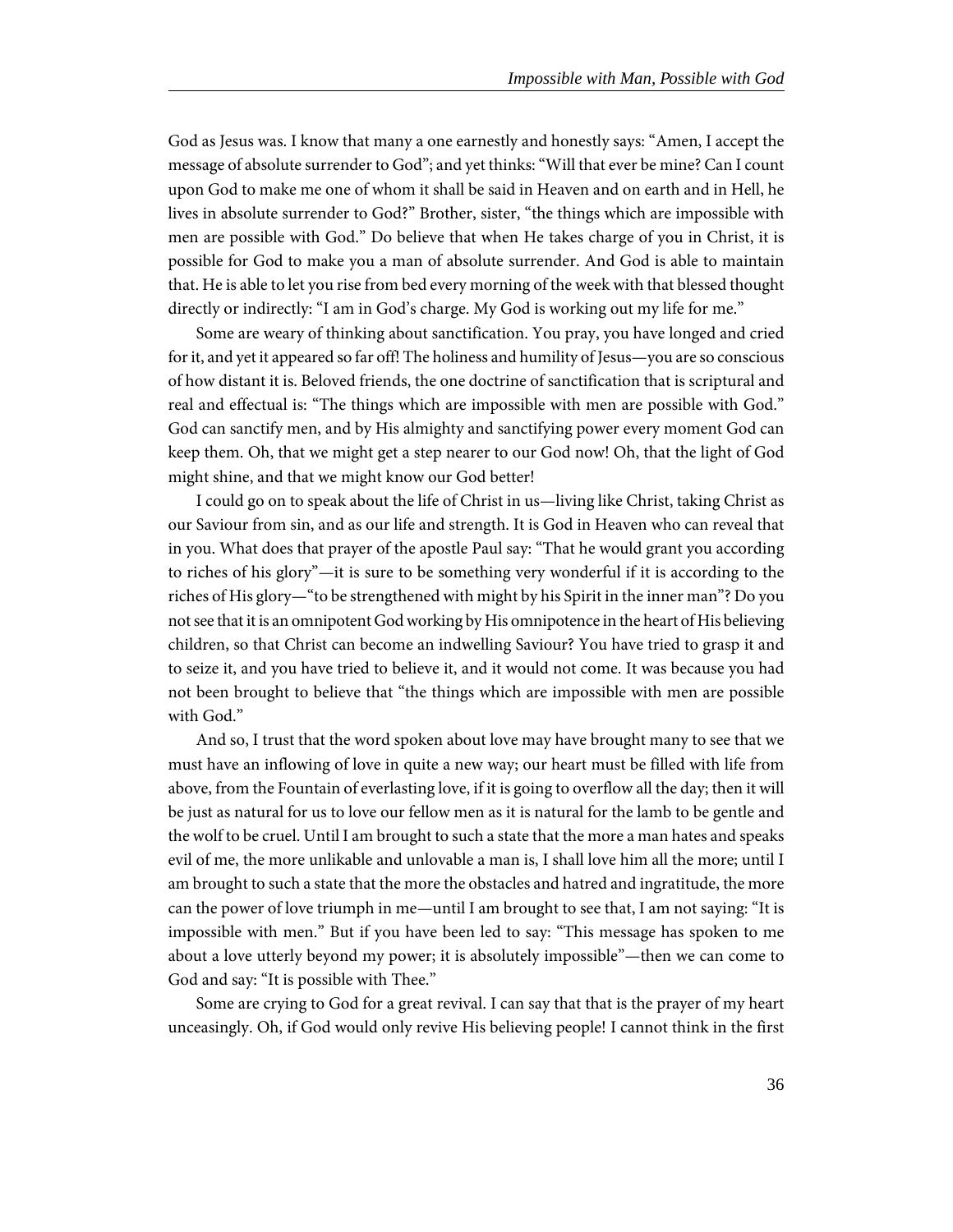place of the unconverted formalists of the Church, or of the infidels and skeptics, or of all the wretched and perishing around me, my heart prays in the first place: "My God, revive Thy Church and people." It is not for nothing that there are in thousands of hearts yearnings after holiness and consecration: it is a forerunner of God's power. God works to will and then He works to do. These yearnings are a witness and a proof that God has worked to will. Oh, let us in faith believe that the omnipotent God will work to do among His people more than we can ask. "Unto him," Paul said, "who is able to do exceeding abundantly above all that we ask or think. . . . unto him be glory." Let our hearts say that. Glory to God, the omnipotent One, who can do above what we dare to ask or think!

"The things which are impossible with men are possible with God." All around you there is a world of sin and sorrow, and the Devil is there. But remember, Christ is on the throne, Christ is stronger, Christ has conquered, and Christ will conquer. But wait on God. My text casts us down: "The things which are *impossible with men*"; but it ultimately lifts us up high—"are possible with God." Get linked to God. Adore and trust Him as the omnipotent One, not only for your own life, but for all the souls that are entrusted to you. Never pray without adoring His omnipotence, saying: "Mighty God, I claim Thine almightiness." And the answer to the prayer will come, and like Abraham you will become strong in faith, giving glory to God, because you account Him who hath promised able to perform.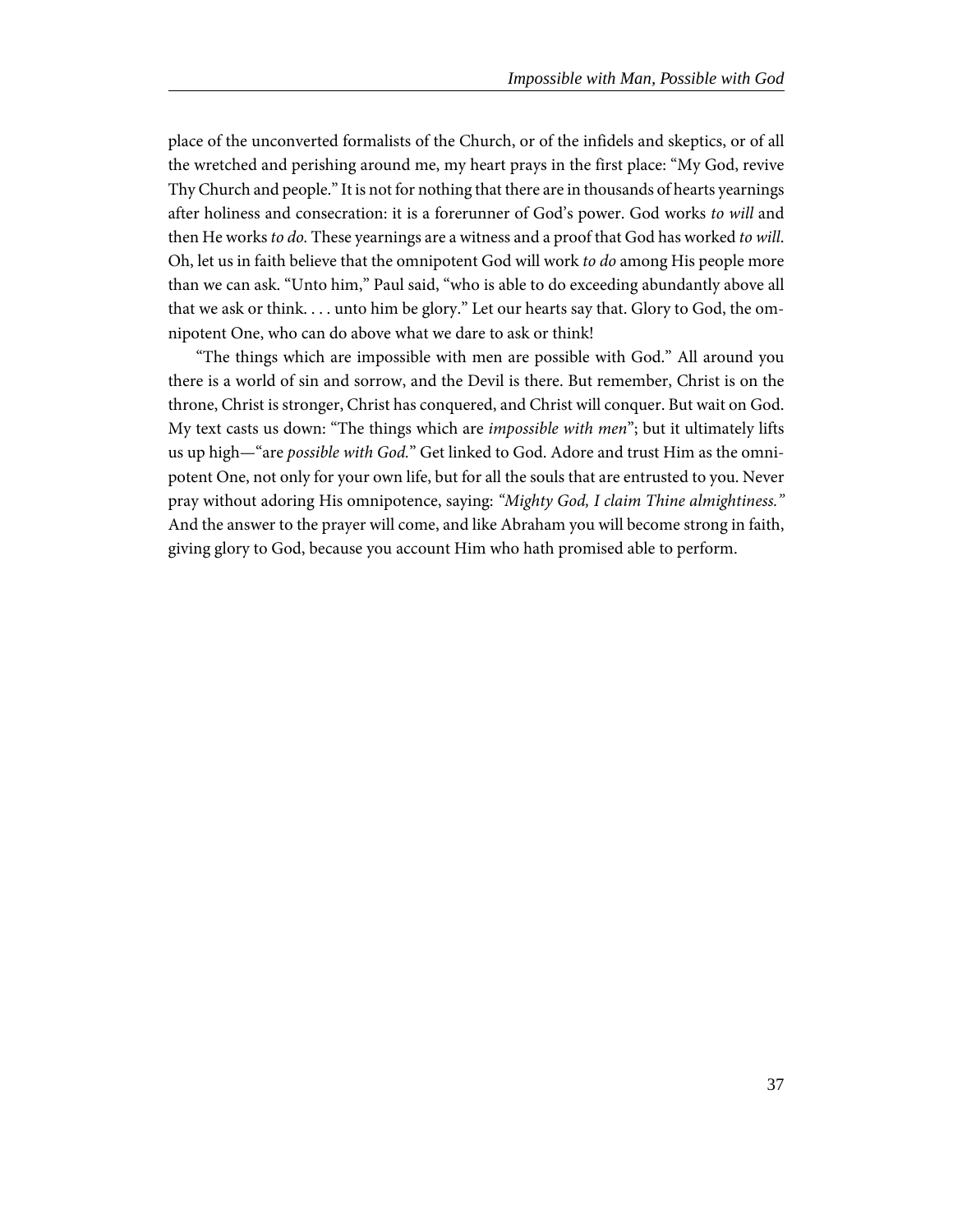# **"O WRETCHED MAN THAT I AM!"**

"O wretched man that I am! who shall deliver me from the body of this death? I thank God through Jesus Christ our Lord" [\(Romans 7:24, 25](http://www.ccel.org/study/Bible:Rom.7.24-Rom.7.25)).

You know the wonderful place that this text has in the wonderful epistle to the Romans. It stands here at the end of the seventh chapter as the gateway into the eighth. In the first sixteen verses of the eighth chapter the name of the Holy Spirit is found sixteen times; you have there the description and promise of the life that a child of God can live in the power of the Holy Spirit. This begins in the second verse: "The law of the Spirit of life in Christ Jesus hath made me free from the law of sin and death" [\(Rom. 8:12\)](http://www.ccel.org/study/Bible:Rom.8.12). From that Paul goes on to speak of the great privileges of the child of God, who is to be led by the Spirit of God. The gateway into all this is in the twenty-fourth verse of the seventh chapter:

"O wretched man that I am!"

There you have the words of a man who has come to the end of himself. He has in the previous verses described how he had struggled and wrestled in his own power to obey the holy law of God, and had failed. But in answer to his own question he now finds the true answer and cries out: "I thank God through Jesus Christ our Lord." From that he goes on to speak of what that deliverance is that he has found.

I want from these words to describe the path by which a man can be led out of the spirit of bondage into the spirit of liberty. You know how distinctly it is said: "Ye have not received the spirit of bondage again to fear." We are continually warned that this is the great danger of the Christian life, to go again into bondage; and I want to describe the path by which a man can get out of bondage into the glorious liberty of the children of God. Rather, I want to describe the man himself.

First, these words are the language of a *regenerate* man; *second*, of an *impotent* man; third, of a wretched man; and fourth, of a man on the borders of complete liberty.

### **The Regenerate Man**

There is much evidence of regeneration from the fourteenth verse of the chapter on to the twenty-third. "It is no more I that do it, but sin that dwelleth in me" [\(Rom. 7:17\)](http://www.ccel.org/study/Bible:Rom.7.17): that is the language of a regenerate man, a man who knows that his heart and nature have been renewed, and that sin is now a power in him that is not himself. "I delight in the law of the Lord after the inward man" [\(Rom. 7:22\)](http://www.ccel.org/study/Bible:Rom.7.22): that again is the language of a regenerate man. He dares to say when he does evil: "It is no more I that do it, but sin that dwelleth in me." It is of great importance to understand this.

In the first two great sections of the epistle, Paul deals with justification and sanctification. In dealing with justification, he lays the foundation of the doctrine in the teaching about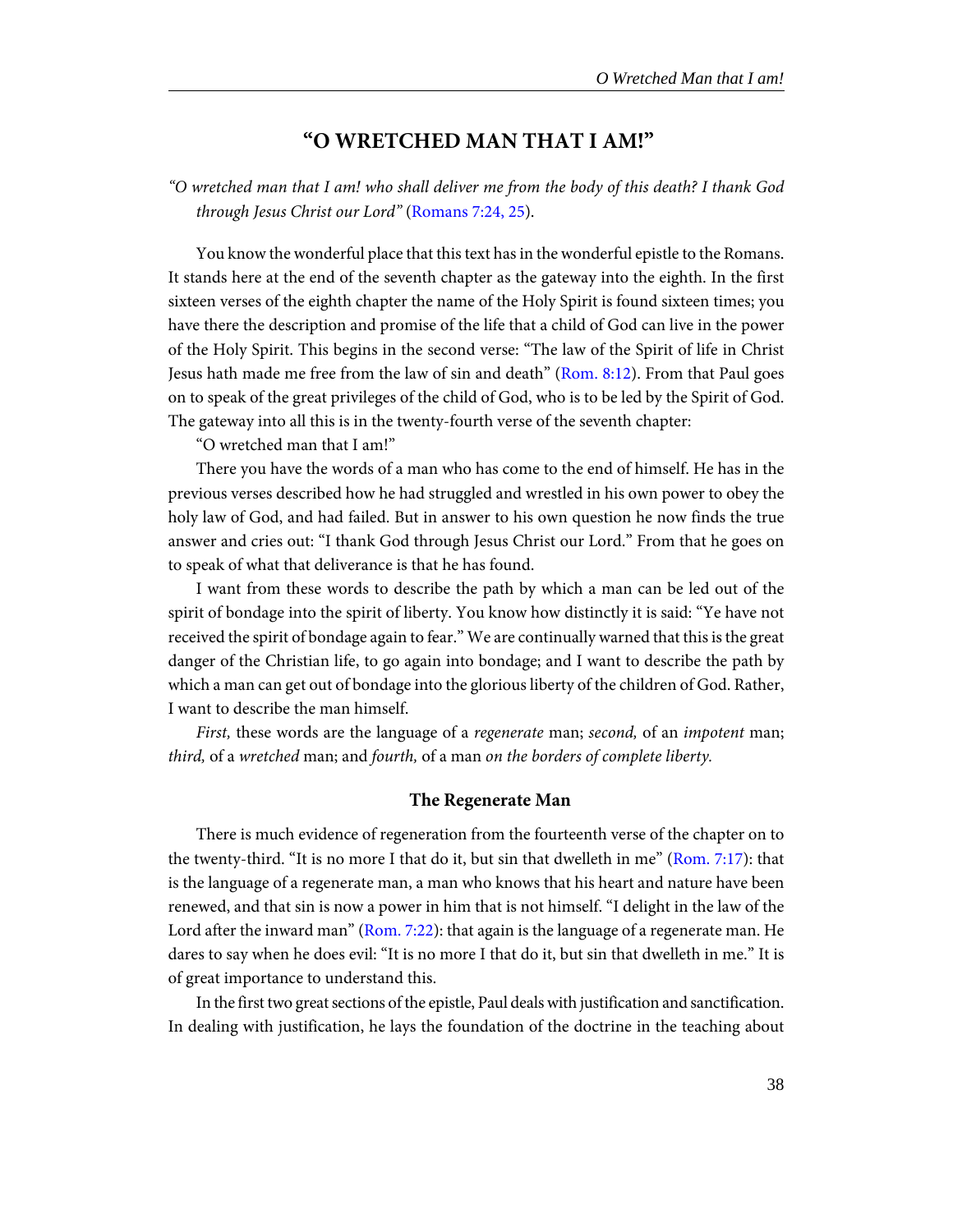sin, not in the singular, *sin*, but in the plural, *sins*—the actual transgressions. In the second part of the fifth chapter he begins to deal with sin, not as actual transgression, but as a power. Just imagine what a loss it would have been to us if we had not this second half of the seventh chapter of the Epistle to the Romans, if Paul had omitted in his teaching this vital question of the sinfulness of the believer. We should have missed the question we all want answered as to sin in the believer. What is the answer? The regenerate man is one in whom the will has been renewed, and who can say: "I delight in the law of God after the inward man."

### **The Impotent Man**

Here is the great mistake made by many Christian people: they think that when there is a renewed will, it is enough; but that is not the case. This regenerate man tells us: "I will to do what is good, but the power to perform I find not." How often people tell us that if you set yourself determinedly, you can perform what you will! But this man was as determined as any man can be, and yet he made the confession: "To will is present with me; but how to perform that which is good, I find not" [\(Rom. 7:18](http://www.ccel.org/study/Bible:Rom.7.18)).

But, you ask: "How is it God makes a regenerate man utter such a confession, with a right will, with a heart that longs to do good, and longs to do its very utmost to love God?"

Let us look at this question. What has God given us our will for? Had the angels who fell, in their own will, the strength to stand? Surely not. The will of the creature is nothing but an empty vessel in which the power of God is to be made manifest. The creature must seek in God all that it is to be. You have it in the second chapter of the epistle to the Philippians, and you have it here also, that God's work is to work in us both to will and to do of His good pleasure. Here is a man who appears to say: "God has not worked to do in me." But we are taught that God works both to will and to do. How is the apparent contradiction to be reconciled?

You will find that in this passage [\(Rom. 7:6-25\)](http://www.ccel.org/study/Bible:Rom.7.6-Rom.7.25) the name of the Holy Spirit does not occur once, nor does the name of Christ occur. The man is wrestling and struggling to fulfill God's law. Instead of the Holy Spirit and of Christ, the law is mentioned nearly twenty times. In this chapter, it shows a believer doing his very best to obey the law of God with his regenerate will. Not only this; but you will find the little words,  $I$ ,  $me$ ,  $my$ , occur more than forty times. It is the regenerate I in its impotence seeking to obey the law without being filled with the Spirit. This is the experience of almost every saint. After conversion a man begins to do his best, and he fails; but if we are brought into the full light, we need fail no longer. Nor need we fail at all if we have received the Spirit in His fullness at conversion.

God allows that failure that the regenerate man should be taught his own utter impotence. It is in the course of this struggle that there comes to us this sense of our utter sinfulness. It is God's way of dealing with us. He allows that man to strive to fulfill the law that, as he strives and wrestles, he may be brought to this: "I am a regenerate child of God, but I am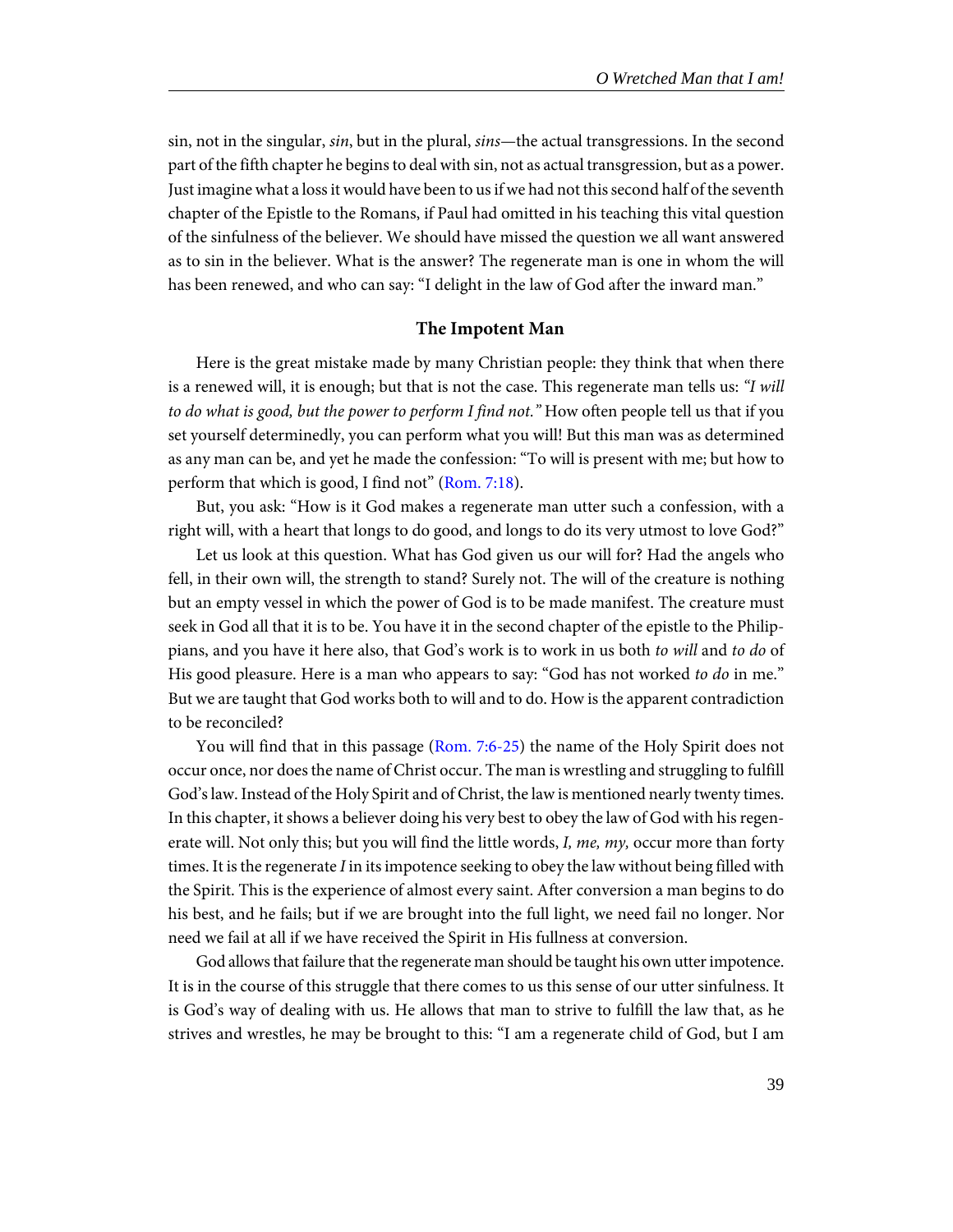utterly helpless to obey His law." See what strong words are used all through the chapter to describe this condition: "I am carnal, sold under sin" ([Rom. 7:14\)](http://www.ccel.org/study/Bible:Rom.7.14); "I see another law in my members bringing me into captivity" [\(Rom. 7:23](http://www.ccel.org/study/Bible:Rom.7.23)); and last of all, "O wretched man that I am! who shall deliver me from the body of this death?" ([Rom. 7:24\)](http://www.ccel.org/study/Bible:Rom.7.24). This believer who bows here in deep contrition is utterly unable to obey the law of God.

# **The Wretched Man**

Not only is the man who makes this confession a regenerate and an impotent man, but he is also a wretched man. He is utterly unhappy and miserable; and what is it that makes him so utterly miserable? It is because God has given him a nature that loves Himself. He is deeply wretched because he feels he is not obeying his God. He says, with brokenness of heart: "It is not I that do it, but I am under the awful power of sin, which is holding me down. It is I, and yet not I: alas! alas! it is myself; so closely am I bound up with it, and so closely is it intertwined with my very nature." Blessed be God when a man learns to say: "O wretched man that I am!" from the depth of his heart. He is on the way to the eighth chapter of Romans.

There are many who make this confession a pillow for sin. They say that if Paul had to confess his weakness and helplessness in this way, what are they that they should try to do better? So the call to holiness is quietly set aside. Would God that every one of us had learned to say these words in the very spirit in which they are written here! When we hear sin spoken of as the abominable thing that God hates, do not many of us wince before the word? Would that all Christians who go on sinning and sinning would take this verse to heart. If ever you utter a sharp word say: "O wretched man that I am!" And every time you lose your temper, kneel down and understand that it never was meant by God that this was to be the state in which His child should remain. Would God that we would take this word into our daily life, and say it every time we are touched about our own honor, and every time we say sharp things, and every time we sin against the Lord God, and against the Lord Jesus Christ in His humility, and in His obedience, and in His self-sacrifice! Would to God you could forget everything else, and cry out: "O wretched man that I am! who shall deliver me from the body of this death?"

Why should you say this whenever you commit sin? Because it is when a man is brought to this confession that deliverance is at hand.

And remember it was not only the sense of being impotent and taken captive that made him wretched, but it was above all the sense of sinning against his God. The law was doing its work, making sin exceedingly sinful in his sight. The thought of continually grieving God became utterly unbearable—it was this that brought forth the piercing cry: "O wretched man!" As long as we talk and reason about our impotence and our failure, and only try to find out what [Romans 7](http://www.ccel.org/study/Bible:Rom.7) means, it will profit us but little; but when once every sin gives new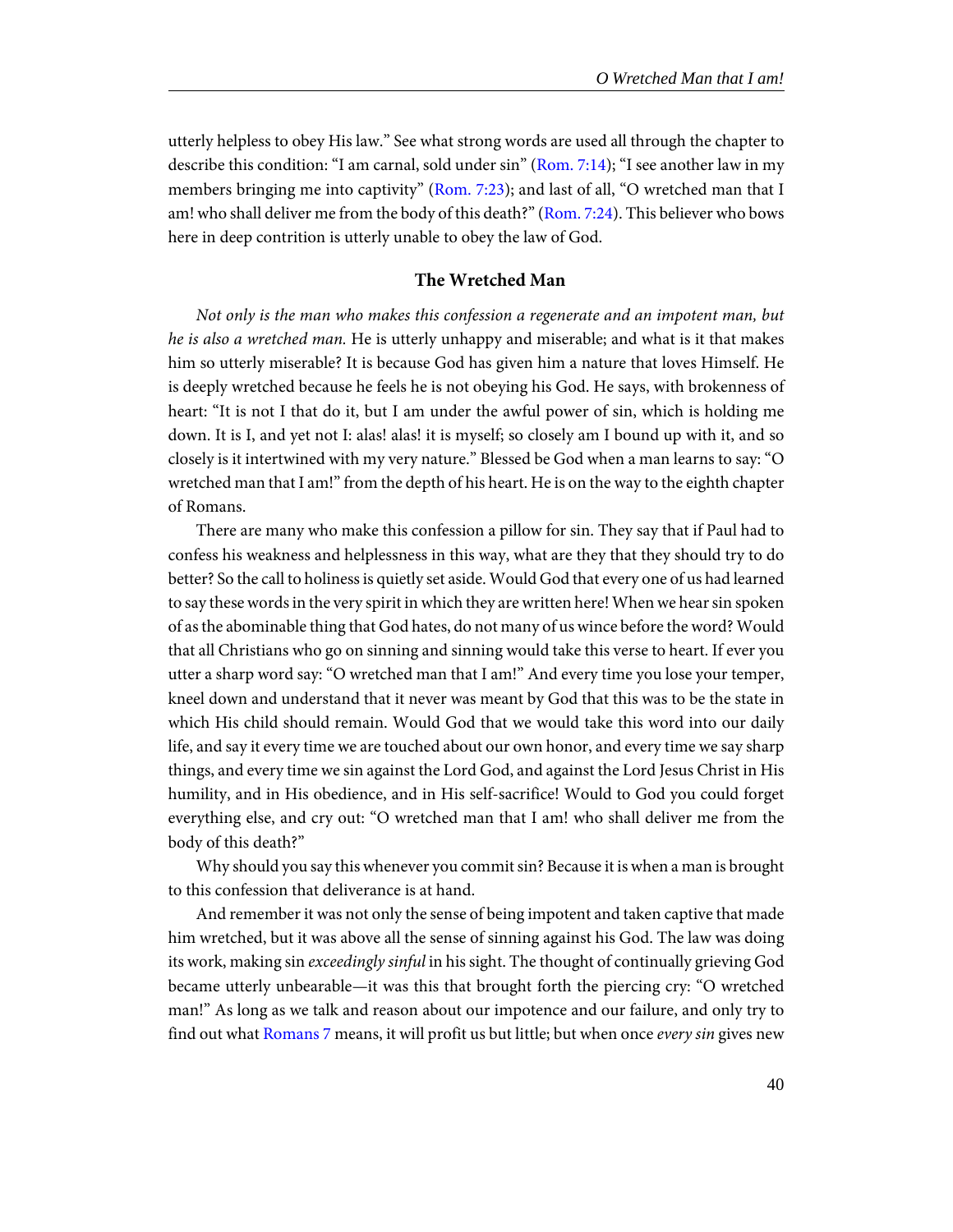intensity to the sense of wretchedness, and we feel our whole state as one of not only helplessness, but actual exceeding sinfulness, we shall be pressed not only to ask: "Who shall deliver us?" but to cry: "I thank God through Jesus Christ my Lord."

# **The Almost-Delivered Man**

The man has tried to obey the beautiful law of God. He has loved it, he has wept over his sin, he has tried to conquer, he has tried to overcome fault after fault, but every time he has ended in failure.

What did he mean by "the body of this death"? Did he mean, my body when I die? Surely not. In the eighth chapter you have the answer to this question in the words: "If ye through the Spirit do mortify the deeds of the body, ye shall live." That is the body of death from which he is seeking deliverance.

And now he is on the brink of deliverance! In the twenty-third verse of the seventh chapter we have the words: "I see another law in my members, warring against the law of my mind, and bringing me into *captivity* to the law of sin which is in my members." It is a captive that cries: "O wretched man that I am! who shall deliver me from the body of this death?" He is a man who feels himself bound. But look to the contrast in the second verse of the eighth chapter: "The law of the Spirit of life in Christ Jesus hath *made me free* from the law of sin and death." That is the deliverance through Jesus Christ our Lord; the liberty to the captive which the Spirit brings. Can you keep captive any longer a man made free by the "law of the Spirit of life in Christ Jesus"?

But you say, the regenerate man, had not he the Spirit of Jesus when he spoke in the sixth chapter? Yes, but he did not know what the Holy Spirit could do for him.

God does not work by His Spirit as He works by a blind force in nature. He leads His people on as reasonable, intelligent beings, and therefore when He wants to give us that Holy Spirit whom He has promised, He brings us first to the end of self, to the conviction that though we have been striving to obey the law, we have failed. When we have come to the end of that, then He shows us that in the Holy Spirit we have the power of obedience, the power of victory, and the power of real holiness.

God works to will, and He is ready to work to do, but, alas! many Christians misunderstand this. They think because they have the will, it is enough, and that now they are able to do. This is not so. The new will is a permanent gift, an attribute of the new nature. The power to do is not a permanent gift, but must be each moment received from the Holy Spirit. It is the man who is conscious of his own impotence as a believer who will learn that by the Holy Spirit he can live a holy life. This man is on the brink of that great deliverance; the way has been prepared for the glorious eighth chapter. I now ask this solemn question: Where are you living? Is it with you, "O wretched man that I am! who shall deliver me?"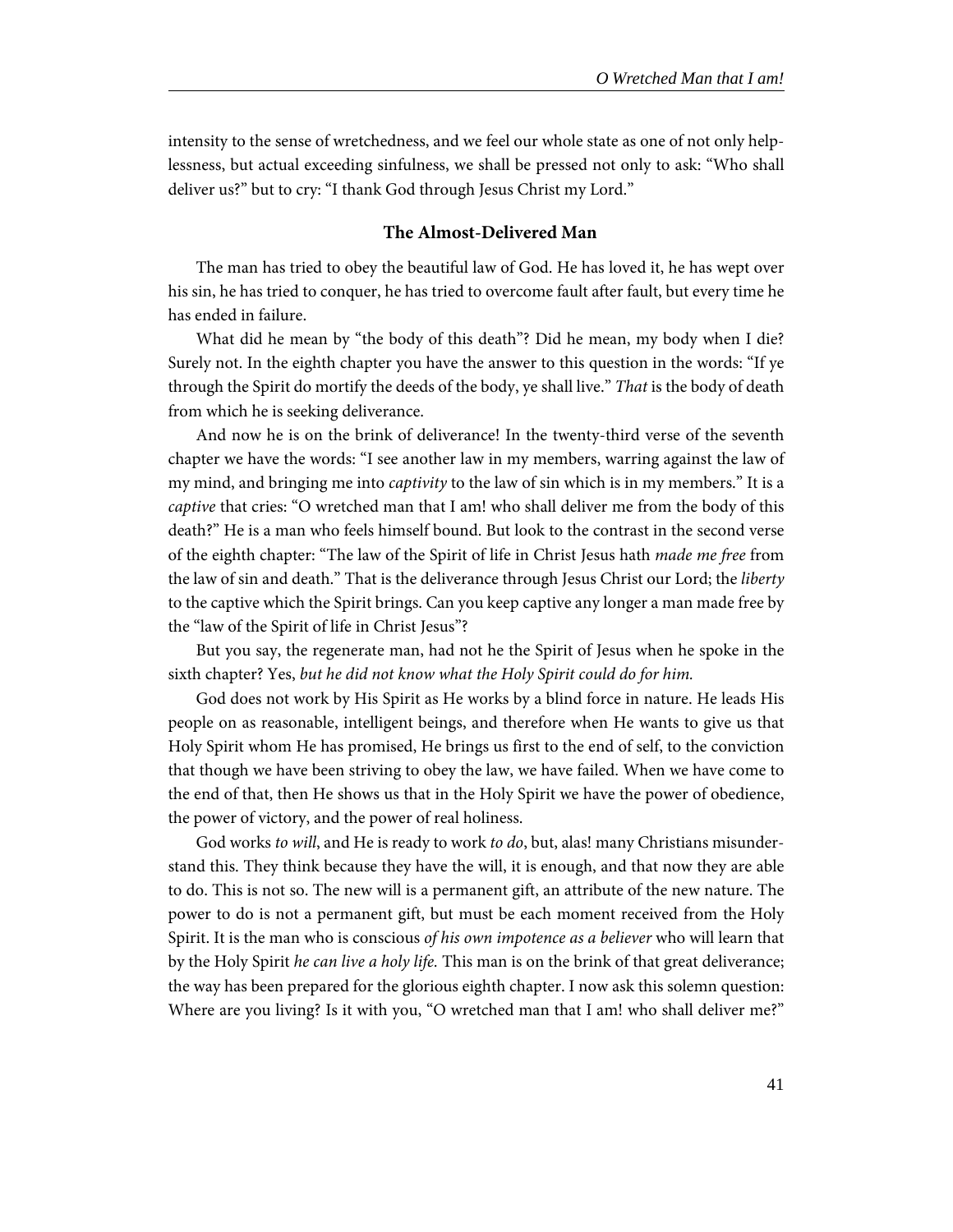with now and then a little experience of the power of the Holy Spirit? or is it, "I thank God through Jesus Christ! The law of the Spirit hath set me free from the law of sin and of death"?

What the Holy Spirit does is to give the victory. "If ye through the Spirit do mortify the deeds of the flesh, ye shall live" [\(Rom. 8:13](http://www.ccel.org/study/Bible:Rom.8.13)). It is the Holy Spirit who does this—the third Person of the Godhead. He it is who, when the heart is opened wide to receive Him, comes in and reigns there, and mortifies the deeds of the body, day by day, hour by hour, and moment by moment.

I want to bring this to a point. Remember, dear friend, what we need is to come to decision and action. There are in Scripture two very different sorts of Christians. The Bible speaks in Romans, Corinthians and Galatians about yielding to the flesh; and that is the life of tens of thousands of believers. All their lack of joy in the Holy Spirit, and their lack of the liberty He gives, is just owing to the flesh. The Spirit is within them, but the flesh rules the life. To be led by the Spirit of God is what they need. Would God that I could make every child of His realize what it means that the everlasting God has given His dear Son, Christ Jesus, to watch over you every day, and that what you have to do is to trust; and that the work of the Holy Spirit is to enable you every moment to remember Jesus, and to trust Him! The Spirit has come to keep the link with Him unbroken every moment. Praise God for the Holy Spirit! We are so accustomed to think of the Holy Spirit as a luxury, for special times, or for special ministers and men. But the Holy Spirit is necessary for every believer, every moment of the day. Praise God you have Him, and that He gives you the full experience of the deliverance in Christ, as He makes you free from the power of sin.

Who longs to have the power and the liberty of the Holy Spirit? Oh, brother, bow before God in one final cry of despair:

"O God, must I go on sinning this way forever? Who shall deliver me, O wretched man that I am! from the body of this death?"

Are you ready to sink before God in that cry and seek the power of Jesus to dwell and work in you? Are you ready to say: "I thank God through Jesus Christ"?

What good does it do that we go to church or attend conventions, that we study our Bibles and pray, unless our lives are filled with the Holy Spirit? That is what God wants; and nothing else will enable us to live a life of power and peace. You know that when a minister or parent is using the catechism, when a question is asked an answer is expected. Alas! how many Christians are content with the question put here: "O wretched man that I am! who shall deliver me from the body of this death?" but never give the answer. Instead of answering, they are silent. Instead of saying: "I thank God through Jesus Christ our Lord," they are forever repeating the question without the answer. If you want the path to the full deliverance of Christ, and the liberty of the Spirit, the glorious liberty of the children of God, take it through the seventh chapter of Romans; and then say: "I thank God through Jesus Christ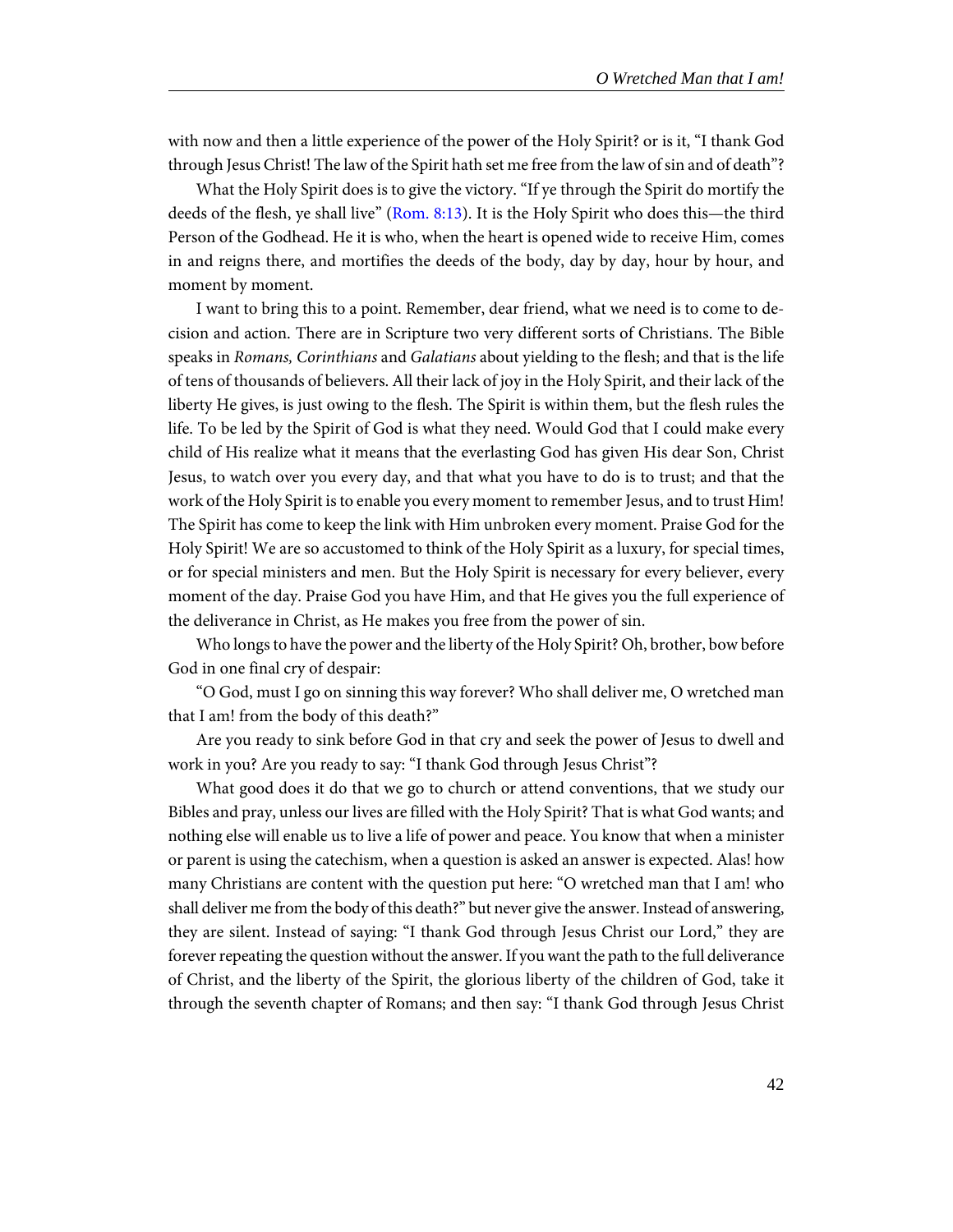our Lord." Be not content to remain ever groaning, but say: "I, a wretched man, thank God, through Jesus Christ. Even though I do not see it all, I am going to praise God."

There is deliverance, there is the liberty of the Holy Spirit. The kingdom of God is "joy in the Holy Spirit" [\(Rom. 14:17](http://www.ccel.org/study/Bible:Rom.14.17)).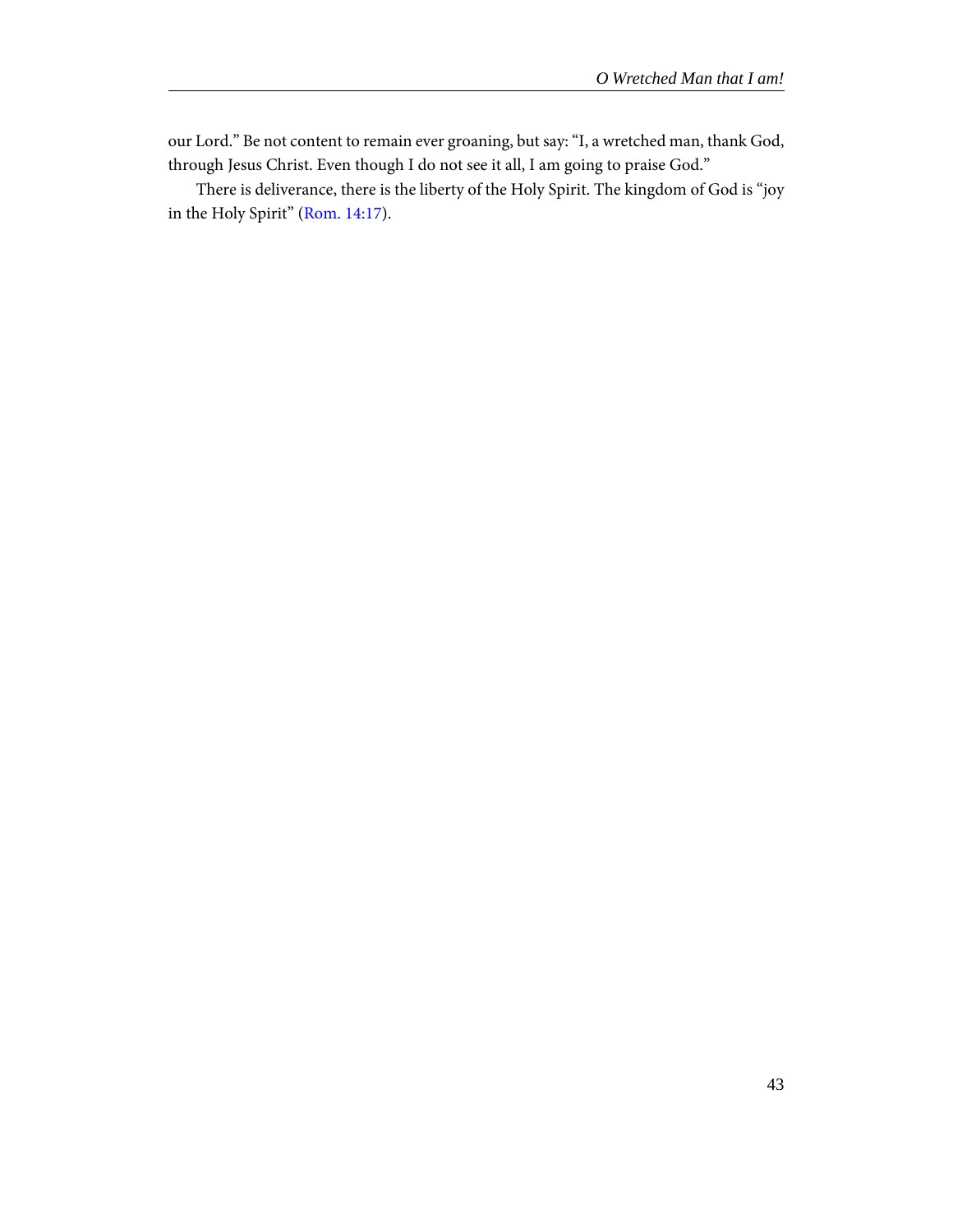# **"HAVING BEGUN IN THE SPIRIT"**

The words from which I wish to address you, you will find in the epistle to the Galatians, the third chapter, the third verse; let us read the second verse also: "This only would I learn of you, Received ye the Spirit by the works of the law, or by the hearing of faith? Are ye so foolish?" And then comes my text—"Having begun in the Spirit, are ye now made perfect by the flesh?"

When we speak of the quickening or the deepening or the strengthening of the spiritual life, we are thinking of something that is feeble and wrong and sinful; and it is a great thing to take our place before God with the confession:

"Oh, God, our spiritual life is not what it should be!"

May God work that in your heart, reader.

As we look round about on the church we see so many indications of feebleness and of failure, and of sin, and of shortcoming, that we are compelled to ask: Why is it? Is there any necessity for the church of Christ to be living in such a low state? Or is it actually possible that God's people should be living always in the joy and strength of their God?

Every believing heart must answer: It is possible.

Then comes the great question: Why is it, how is it to be accounted for, that God's church as a whole is so feeble, and that the great majority of Christians are not living up to their privileges? There must be a reason for it. Has God not given Christ His Almighty Son to be the Keeper of every believer, to make Christ an ever-present reality, and to impart and communicate to us all that we have in Christ? God has given His Son, and God has given His Spirit. How is it that believers do not live up to their privileges?

We find in more than one of the epistles a very solemn answer to that question. There are epistles, such as the first to the Thessalonians, where Paul writes to the Christians, in effect: "I want you to grow, to abound, to increase more and more." They were young, and there were things lacking in their faith, but their state was so far satisfactory, and gave him great joy, and he writes time after time: "I pray God that you may abound more and more; I write to you to increase more and more" ([1 Thes. 4:1](http://www.ccel.org/study/Bible:1Thess.4.1)[,10\)](http://www.ccel.org/study/Bible:1Thess.4.10). But there are other epistles where he takes a very different tone, especially the epistles to the Corinthians and to the Galatians, and he tells them in many different ways what the one reason was, that they were not living as Christians ought to live; many were under the power of the flesh. My text is one example. He reminds them that by the preaching of faith they had received the Holy Spirit. He had preached Christ to them; they had accepted that Christ and had received the Holy Spirit in power. But what happened? Having begun in the Spirit, they tried to perfect the work that the Spirit had begun in the flesh by their own effort. We find the same teaching in the epistle to the Corinthians.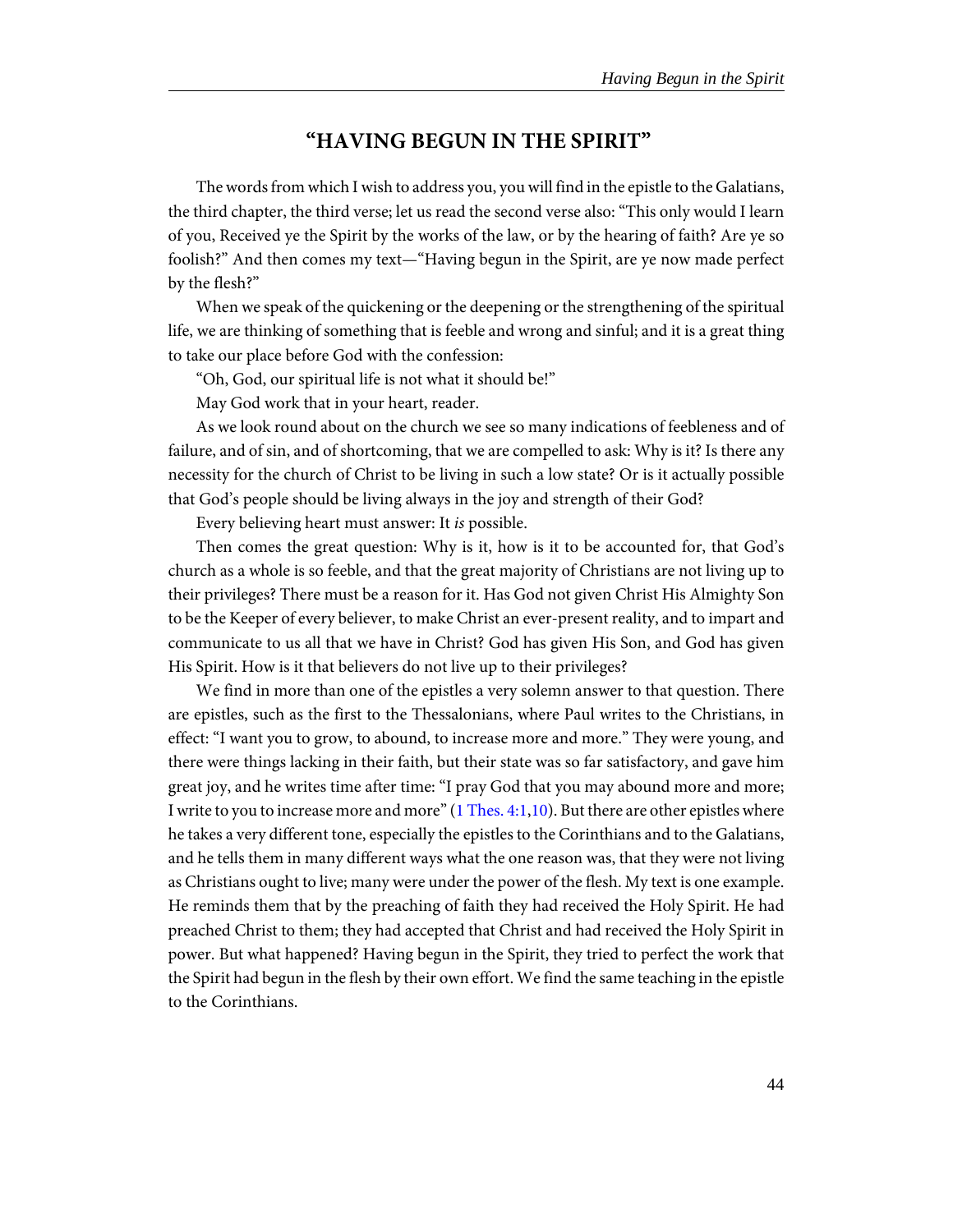Now, we have here a solemn discovery of what the great want is in the church of Christ. God has called the church of Christ to live in the power of the Holy Spirit, and the church is living for the most part in the power of human flesh, and of will and energy and effort apart from the Spirit of God. I doubt not that that is the case with many individual believers; and oh, if God will use me to give you a message from Him, my one message will be this: "If the church will return to acknowledge that the Holy Spirit is her strength and her help, and if the church will return to give up everything, and wait upon God to be filled with the Spirit, her days of beauty and gladness will return, and we shall see the glory of God revealed among us." This is my message to every individual believer: "Nothing will help you unless you come to understand that you must live every day under the power of the Holy Spirit."

God wants you to be a living vessel in whom the power of the Spirit is to be manifested every hour and every moment of your life, and God will enable you to be that.

Now let us try to learn that this word to the Galatians teaches us—some very simple thoughts. It shows us how (1) the beginning of the Christian life is receiving the Holy Spirit. It shows us (2) what great danger there is of forgetting that we are to live by the Spirit, and not live after the flesh. It shows us (3) what are the fruits and the proofs of our seeking perfection in the flesh. And then it suggests to us (4) the way of deliverance from this state.

# **Receiving the Holy Spirit**

First of all, Paul says: "Having begun in the Spirit." Remember, the apostle not only preached justification by faith, but he preached something more. He preached this—the epistle is full of it—that justified men cannot live but by the Holy Spirit, and that therefore God gives to every justified man the Holy Spirit to seal him. The apostle says to them in effect more than once:

"How did you receive the Holy Spirit? Was it by the preaching of the law, or by the preaching of faith?"

He could point back to that time when there had been a mighty revival under his teaching. The power of God had been manifested, and the Galatians were compelled to confess:

"Yes, we have got the Holy Spirit: accepting Christ by faith, by faith we received the Holy Spirit."

Now, it is to be feared that there are many Christians who hardly know that when they believed, they received the Holy Spirit. A great many Christians can say: "I received pardon and I received peace." But if you were to ask them: "Have you received the Holy Spirit?" they would hesitate, and many, if they were to say Yes, would say it with hesitation; and they would tell you that they hardly knew what it was, since that time, to walk in the power of the Holy Spirit. Let us try and take hold of this great truth: The beginning of the true Christian life is to receive the Holy Spirit. And the work of every Christian minister is that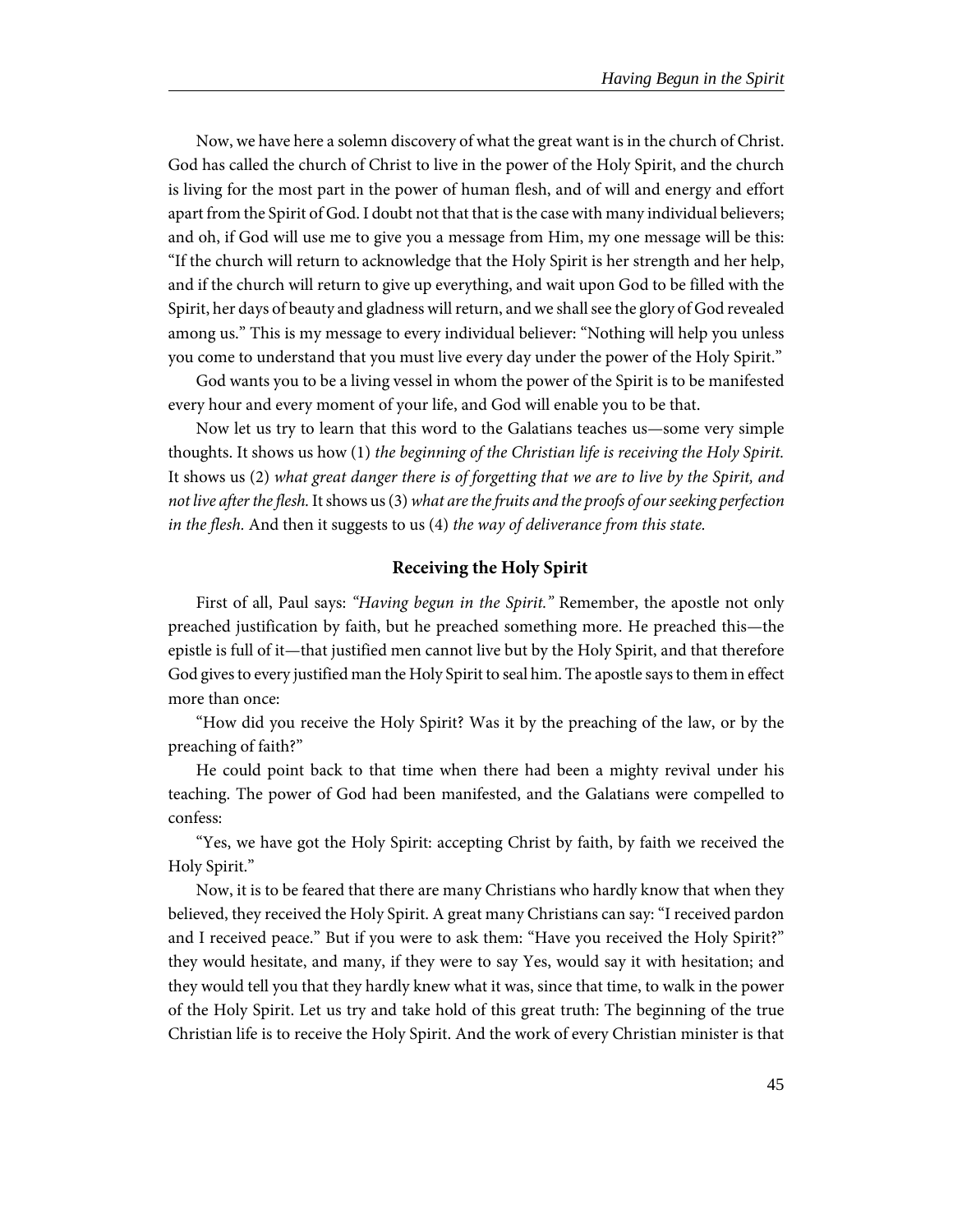which was the work of Paul—to remind his people that they received the Holy Spirit, and must live according to His guidance and in His power.

If those Galatians who received the Holy Spirit in power were tempted to go astray by that terrible danger of perfecting in the flesh what had been begun in the Spirit, how much more danger do those Christians run who hardly ever know that they have received the Holy Spirit, or who, if they know it as a matter of belief, hardly ever think of it and hardly ever praise God for it!

# **Neglecting the Holy Spirit**

But now look, in the second place, at the great danger.

You all know what shunting is on a railway. A locomotive with its train may be run in a certain direction, and the points at some place may not be properly opened or closed, and unobservingly it is shunted off to the right or to the left. And if that takes place, for instance, on a dark night, the train goes in the wrong direction, and the people might never know it until they have gone some distance.

And just so God gives Christians the Holy Spirit with this intention, that every day all their life should be lived in the power of the Spirit. A man cannot live one hour a godly life unless by the power of the Holy Spirit. He may live a proper, consistent life, as people call it, an irreproachable life, a life of virtue and diligent service; but to live a life acceptable to God, in the enjoyment of God's salvation and God's love, to live and walk in the power of the new life—he cannot do it unless he be guided by the Holy Spirit every day and every hour.

But now listen to the danger. The Galatians received the Holy Spirit, but what was begun by the Spirit they tried to perfect in the flesh. How? They fell back again under Judaizing teachers who told them they must be circumcised. They began to seek their religion in external observances. And so Paul uses that expression about those teachers who had them circumcised, that "they sought to glory in their flesh" [\(Gal. 6:13](http://www.ccel.org/study/Bible:Gal.6.13)).

You sometimes hear the expression used, *religious flesh*. What is meant by that? It is simply an expression made to give utterance to this thought: My human nature and my human will and my human effort can be very active in religion, and after being converted, and after receiving the Holy Spirit, I may begin in my own strength to try to serve God.

I may be very diligent and doing a great deal, and yet all the time it is more the work of human flesh than of God's Spirit. What a solemn thought, that man can, without noticing it, be shunted off from the line of the Holy Spirit on to the line of the flesh; that he can be most diligent and make great sacrifices, and yet it is all in the power of the human will! Ah, the great question for us to ask of God in self-examination is that we may be shown whether our religious life is lived more in the power of the flesh than in the power of the Holy Spirit. A man may be a preacher, he may work most diligently in his ministry, a man may be a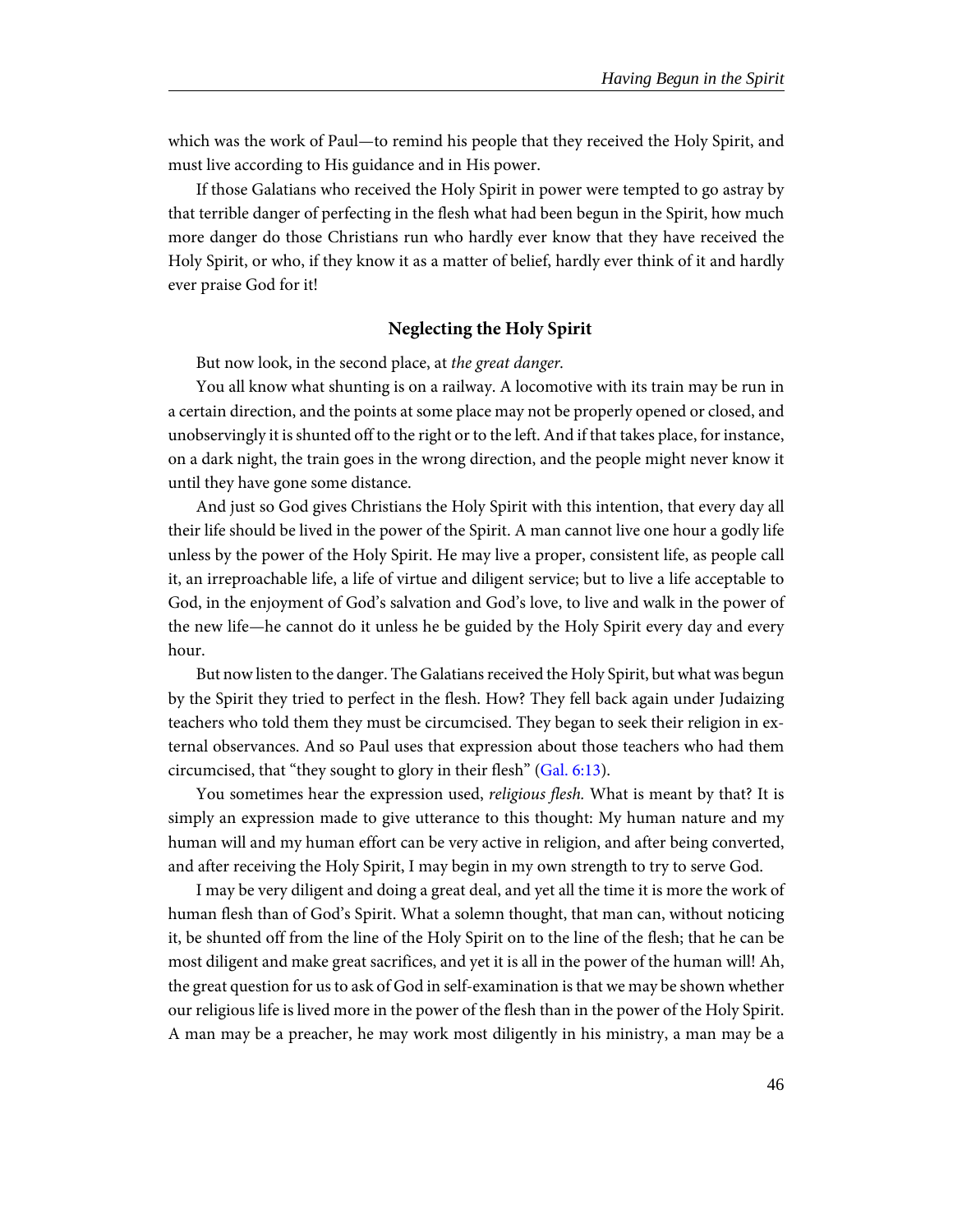Christian worker, and others may tell of him that he makes great sacrifices, and yet you can feel there is a want about it. You feel that he is not a spiritual man; there is no spirituality about his life. How many Christians there are about whom no one would ever think of saying: "What a spiritual man he is!" Ah! there is the weakness of the Church of Christ. It is all in that one word—flesh.

Now, the flesh may manifest itself in many ways. It may be manifested in fleshly wisdom. My mind may be most active about religion. I may preach or write or think or meditate, and delight in being occupied with things in God's Book and in God's Kingdom; and yet the power of the Holy Spirit may be markedly absent. I fear that if you take the preaching throughout the Church of Christ and ask why there is, alas! so little converting power in the preaching of the Word, why there is so much work and often so little result for eternity, why the Word has so little power to build up believers in holiness and in consecration—the answer will come: It is the absence of the power of the Holy Spirit. And why is this? There can be no other reason but that the flesh and human energy have taken the place that the Holy Spirit ought to have. That was true of the Galatians, it was true of the Corinthians. You know Paul said to them: "I cannot speak to you as to spiritual men; you ought to be spiritual men, but you are carnal." And you know how often in the course of his epistles he had to reprove and condemn them for strife and for divisions.

# **Lacking the Fruit of the Holy Spirit**

A third thought: What are the proofs or indications that a church like the Galatians, or a Christian, is serving God in the power of the flesh—is perfecting in the flesh what was begun in the Spirit?

The answer is very easy. Religious self-effort always ends in sinful flesh. What was the state of those Galatians? Striving to be justified by the works of the law. And yet they were quarreling and in danger of devouring one another. Count up the expressions that the apostle uses to indicate their want of love, and you will find more than twelve—envy, jealousy, bitterness, strife, and all sorts of expressions. Read in the fourth and fifth chapters what he says about that. You see how they tried to serve God in their own strength, and they failed utterly. All this religious effort resulted in failure. The power of sin and the sinful flesh got the better of them, and their whole condition was one of the saddest that could be thought of.

This comes to us with unspeakable solemnity. There is a complaint everywhere in the Christian Church of the want of a high standard of integrity and godliness, even among the professing members of Christian churches. I remember a sermon which I heard preached on commercial morality. And, oh, if we speak not only of the commercial morality or immorality, but if we go into the homes of Christians, and if we think of the life to which God has called His children, and which He enables them to live by the Holy Spirit, and if we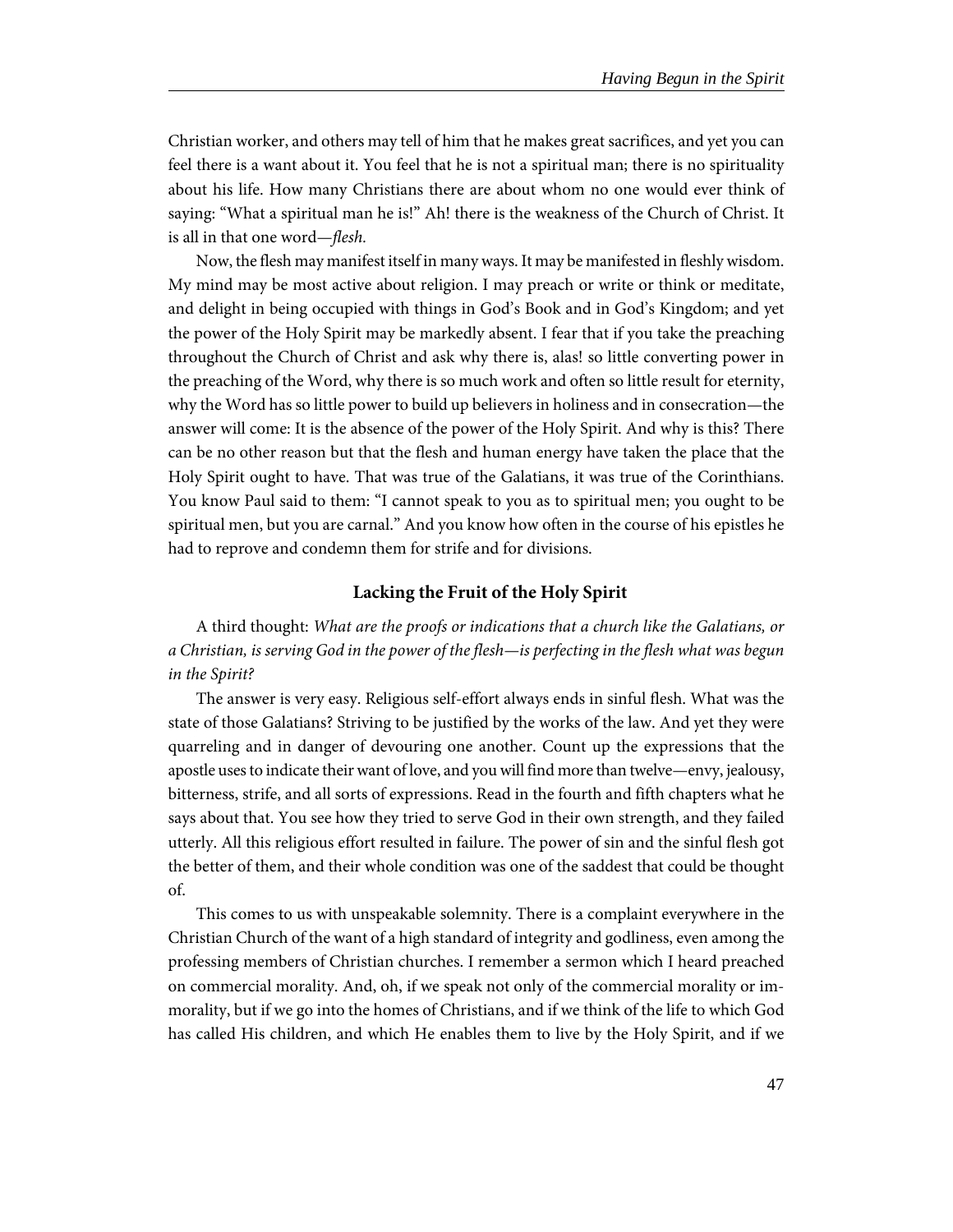think of how much, nevertheless, there is of unlovingness and temper and sharpness and bitterness, and if we think how much there is very often of strife among the members of churches, and how much there is of envy and jealousy and sensitiveness and pride, then we are compelled to say: "Where are marks of the presence of the Spirit of the Lamb of God?" Wanting, sadly wanting!

Many people speak of these things as though they were the natural result of our feebleness and cannot well be helped. Many people speak of these things as sins, yet have given up the hope of conquering them. Many people speak of these things in the church around them, and do not see the least prospect of ever having the things changed. There is no prospect until there comes a radical change, until the Church of God begins to see that every sin in the believer comes from the flesh, from a fleshly life midst our religious activities, from a striving in self-effort to serve God. Until we learn to make confession, and until we begin to see, we must somehow or other get God's Spirit in power back to His Church, we must fail. Where did the Church begin in Pentecost? There they began in the Spirit. But, alas, how the Church of the next century went off into the flesh! They thought to perfect the Church in the flesh.

Do not let us think, because the blessed Reformation restored the great doctrine of justification by faith, that the power of the Holy Spirit was then fully restored. If it is our faith that God is going to have mercy on His Church in these last ages, it will be because the doctrine and the truth about the Holy Spirit will not only be studied, but sought after with a whole heart; and not only because that truth will be sought after, but because ministers and congregations will be found bowing before God in deep abasement with one cry: "We have grieved God's Spirit; we have tried to be Christian churches with as little as possible of God's Spirit; we have not sought to be churches filled with the Holy Spirit."

All the feebleness in the Church is owing to the refusal of the Church to obey its God.

And why is that so? I know your answer. You say: "We are too feeble and too helpless, and we try to obey, and we vow to obey, but somehow we fail."

Ah, yes, you fail because you do not accept the strength of God. God alone can work out His will in you. You cannot work out God's will, but His Holy Spirit can; and until the Church, until believers grasp this, and cease trying by human effort to do God's will, and wait upon the Holy Spirit to come with all His omnipotent and enabling power, the Church will never be what God wants her to be, and what God is willing to make of her.

# **Yielding to the Holy Spirit**

I come now to my last thought, the question: What is the way to restoration?

Beloved friend, the answer is simple and easy. If that train has been shunted off, there is nothing for it but to come back to the point at which it was led away. The Galatians had no other way in returning but to come back to where they had gone wrong, to come back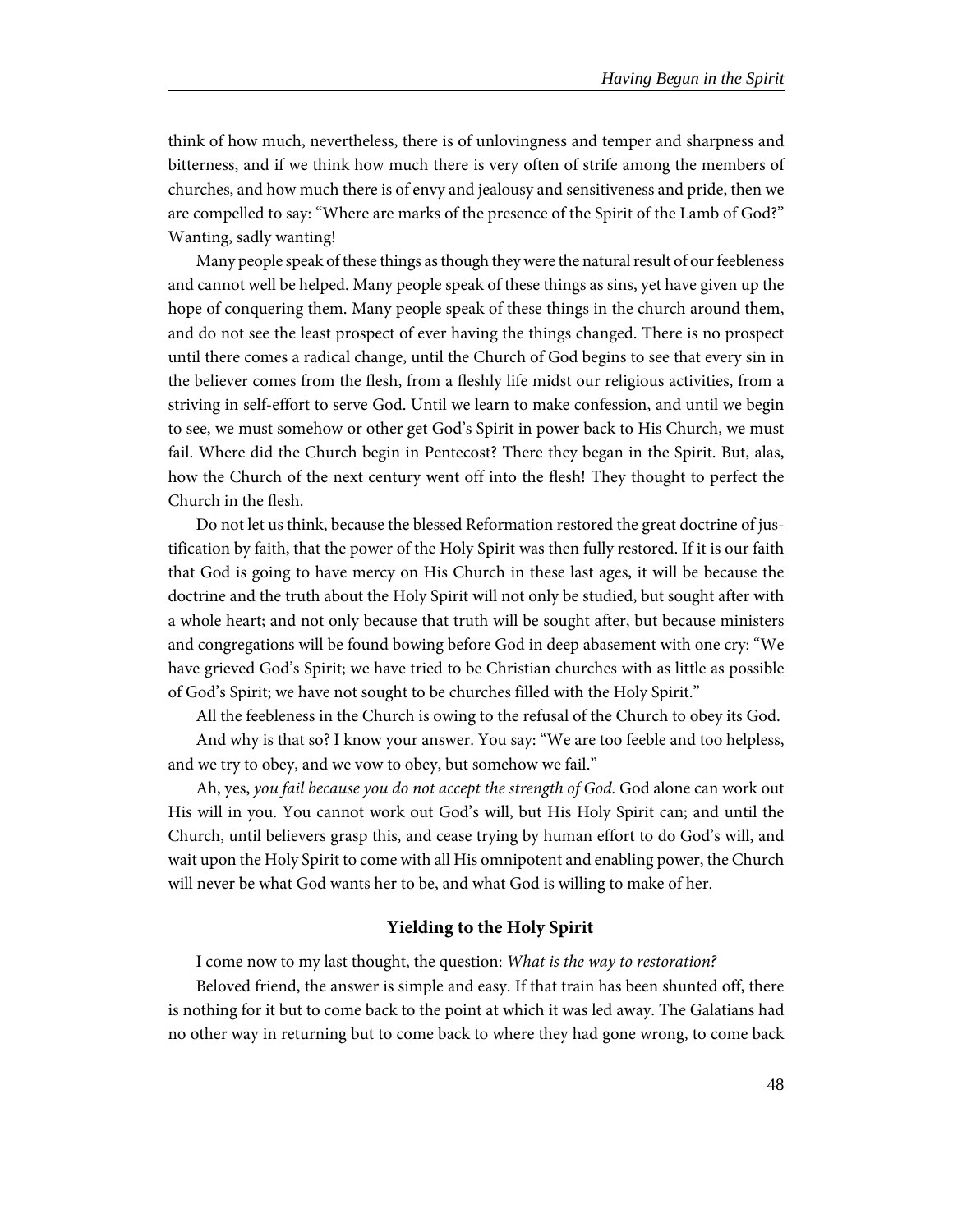from all religious effort in their own strength, and from seeking anything by their own work, and to yield themselves humbly to the Holy Spirit. There is no other way for us as individuals.

Is there any brother or sister whose heart is conscious: "Alas! my life knows but little of the power of the Holy Spirit"? I come to you with God's message that you can have no conception of what your life would be in the power of the Holy Spirit. It is too high and too blessed and too wonderful, but I bring you the message that just as truly as the everlasting Son of God came to this world and wrought His wonderful works, that just as truly as on Calvary He died and wrought out your redemption by His precious blood, so, just as truly, can the Holy Spirit come into your heart that with His divine power He may sanctify you and enable you to do God's blessed will, and fill your heart with joy and with strength. But, alas! we have forgotten, we have grieved, we have dishonored the Holy Spirit, and He has not been able to do His work. But I bring you the message: The Father in Heaven loves to fill His children with His Holy Spirit. God longs to give each one individually, separately, the power of the Holy Spirit for daily life. The command comes to us individually, unitedly. God wants us as His children to arise and place our sins before Him, and to call upon Him for mercy. Oh, are ye so foolish? Having begun in the Spirit, are ye perfecting in the flesh that which was begun in the Spirit? Let us bow in shame, and confess before God how our fleshly religion, our self-effort, and self-confidence, have been the cause of every failure.

I have often been asked by young Christians: "Why is it that I fail so? I did so solemnly vow with my whole heart, and did desire to serve God; why have I failed?"

To such I always give the one answer: "My dear friend, you are trying to do in your own strength what Christ alone can do in you."

And when they tell me: "I am sure I knew Christ alone could do it, I was not trusting in myself," my answer always is:

"You were trusting in yourself or you could not have failed. If you had trusted Christ, He could not fail."

Oh, this perfecting in the flesh what was begun in the Spirit runs far deeper through us than we know. Let us ask God to reveal to us that it is only when we are brought to utter shame and emptiness that we shall be prepared to receive the blessing that comes from on high.

And so I come with these two questions. Are you living, beloved brother-minister—I ask it of every minister of the Gospel—are you living under the power of the Holy Spirit? Are you living as an anointed, Spirit-filled man in your ministry and your life before God? O brethren, our place is an awful one. We have to show people what God will do for us, not in our words and teaching, but in our life. God help us to do it!

I ask it of every member of Christ's Church and of every believer: Are you living a life under the power of the Holy Spirit day by day, or are you attempting to live without that? Remember you cannot. Are you consecrated, given up to the Spirit to work in you and to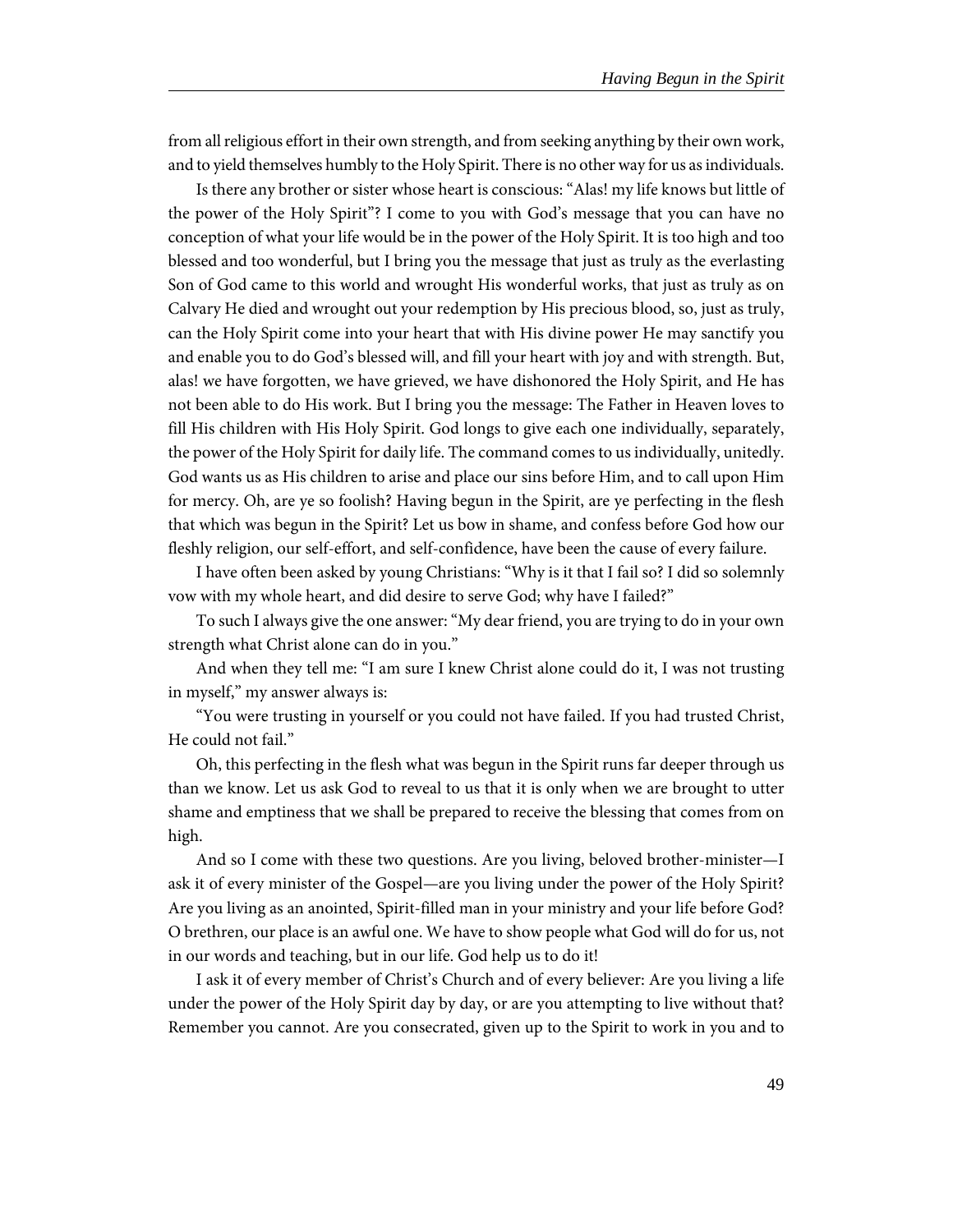live in you? Oh, come and confess every failure of temper, every failure of tongue however small, every failure owing to the absence of the Holy Spirit and the presence of the power of self. Are you consecrated, are you given up to the Holy Spirit?

If your answer is No, then I come with a second question—Are you willing to be consecrated? Are you willing to give up yourself to the power of the Holy Spirit?

You well know that the human side of consecration will not help you. I may consecrate myself a hundred times with all the intensity of my being, and that will not help me. What will help me is this—that God from Heaven accepts and seals the consecration.

And now are you willing to give yourselves up to the Holy Spirit? You can do it now. A great deal may still be dark and dim, and beyond what we understand, and you may feel nothing; but come. God alone can effect the change. God alone, who gave us the Holy Spirit, can restore the Holy Spirit in power into our life. God alone can "strengthen us with might by his Spirit in the inner man." And to every waiting heart that will make the sacrifice, and give up everything, and give time to cry and pray to God, the answer will come. The blessing is not far off. Our God delights to help us. He will enable us to perfect, not in the flesh, but in the Spirit, what was begun in the Spirit.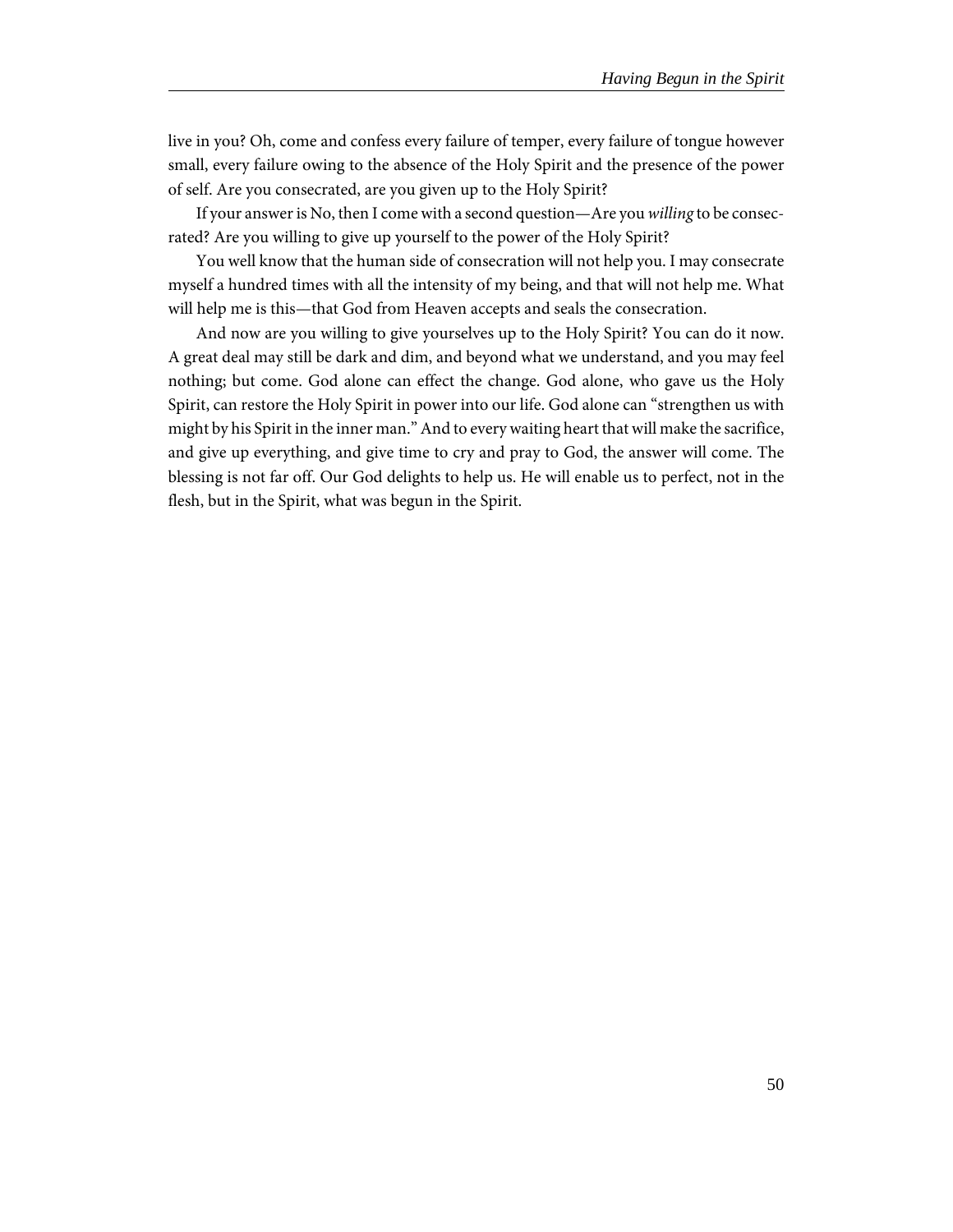# **KEPT BY THE POWER OF GOD**

The words from which I speak, you will find in [1 Peter 1:5.](http://www.ccel.org/study/Bible:1Pet.1.5) The third, fourth and fifth verses are: "Blessed be the God and Father of our Lord Jesus Christ, which . . . hath begotten us again unto a lively hope by the resurrection of Jesus Christ from the dead, to an inheritance incorruptible . . . reserved in heaven for you, who are kept by the power of God through faith unto salvation." The words of my text are: "Kept by the power of God through faith."

There we have two wonderful, blessed truths about the keeping by which a believer is kept unto salvation. One truth is, Kept by the power of God; and the other truth is, Kept through faith. We should look at the two sides—at God's side and His almighty power, offered to us to be our Keeper every moment of the day; and at the human side, we having nothing to do but in faith to let God do His keeping work. We are begotten again to an inheritance kept in Heaven for us; and we are kept here on earth by the power of God. We see there is a double keeping—the inheritance kept for me in Heaven, and I on earth kept for the inheritance there.

Now, as to the first part of this keeping, there is no doubt and no question. God keeps the inheritance in Heaven very wonderfully and perfectly, and it is waiting there safely. And the same God keeps me for the inheritance. That is what I want to understand.

You know it is very foolish of a father to take great trouble to have an inheritance for his children, and to keep it for them, if he does not keep them for it. What would you think of a man spending his whole time and making every sacrifice to amass money, and as he gets his tens of thousands, you ask him why it is that he sacrifices himself so, and his answer is: "I want to leave my children a large inheritance, and I am keeping it for them"—if you were then to hear that that man takes no trouble to educate his children, that he allows them to run upon the street wild, and to go on in paths of sin and ignorance and folly, what would you think of him? Would not you say: "Poor man! he is keeping an inheritance for his children, but he is not keeping or preparing his children for the inheritance"! And there are so many Christians who think: "My God is keeping the inheritance for me"; but they cannot believe: "My God is keeping me for that inheritance." The same power, the same love, the same God doing the double work.

Now, I want to speak about a work God does upon us—keeping us for the inheritance. I have already said that we have two very simple truths: the one the divine side—we are kept by the power of God; the other, the human side—we are kept through faith.

# **Kept by the Power of God**

Look at the divine side: Christians are kept by the power of God.

Keeping Includes All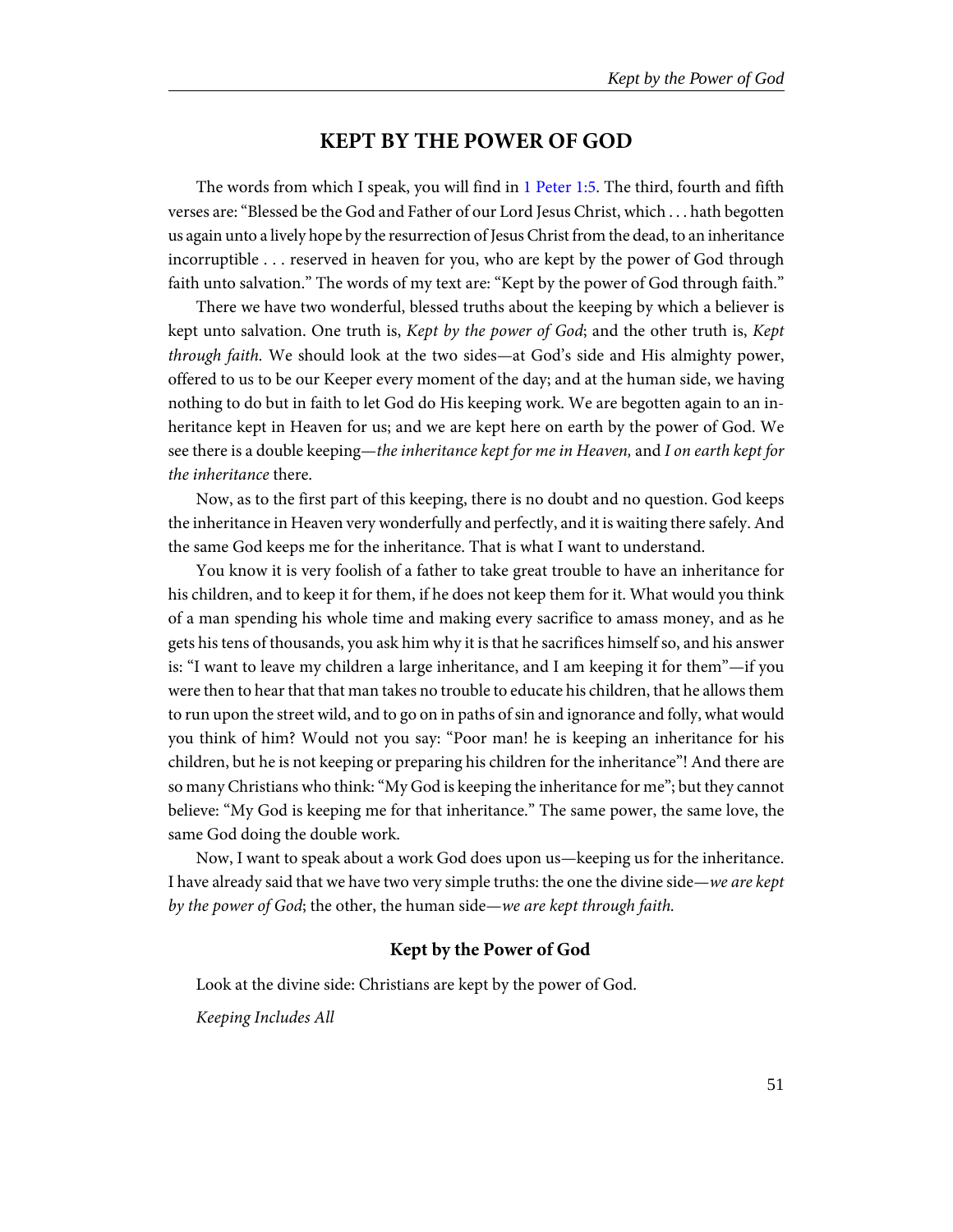Think, first of all, that this keeping is all-inclusive.

What is kept? You are kept. How much of you? The whole being. Does God keep one part of you and not another? No. Some people have an idea that this is a sort of vague, general keeping, and that God will keep them in such a way that when they die they will get to Heaven. But they do not apply that word kept to everything in their being and nature. And yet that is what God wants.

Here I have a watch. Suppose that this watch had been borrowed from a friend, and he said to me:

"When you go to Europe, I will let you take it with you, but mind you keep it safely and bring it back."

And suppose I damaged the watch, and had the hands broken, and the face defaced, and some of the wheels and springs spoiled, and took it back in that condition, and handed it to my friend; he would say:

"Ah, but I gave you that watch on condition that you would keep it."

"Have I not kept it? There is the watch."

"But I did not want you to keep it in that general way, so that you should bring me back only the shell of the watch, or the remains. I expected you to keep every part of it."

And so God does not want to keep us in this general way, so that at the last, somehow or other, we shall be saved as by fire, and just get into Heaven. But the keeping power and the love of God applies to every particular of our being.

There are some people who think God will keep them in spiritual things, but not in temporal things. This latter, they say, lies outside of His line. Now, God sends you to work in the world, but He did not say: "I must now leave you to go and earn your own money, and to get your livelihood for yourself." He knows you are not able to keep yourself. But God says: "My child, there is no work you are to do, and no business in which you are engaged, and not a cent which you are to spend, but I, your Father, will take that up into my keeping." God not only cares for the spiritual, but for the temporal also. The greater part of the life of many people must be spent, sometimes eight or nine or ten hours a day, amid the temptations and distractions of business; but God will care for you there. The keeping of God includes all.

There are other people who think: "Ah! in time of trial God keeps me, but in times of prosperity I do not need His keeping; then I forget Him and let Him go." Others, again, think the very opposite. They think: "In time of prosperity, when things are smooth and quiet, I am able to cling to God, but when heavy trials come, somehow or other my will rebels, and God does not keep me then."

Now, I bring you the message that in prosperity as in adversity, in the sunshine as in the dark, your God is ready to keep you all the time.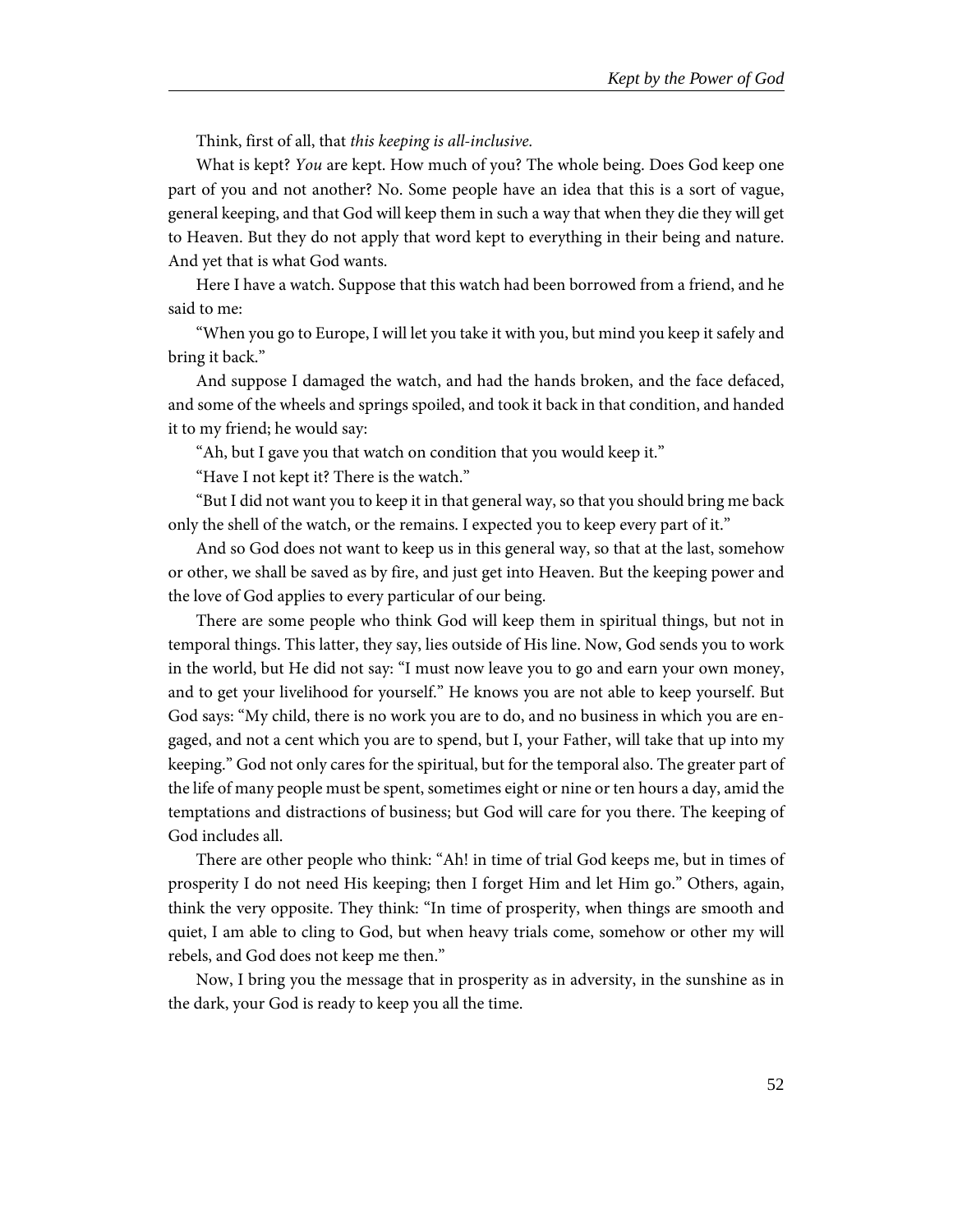Then again, there are others who think of this keeping thus: "God will keep me from doing very great wickedness, but there are small sins I cannot expect God to keep me from. There is the sin of temper. I cannot expect God to conquer that."

When you hear of some man who has been tempted and gone astray or fallen into drunkenness or murder, you thank God for His keeping power.

"I might have done the same as that man," you say, "if God had not kept me." And you believe He kept you from drunkenness and murder.

And why do you not need believe that God can keep you from outbreaks of temper? You thought that this was of less importance; you did not remember that the great commandment of the New Testament is—"Love one another as I have loved you" ([John 13:34\)](http://www.ccel.org/study/Bible:John.13.34). And when your temper and hasty judgment and sharp words came out, you sinned against the highest law—the law of God's love. And yet you say: "God will not, God cannot"—no, you will not say, God cannot; but you say, "God does not keep me from that." You perhaps say: "He can; but there is something in me that cannot attain to it, and which God does not take away."

I want to ask you, Can believers live a holier life than is generally lived? Can believers experience the keeping power of God all the day, to keep them from sin? Can believers be kept in fellowship with God? And I bring you a message from the Word of God, in these words: Kept by the power of God. There is no qualifying clause to them. The meaning is, that if you will entrust yourself entirely and absolutely to the omnipotence of God, He will delight to keep you.

Some people think that they never can get so far as that every word of their mouth should be to the glory of God. But it is what God wants of them, it is what God expects of them. God is willing to set a watch at the door of their mouth, and if God will do that, cannot He keep their tongue and their lips? He can; and that is what God is going to do for them that trust Him. God's keeping is all-inclusive, and let everyone who longs to live a holy life think out all their needs, and all their weaknesses, and all their shortcomings, and all their sins, and say deliberately: "Is there any sin that my God cannot keep me from?" And the heart will have to answer: "No; God can keep me from every sin."

#### Keeping Requires Power

Second, if you want to understand this keeping, remember that it is not only an all-inclusive keeping, but it is an almighty keeping.

I want to get that truth burned into my soul; I want to worship God until my whole heart is filled with the thought of His omnipotence. God is almighty, and the Almighty God offers Himself to work in my heart, to do the work of keeping me; and I want to get linked with Omnipotence, or rather, linked to the Omnipotent One, to the living God, and to have my place in the hollow of His hand. You read the Psalms, and you think of the wonderful thoughts in many of the expressions that David uses; as, for instance, when he speaks about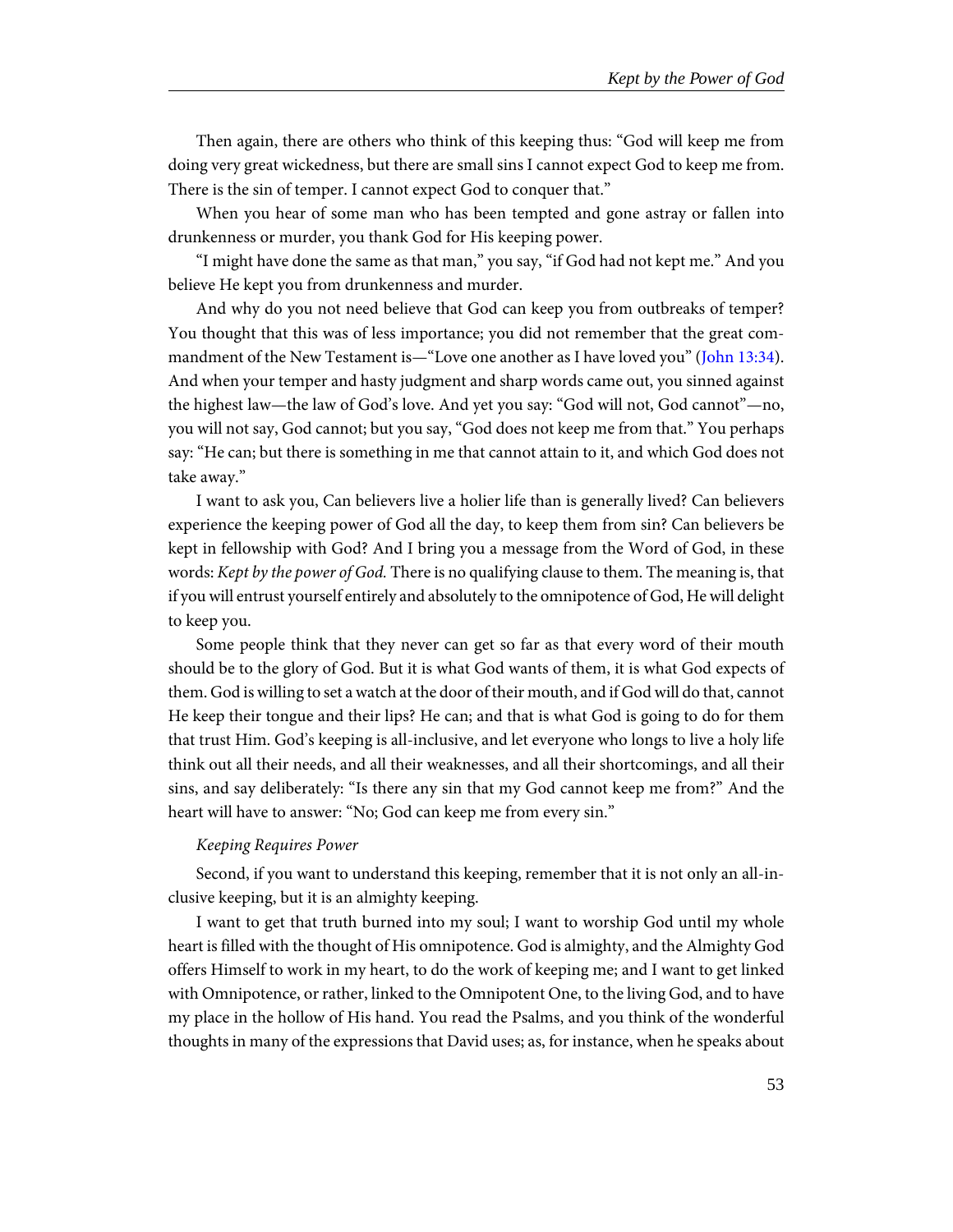God being our God, our Fortress, our Refuge, our strong Tower, our Strength and our Salvation. David had very wonderful views of how the everlasting God is Himself the hiding place of the believing soul, and of how He takes the believer and keeps him in the very hollow of His hand, in the secret of His pavilion, under the shadow of His wings, under His very feathers. And there David lived. And oh, we who are the children of Pentecost, we who have known Christ and His blood and the Holy Spirit sent down from Heaven, why is it we know so little of what it is to walk tremblingly step by step with the Almighty God as our Keeper?

Have you ever thought that in every action of grace in your heart you have the whole omnipotence of God engaged to bless you? When I come to a man and he bestows upon me a gift of money, I get it and go away with it. He has given me something of his; the rest he keeps for himself. But that is not the way with the power of God. God can part with nothing of His own power, and therefore I can experience the power and goodness of God only so far as I am in contact and fellowship with Himself; and when I come into contact and fellowship with Himself, I come into contact and fellowship with the whole omnipotence of God, and have the omnipotence of God to help me every day.

A son has, perhaps, a very rich father, and as the former is about to commence business the father says: "You can have as much money as you want for your undertaking." All the father has is at the disposal of the son. And that is the way with God, your Almighty God. You can hardly take it in; you feel yourself such a little worm. His omnipotence needed to keep a little worm! Yes, His omnipotence is needed to keep every little worm that lives in the dust, and also to keep the universe, and therefore His omnipotence is much more needed in keeping your soul and mine from the power of sin.

Oh, if you want to grow in grace, do learn to begin here. In all your judgings and meditations and thoughts and deeds and questionings and studies and prayers, learn to be kept by your Almighty God. What is Almighty God not going to do for the child that trusts Him? The Bible says: "Above all that we can ask or think" ([Eph. 3:20](http://www.ccel.org/study/Bible:Eph.3.20)). It is Omnipotence you must learn to know and trust, and then you will live as a Christian ought to live. How little we have learned to study God, and to understand that a godly life is a life full of God, a life that loves God and waits on Him, and trusts Him, and allows Him to bless it! We cannot do the will of God except by the power of God. God gives us the first experience of His power to prepare us to long for more, and to come and claim all that He can do. God help us to trust Him every day.

#### Keeping Is Continuous

Another thought. This keeping is not only all-inclusive and omnipotent, but also continuous and unbroken.

People sometimes say: "For a week or a month God has kept me very wonderfully: I have lived in the light of His countenance, and I cannot say what joy I have not had in fellowship with Him. He has blessed me in my work for others. He has given me souls, and at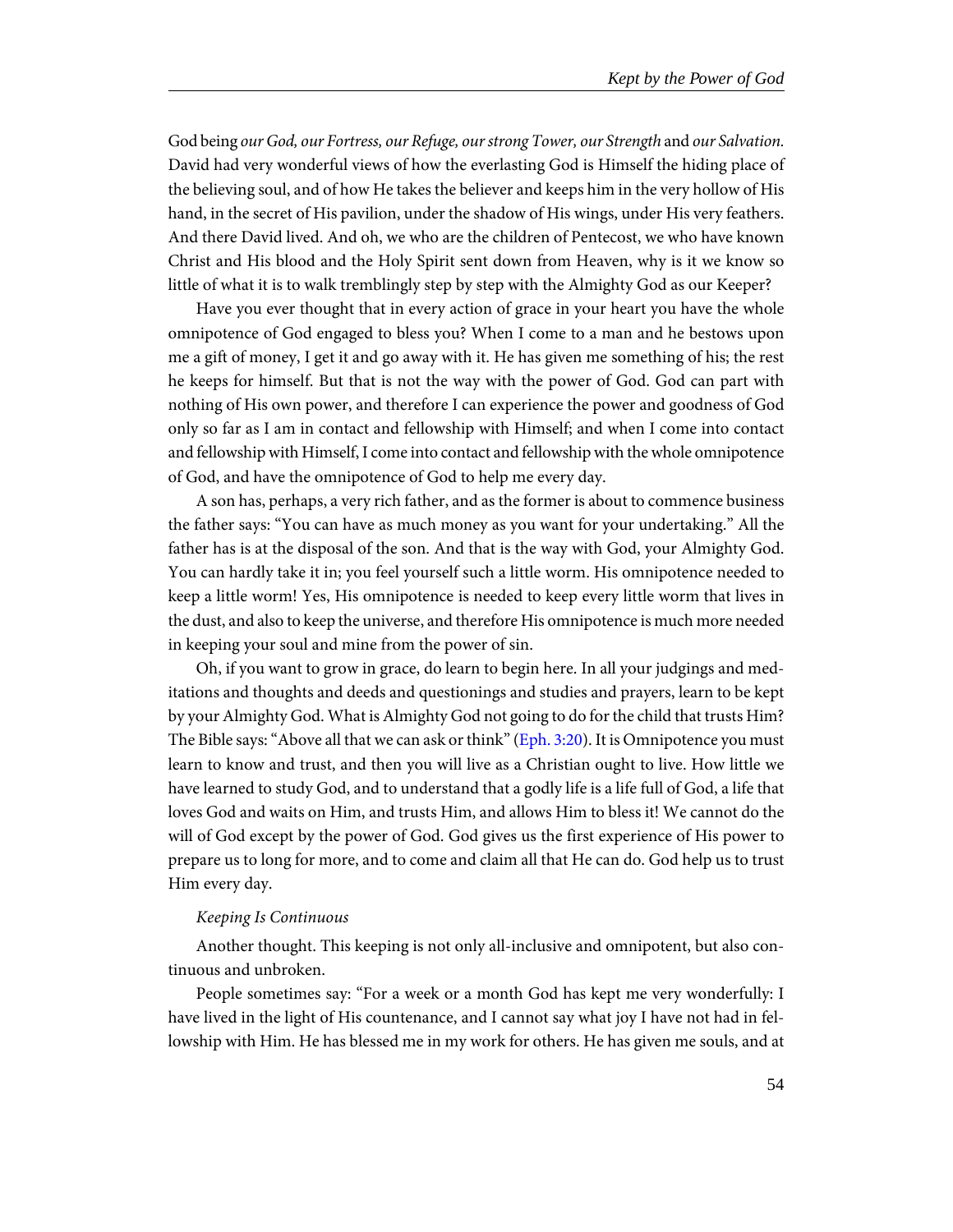times I felt as if I were carried heavenward on eagle wings. But it did not continue. It was too good; it could not last." And some say: "It was necessary that I should fall to keep me humble." And others say: "I know it was my own fault; but somehow you cannot always live up in the heights."

Oh, beloved, why is it? Can there be any reason why the keeping of God should not be continuous and unbroken? Just think. All life is in unbroken continuity. If my life were stopped for half an hour I would be dead, and my life gone. Life is a continuous thing, and the life of God is the life of His Church, and the life of God is His almighty power working in us. And God comes to us as the Almighty One, and without any condition He offers to be my Keeper, and His keeping means that day by day, moment by moment, God is going to keep us.

If I were to ask you the question: "Do you think God is able to keep you one day from actual transgression?" you would answer: "I not only know He is able to do it, but I think He has done it. There have been days in which He has kept my heart in His holy presence, when, though I have always had a sinful nature within me, He has kept me from conscious, actual transgression."

Now, if He can do that for an hour or a day, why not for two days? Oh! let us make God's omnipotence as revealed in His Word the measure of our expectations. Has God not said in His Word: "I, the Lord, do keep it, and will water it every moment" ([Isa. 27:3](http://www.ccel.org/study/Bible:Isa.27.3))? What can that mean? Does "every moment" *mean* every moment? Did God promise of that vineyard or red wine that every moment He would water it so that the heat of the sun and the scorching wind might never dry it up? Yes. In South Africa they sometimes make a graft, and above it they tie a bottle of water, so that now and then there shall be a drop to saturate what they have put about it. And so the moisture is kept there unceasingly until the graft has had time to stroke, and resist the heat of the sun.

Will our God, in His tenderhearted love toward us, not keep us every moment when He has promised to do so? Oh! if we once got hold of the thought: Our whole spiritual life is to be God's doing—"It is God that worketh in us to will and to do of his good pleasure" ([Phil. 2:13\)](http://www.ccel.org/study/Bible:Phil.2.13)—when once we get faith to expect that from God, God will do all for us.

The keeping is to be continuous. Every morning God will meet you as you wake. It is not a question: If I forgot to wake in the morning with the thought of Him, what will come of it? If you trust your waking to God, God will meet you in the morning as you wake with His divine sunshine and love, and He will give you the consciousness that through the day you have got God to take charge of you continuously with His almighty power. And God will meet you the next day and every day; and never mind if in the practice of fellowship there comes failure sometimes. If you maintain your position and say: "Lord, I am going to expect Thee to do Thy utmost, and I am going to trust Thee day by day to keep me abso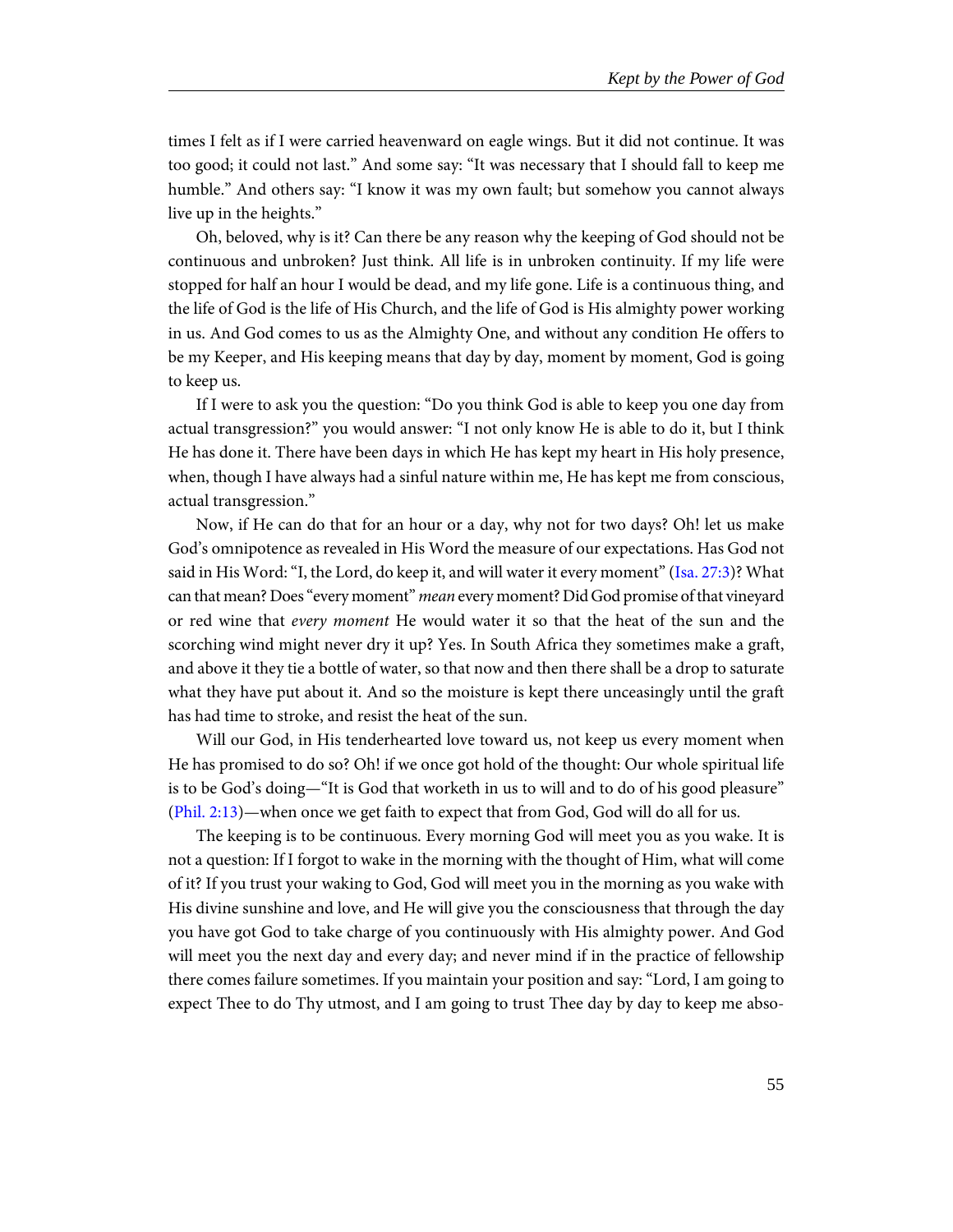lutely," your faith will grow stronger and stronger, and you will know the keeping power of God in unbrokenness.

### **Kept Through Faith**

And now the other side—Believing. "Kept by the power of God through faith." How must we look at this faith?

# Faith Implies Helplessness

Let me say, first of all, that this faith means utter impotence and helplessness before God.

At the bottom of all faith there is a feeling of helplessness. If I have a bit of business to transact, perhaps to buy a house, the lawyer must do the work of getting the transfer of the property in my name and making all the arrangements. I cannot do that work, and in trusting that agent I confess I cannot do it. And so faith always means helplessness. In many cases it means: I can do it with a great deal of trouble, but another can do it better. But in most cases it is utter helplessness; another must do it for me. And that is the secret of the spiritual life. A man must learn to say: "I give up everything; I have tried and longed and thought and prayed, but failure has come. God has blessed me and helped me, but still, in the long run, there has been so much of sin and sadness." What a change comes when a man is thus broken down into utter helplessness and self-despair, and says: "I can do nothing!"

Remember Paul. He was living a blessed life, and he had been taken up into the third Heaven, and then the thorn in the flesh came, "a messenger of Satan to buffet me." And what happened? Paul could not understand it, and he prayed the Lord three times to take it away; but the Lord said, in effect:

"No; it is possible that you might exalt yourself, and therefore I have sent you this trial to keep you weak and humble."

And Paul then learned a lesson that he never forgot, and that was—to rejoice in his infirmities. He said that the weaker he was the better it was for him, for when he was weak, he was strong in his Lord Christ.

Do you want to enter what people call "the higher life"? Then go a step lower down. I remember Dr. Boardman telling how that once he was invited by a gentleman to go to see a factory where they made fine shot, and I believe the workmen did so by pouring down molten lead from a great height. This gentleman wanted to take Dr. Boardman up to the top of the tower to see how the work was done. The doctor came to the tower, he entered by the door, and began going upstairs; but when he had gone a few steps the gentleman called out:

"That is the wrong way. You must come down this way; that stair is locked up."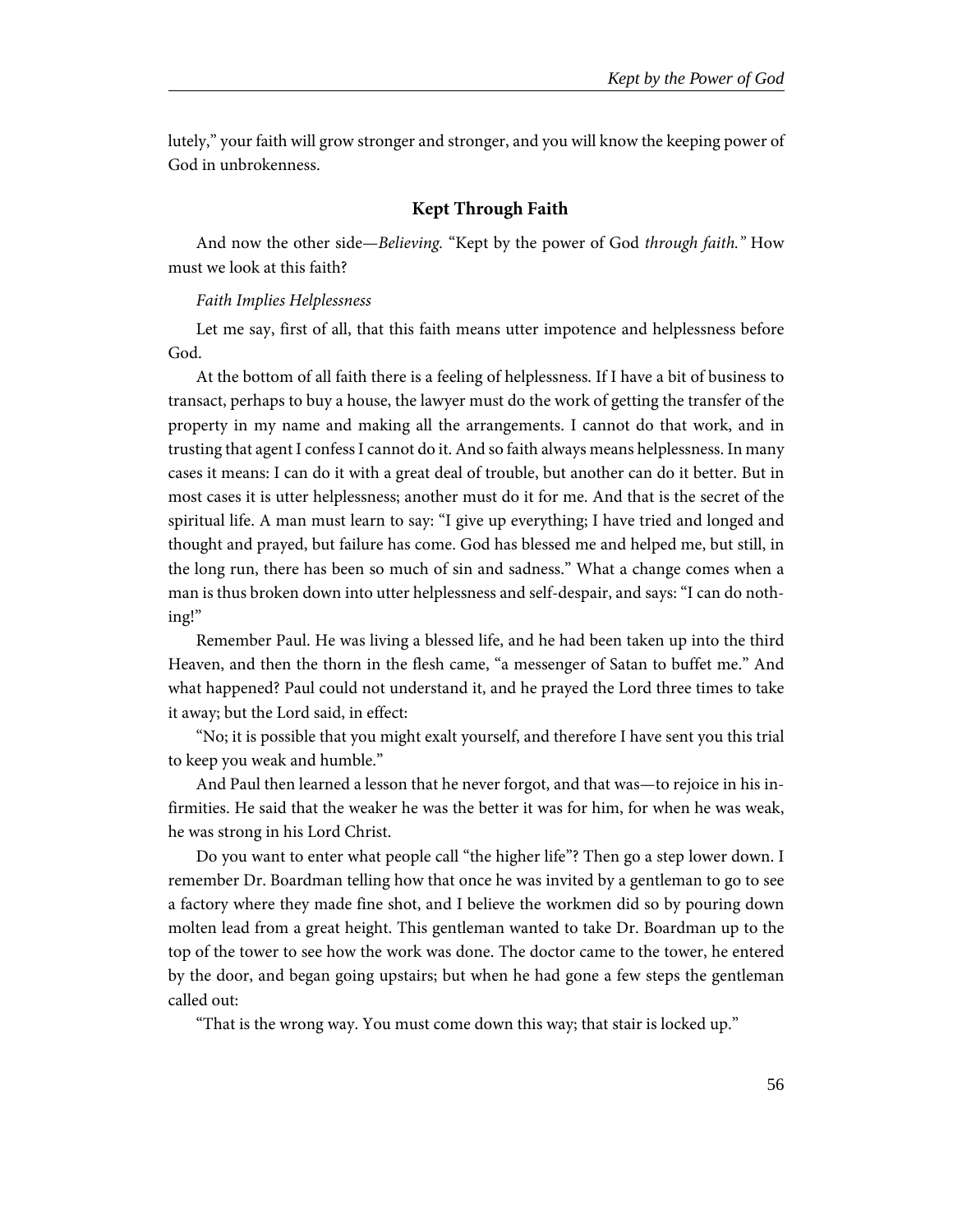The gentleman took him downstairs a good many steps, and there an elevator was ready to take him to the top; and he said:

"I have learned a lesson that going down is often the best way to get up."

Ah, yes, God will have to bring us very low down; there will have to come upon us a sense of emptiness and despair and nothingness. It is when we sink down in utter helplessness that the everlasting God will reveal Himself in His power, and that our hearts will learn to trust God alone.

What is it that keeps us from trusting Him perfectly?

Many a one says: "I believe what you say, but there is one difficulty. If my trust were perfect and always abiding, all would come right, for I know God will honor trust. But how am I to get that trust?"

My answer is: "By the death of self. The great hindrance to trust is self-effort. So long as you have got your own wisdom and thoughts and strength, you cannot fully trust God. But when God breaks you down, when everything begins to grow dim before your eyes, and you see that you understand nothing, then God is coming near, and if you will bow down in nothingness and wait upon God, He will become all."

As long as we are something, God cannot be all, and His omnipotence cannot do its full work. That is the beginning of faith—utter despair of self, a ceasing from man and everything on earth, and finding our hope in God alone.

#### Faith Is Rest

And then, next, we must understand that faith is rest.

In the beginning of the faith-life, faith is struggling; but as long as faith is struggling, faith has not attained its strength. But when faith in its struggling gets to the end of itself, and just throws itself upon God and rests on Him, then comes joy and victory.

Perhaps I can make it plainer if I tell the story of how the Keswick Convention began. Canon Battersby was an evangelical clergyman of the Church of England for more than twenty years, a man of deep and tender godliness, but he had not the consciousness of rest and victory over sin, and often was deeply sad at the thought of stumbling and failure and sin. When he heard about the possibility of victory, he felt it was desirable, but it was as if he could not attain it. On one occasion, he heard an address on "Rest and Faith" from the story of the nobleman who came from Capernaum to Cana to ask Christ to heal his child. In the address it was shown that the nobleman believed that Christ could help him in a general way, but he came to Jesus a good deal by way of an experiment. He hoped Christ would help him, but he had not any assurance of that help. But what happened? When Christ said to him: "Go thy way, for thy child liveth," that man believed the word that Jesus spoke; he rested in that word. He had no proof that his child was well again, and he had to walk back seven hours' journey to Capernaum. He walked back, and on the way met his servant, and got the first news that the child was well, that at one o'clock on the afternoon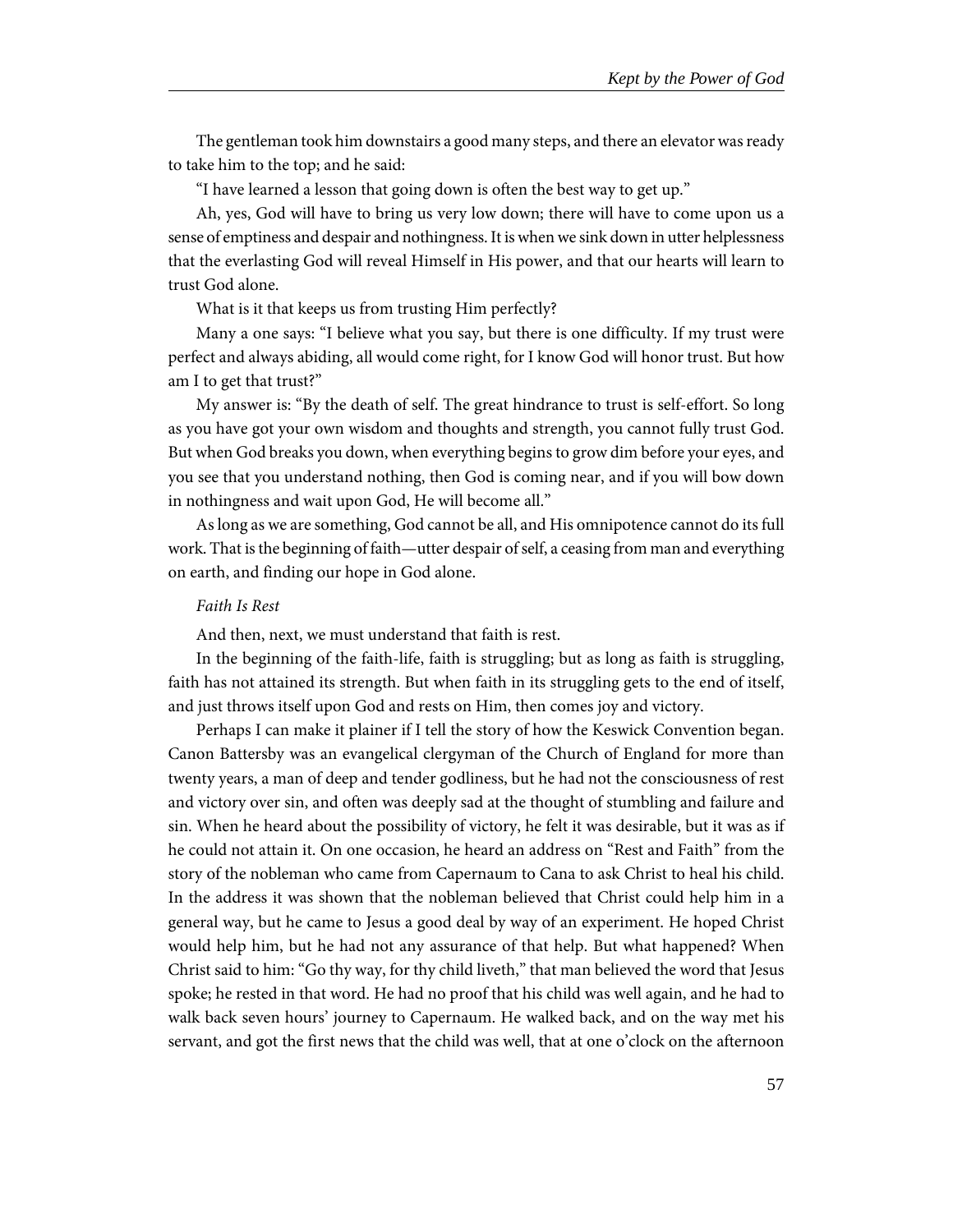of the previous day, at the very time that Jesus spoke to him, the fever left the child. That father rested upon the word of Jesus and His work, and he went down to Capernaum and found his child well; and he praised God, and became with his whole house a believer and disciple of Jesus.

Oh, friends, that is faith! When God comes to me with the promise of His keeping, and I have nothing on earth to trust in, I say to God: "Thy word is enough; kept by the power of God." That is faith, that is rest.

When Canon Battersby heard that address, he went home that night, and in the darkness of the night found rest. He rested on the word of Jesus. And the next morning, in the streets of Oxford, he said to a friend: "I have found it!" Then he went and told others, and asked that the Keswick Convention might be begun, and those at the convention with himself should testify simply what God had done.

It is a great thing when a man comes to rest on God's almighty power for every moment of his life, in prospect of temptations to temper and haste and anger and unlovingness and pride and sin. It is a great thing in prospect of these to enter into a covenant with the omnipotent Jehovah, not on account of anything that any man says, or of anything that my heart feels, but on the strength of the Word of God: "Kept by the power of God through faith."

Oh, let us say to God that we are going to test Him to the very uttermost. Let us say: We ask Thee for nothing more than Thou canst give, but we want nothing less. Let us say: My God, let my life be a proof of what the omnipotent God can do. Let these be the two dispositions of our souls every day—deep helplessness, and simple, childlike rest.

#### Faith Needs Fellowship

That brings me to just one more thought in regard to faith—faith implies fellowship with God.

Many people want to take the Word and believe that, and they find they cannot believe it. Ah, no! you cannot separate God from His Word. No goodness or power can be received separate from God, and if you want to get into this life of godliness, you *must* take time for fellowship with God.

People sometimes tell me: "My life is one of such scurry and bustle that I have no time for fellowship with God." A dear missionary said to me: "People do not know how we missionaries are tempted. I get up at five o'clock in the morning, and there are the natives waiting for their orders for work. Then I have to go to the school and spend hours there; and then there is other work, and sixteen hours rush along, and I hardly get time to be alone with God."

Ah! there is the lack. I pray you, remember two things. I have not told you to trust the omnipotence of God as a thing, and I have not told you to trust the Word of God as a written book, but I have told you to go to the God of omnipotence and the God of the Word. Deal with God as that nobleman dealt with the living Christ. Why was he able to believe the word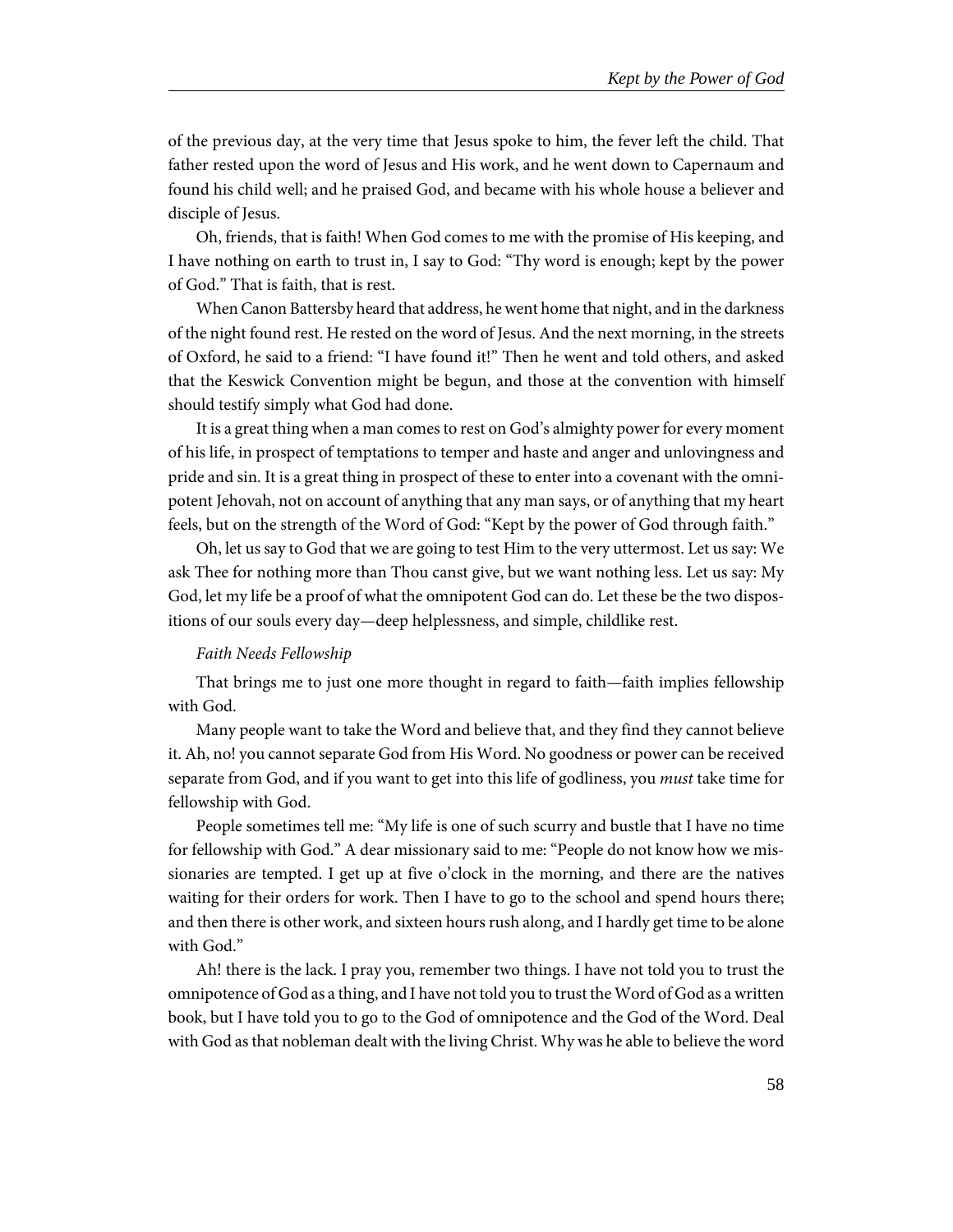that Christ spoke to him? Because in the very eyes and tones and voice of Jesus, the Son of God, he saw and heard something which made him feel that he could trust Him. And that is what Christ can do for you and me. Do not try to stir and arouse faith from within. How often I have tried to do that, and made a fool of myself! You cannot stir up faith from the depths of your heart. Leave your heart, and look into the face of Christ, and listen to what He tells you about how He will keep you. Look up into the face of your loving Father, and take time every day with Him, and begin a new life with the deep emptiness and poverty of a man who has got nothing, and who wants to get everything from Him—with the deep restfulness of a man who rests on the living God, the omnipotent Jehovah—and try God, and prove Him if He will not open the windows of Heaven and pour out a blessing that there shall not be room to receive it.

I close by asking if you are willing to experience to the very full the heavenly keeping for the heavenly inheritance? Robert Murray M'Cheyne says, somewhere: "Oh, God, make me as holy as a pardoned sinner can be made." And if that prayer is in your heart, come now, and let us enter into a covenant with the everlasting and omnipotent Jehovah afresh, and in great helplessness, but in great restfulness place ourselves in His hands. And then as we enter into our covenant, let us have the one prayer—that we may believe fully that the everlasting God is going to be our Companion, holding our hand every moment of the day; our Keeper, watching over us without a moment's interval; our Father, delighting to reveal Himself in our souls always. He has the power to let the sunshine of His love be with us all the day. Do not be afraid because you have got your business that you cannot have God with you always. Learn the lesson that the natural sun shines upon you all the day, and you enjoy its light, and wherever you are you have got the sun; God takes care that it shines upon you. And God will take care that His own divine light shines upon you, and that you shall abide in that light, if you will only trust Him for it. Let us trust God to do that with a great and entire trust.

Here is the omnipotence of God, and here is faith reaching out to the measure of that omnipotence. Shall we not say: "All that that omnipotence can do, I am going to trust my God for"? Are not the two sides of this heavenly life wonderful? God's omnipotence covers me, and my will in its littleness rests in that omnipotence, and rejoices in it!

Moment by moment, I'm kept in His love; Moment by moment, I've life from above; Looking to Jesus, the glory doth shine; Moment by moment, Oh, Lord, I am Thine!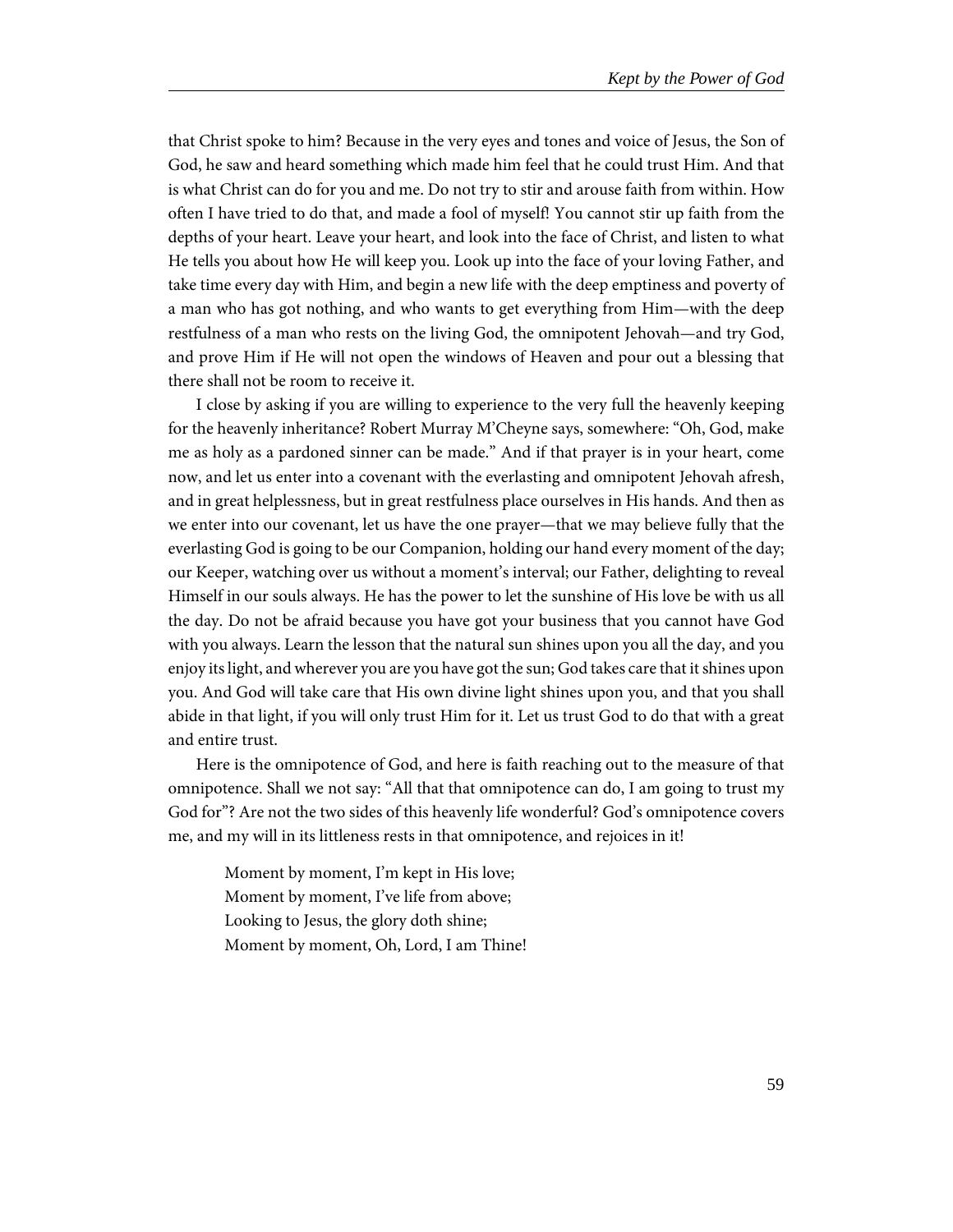# **"YE ARE THE BRANCHES"**

#### An Address to Christian Workers

Everything depends on our being right ourselves in Christ. If I want good apples, I must have a good apple tree; and if I care for the health of the apple tree, the apple tree will give me good apples. And it is just so with our Christian life and work. If our life with Christ be right, all will come right. There may be the need of instruction and suggestion and help and training in the different departments of the work; all that has value. But in the long run, the greatest essential is to have the full life in Christ—in other words, to have Christ in us, working through us. I know how much there often is to disturb us, or to cause anxious questionings; but the Master has such a blessing for every one of us, and such perfect peace and rest, and such joy and strength, if we can only come into, and be kept in, the right attitude toward Him.

I will take my text from the parable of the Vine and the Branches, in [John 15:5:](http://www.ccel.org/study/Bible:John.15.5) "I am the vine, ye are the branches." Especially these words: "Ye are the branches."

What a simple thing it is to be a branch, the branch of a tree, or the branch of a vine! The branch grows out of the vine, or out of the tree, and there it lives and grows, and in due time, bears fruit. It has no responsibility except just to receive from the root and stem sap and nourishment. And if we only by the Holy Spirit knew our relationship to Jesus Christ, our work would be changed into the brightest and most heavenly thing upon earth. Instead of there ever being soul-weariness or exhaustion, our work would be like a new experience, linking us to Jesus as nothing else can. For, alas! is it not often true that our work comes between us and Jesus? What folly! The very work that He has to do in me, and I for Him, I take up in such a way that it separates me from Christ. Many a laborer in the vineyard has complained that he has too much work, and not time for close communion with Jesus, and that his usual work weakens his inclination for prayer, and that his too much intercourse with men darkens the spiritual life. Sad thought, that the bearing of fruit should separate the branch from the vine! That must be because we have looked upon our work as something other than the branch bearing fruit. May God deliver us from every false thought about the Christian life.

Now, just a few thoughts about this blessed branch-life.

# **Absolute Dependence**

In the first place, it is a life of absolute dependence. The branch has nothing; it just depends upon the vine for everything. Absolute dependence is one of the most solemn and precious of thoughts. A great German theologian wrote two large volumes some years ago to show that the whole of Calvin's theology is summed up in that one principle of *absolute*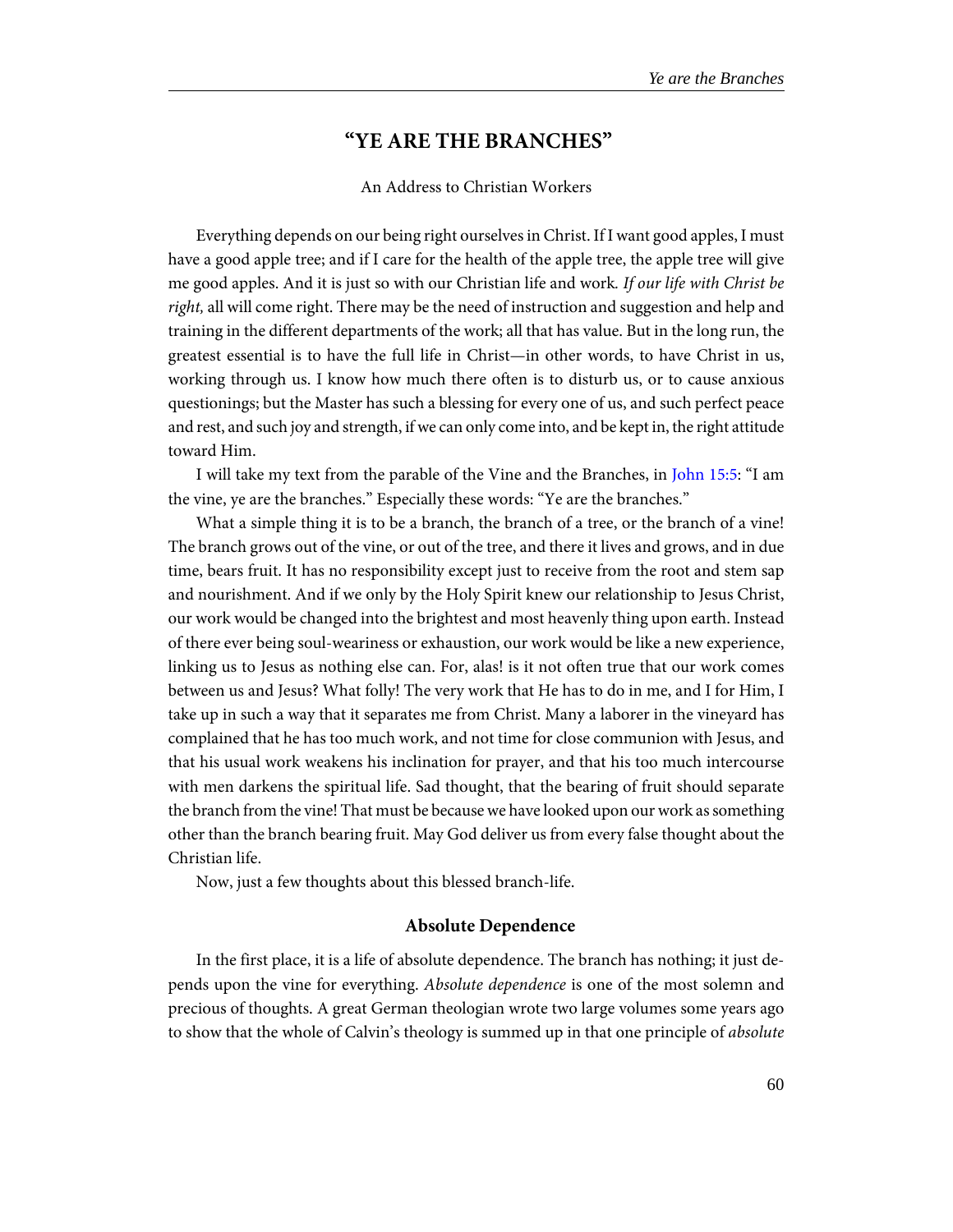dependence upon God; and he was right. Another great writer has said that absolute, unalterable dependence upon God alone is the essence of the religion of angels, and should be that of men also. God is everything to the angels, and He is willing to be everything to the Christian. If I can learn every moment of the day to depend upon God, everything will come right. You will get the higher life if you depend absolutely upon God.

Now, here we find it with the vine and the branches. Every vine you ever see, or every bunch of grapes that comes upon your table, let it remind you that the branch is absolutely dependent on the vine. The vine has to do the work, and the branch enjoys the fruit of it.

What has the vine to do? It has to do a great work. It has to send its roots out into the soil and hunt under the ground—the roots often extend a long way out—for nourishment, and to drink in the moisture. Put certain elements of manure in certain directions, and the vine sends its roots there, and then in its roots or stems it turns the moisture and manure into that special sap which is to make the fruit that is borne. The vine does the work, and the branch has just to receive from the vine the sap, which is changed into grapes. I have been told that at Hampton Court, London, there is a vine that sometimes bore a couple of thousand bunches of grapes, and people were astonished at its large growth and rich fruitage. Afterward it was discovered what was the cause of it. Not so very far away runs the River Thames, and the vine had stretched its roots away hundreds of yards under the ground, until it had come to the riverside, and there in all the rich slime of the riverbed it had found rich nourishment, and obtained moisture, and the roots had drawn the sap all that distance up and up into the vine, and as a result there was the abundant, rich harvest. The vine had the work to do, and the branches had just to depend upon the vine, and receive what it gave.

Is that literally true of my Lord Jesus? Must I understand that when I have to work, when I have to preach a sermon, or address a Bible class, or to go out and visit the poor, neglected ones, that all the responsibility of the work is on Christ?

That is exactly what Christ wants you to understand. Christ wants that in all your work, the very foundation should be the simple, blessed consciousness: Christ must care for all.

And how does He fulfill the trust of that dependence? He does it by sending down the Holy Spirit—not now and then only as a special gift, for remember the relationship between the vine and the branches is such that hourly, daily, unceasingly there is the living connection maintained. The sap does not flow for a time, and then stop, and then flow again, but from moment to moment the sap flows from the vine to the branches. And just so, my Lord Jesus wants me to take that blessed position as a worker, and morning by morning and day by day and hour by hour and step by step, in every work I have to go out to just to abide before Him in the simple utter helplessness of one who knows nothing, and is nothing, and can do nothing. Oh, beloved workers, study that word nothing. You sometimes sing: "Oh, to be nothing, nothing"; but have you really studied that word and prayed every day, and worshiped God, in the light of it? Do you know the blessedness of that word nothing?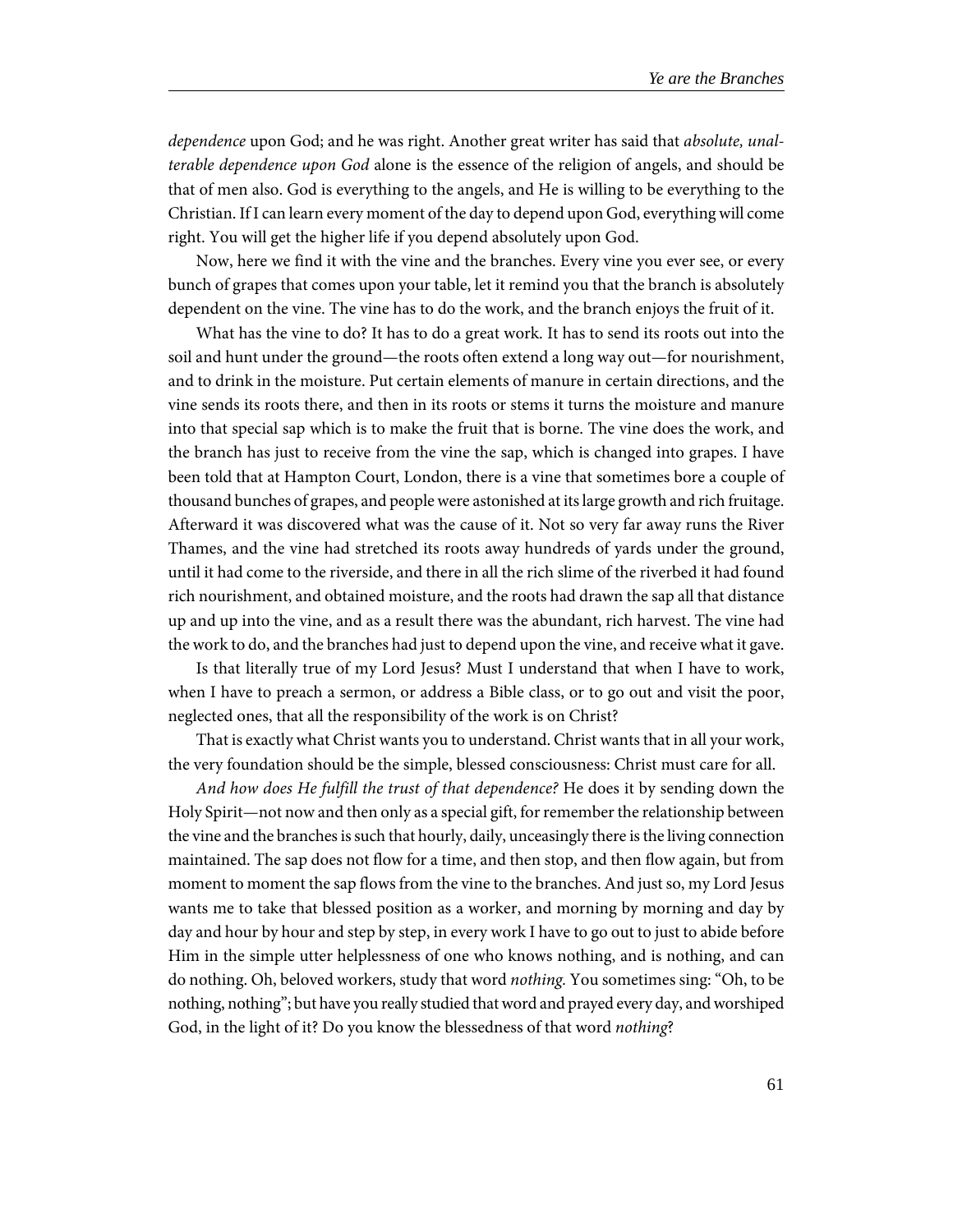If I am something, then God is not everything; but when I become nothing, God can become all, and the everlasting God in Christ can reveal Himself fully. That is the higher life. We need to become nothing. Someone has well said that the seraphim and cherubim are flames of fire because they know they are nothing, and they allow God to put His fullness and His glory and brightness into them. Oh, become nothing in deep reality, and, as a worker, study only one thing—to become poorer and lower and more helpless, that Christ may work all in you.

Workers, here is your first lesson: learn to be nothing, learn to be helpless. The man who has got something is not absolutely dependent; but the man who has got nothing is absolutely dependent. Absolute dependence upon God is the secret of all power in work. The branch has nothing but what it gets from the vine, and you and I can have nothing but what we get from Jesus.

#### **Deep Restfulness**

But second, the life of the branch is not only a life of entire dependence, but of deep restfulness.

That little branch, if it could think, and if it could feel, and if it could speak—that branch away in Hampton Court vine, or on some of the million vines that we have in South Africa, in our sunny land—if we could have a little branch here today to talk to us, and if we could say: "Come, branch of the vine, I want to learn from you how I can be a true branch of the living Vine," what would it answer? The little branch would whisper:

"Man, I hear that you are wise, and I know that you can do a great many wonderful things. I know you have much strength and wisdom given to you but I have one lesson for you. With all your hurry and effort in Christ's work you never prosper. The first thing you need is to come and rest in your Lord Jesus. That is what I do. Since I grew out of that vine I have spent years and years, and all I have done is just to rest in the vine. When the time of spring came I had no anxious thought or care. The vine began to pour its sap into me, and to give the bud and leaf. And when the time of summer came I had no care, and in the great heat I trusted the vine to bring moisture to keep me fresh. And in the time of harvest, when the owner came to pluck the grapes, I had no care. If there was anything in the grapes not good, the owner never blamed the branch, the blame was always on the vine. And if you would be a true branch of Christ, the living Vine, just rest on Him. Let Christ bear the responsibility."

You say: "Won't that make me slothful?"

I tell you it will not. No one who learns to rest upon the living Christ can become slothful, for the closer your contact with Christ the more of the Spirit of His zeal and love will be borne in upon you. But, oh, begin to work in the midst of your entire dependence by adding to that *deep restfulness*. A man sometimes tries and tries to be dependent upon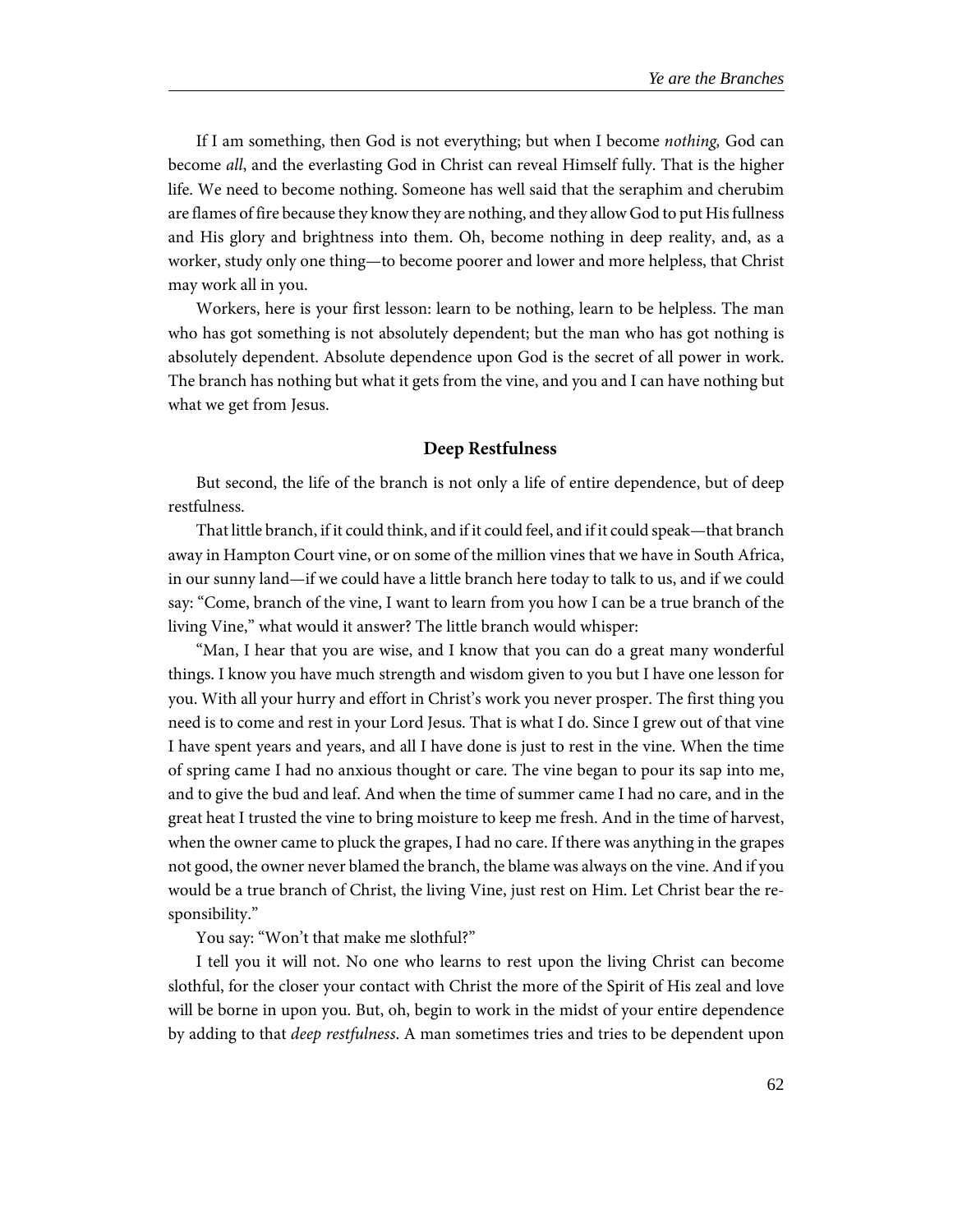Christ, but he worries himself about this absolute dependence; he tries and he cannot get it. But let him sink down into entire restfulness every day.

> In Thy strong hand I lay me down. So shall the work be done; For who can work so wondrously As the Almighty One?

Worker, take your place every day at the feet of Jesus, in the blessed peace and rest that come from the knowledge —

> I have no care, my cares are His! I have no fear, He cares for all my fears.

Come, children of God, and understand that it is the Lord Jesus who wants to work through you. You complain of the lack of fervent love. It will come from Jesus. He will give the divine love in your heart with which you can love people. That is the meaning of the assurance: "The love of God is shed abroad in our hearts by the Holy Spirit" ([Rom. 5:5\)](http://www.ccel.org/study/Bible:Rom.5.5); and of that other word: "The love of Christ constraineth us" ([2 Cor. 5:14](http://www.ccel.org/study/Bible:2Cor.5.14)). Christ can give you a fountain of love, so that you cannot help loving the most wretched and the most ungrateful, or those who have wearied you hitherto. Rest in Christ, who can give wisdom and strength, and you do not know how that restfulness will often prove to be the very best part of your message. You plead with people and you argue, and they get the idea: "There is a man arguing and striving with me." They only feel: "Here are two men dealing with each other." But if you will let the deep rest of God come over you, the rest in Christ Jesus, the peace and rest and holiness of Heaven, that restfulness will bring a blessing to the heart, even more than the words you speak.

# **Much Fruitfulness**

But third, the branch teaches a lesson of much fruitfulness.

The Lord Jesus Christ repeated that word *fruit* often in that parable. He spoke, first, of fruit, and then of more fruit, and then of much fruit. Yes, you are ordained not only to bear fruit, but to bear much fruit. "Herein is my Father glorified, that ye bear much fruit" ([John](http://www.ccel.org/study/Bible:John.15.8) [15:8](http://www.ccel.org/study/Bible:John.15.8)). In the first place, Christ said: "I am the Vine, and my Father is the Husbandman. My Father is the Husbandman who has charge of me and you." He who will watch over the connection between Christ and the branches is God; and it is in the power of God through Christ we are to bear fruit.

Oh, Christians, you know this world is perishing for the want of workers. And it lacks not only more workers—the workers are saying, some more earnestly than others: "We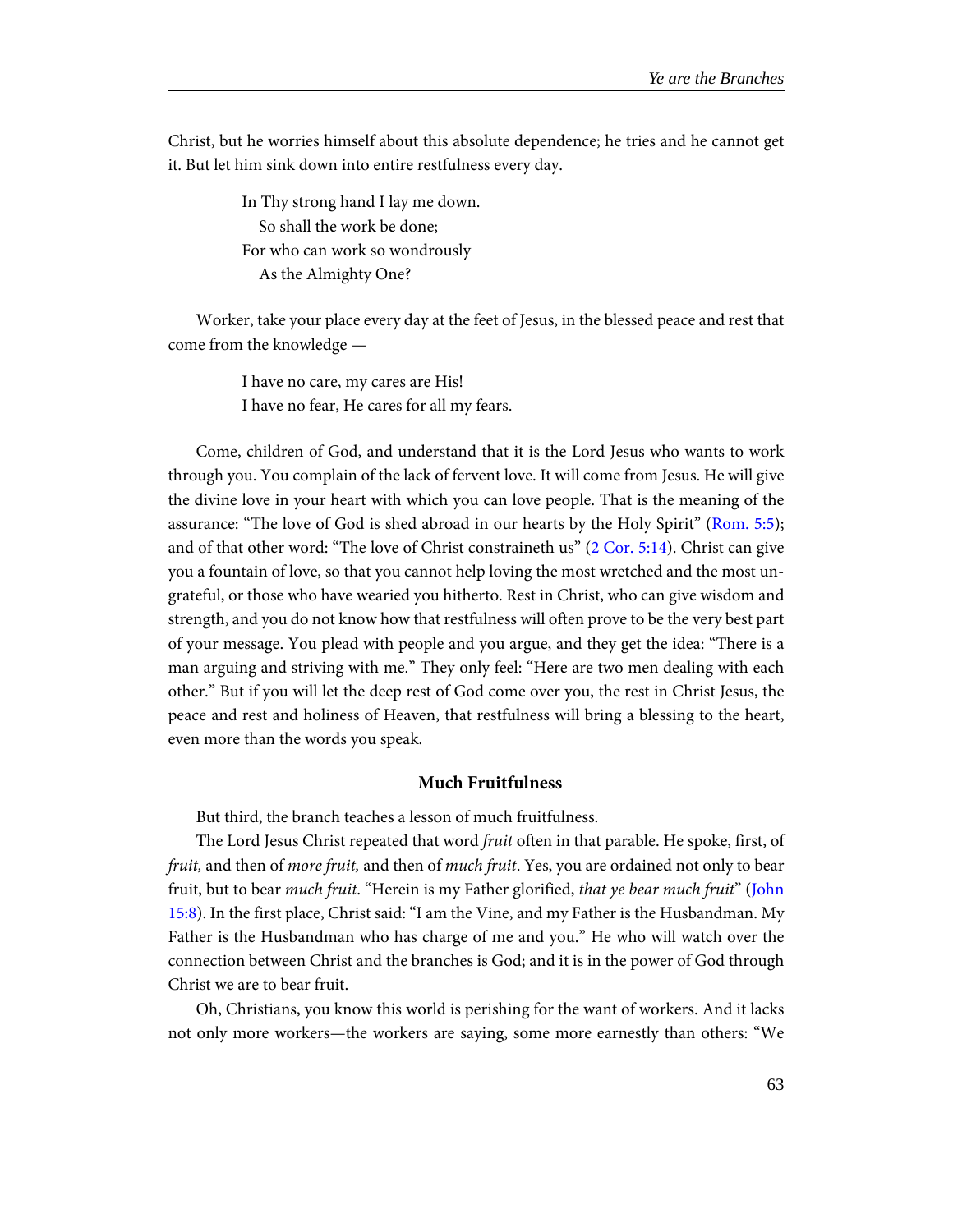need not only more workers, but we need our workers to have a new power, a different life; that we workers should be able to bring more blessing." Children of God, I appeal to you. You know what trouble you take, say, in a case of sickness. You have a beloved friend apparently in danger of death, and nothing can refresh that friend so much as a few grapes, and they are out of season; but what trouble you will take to get the grapes that are to be the nourishment of this dying friend! And, oh, there are around you people who never go to church, and so many who go to church, but do not know Christ. And yet the heavenly grapes, the grapes of the heavenly Vine, are not to be had at any price, except as the child of God bears them out of his inner life in fellowship with Christ. Except the children of God are filled with the sap of the heavenly Vine, except they are filled with the Holy Spirit and the love of Jesus, they cannot bear much of the real heavenly grape. We all confess there is a great deal of work, a great deal of preaching and teaching and visiting, a great deal of machinery, a great deal of earnest effort of every kind; but there is not much manifestation of the power of God in it.

What is lacking? There is lacking the close connection between the worker and the heavenly Vine. Christ, the heavenly Vine, has blessings that He could pour on tens of thousands who are perishing. Christ, the heavenly Vine, has power to provide the heavenly grapes. But "Ye are the branches," and you cannot bear heavenly fruit unless you are in close connection with Jesus Christ.

Do not confound work and fruit. There may be a good deal of work for Christ that is not the fruit of the heavenly Vine. Do not seek for work only. Oh! study this question of fruit-bearing. It means the very life and the very power and the very spirit and the very love within the heart of the Son of God—it means the heavenly Vine Himself coming into your heart and mine.

You know there are different sorts of grapes, each with a different name, and every vine provides exactly that peculiar aroma and juice which gives the grape its particular flavor and taste. Just so, there is in the heart of Christ Jesus a life, and a love, and a Spirit, and a blessing, and a power for men, that are entirely heavenly and divine, and that will come down into our hearts. Stand in close connection with the heavenly Vine and say:

"Lord Jesus, nothing less than the sap that flows through Thyself, nothing less than the Spirit of Thy divine life is what we ask. Lord Jesus, I pray Thee let Thy Spirit flow through me in all my work for Thee."

I tell you again that the sap of the heavenly Vine is nothing but the Holy Spirit. The Holy Spirit is the life of the heavenly Vine, and what you must get from Christ is nothing less than a strong inflow of the Holy Spirit. You need it exceedingly, and you want nothing more than that. Remember that. Do not expect Christ to give a bit of strength here, and a bit of blessing yonder, and a bit of help over there. As the vine does its work in giving its own peculiar sap to the branch, so expect Christ to give His own Holy Spirit into your heart,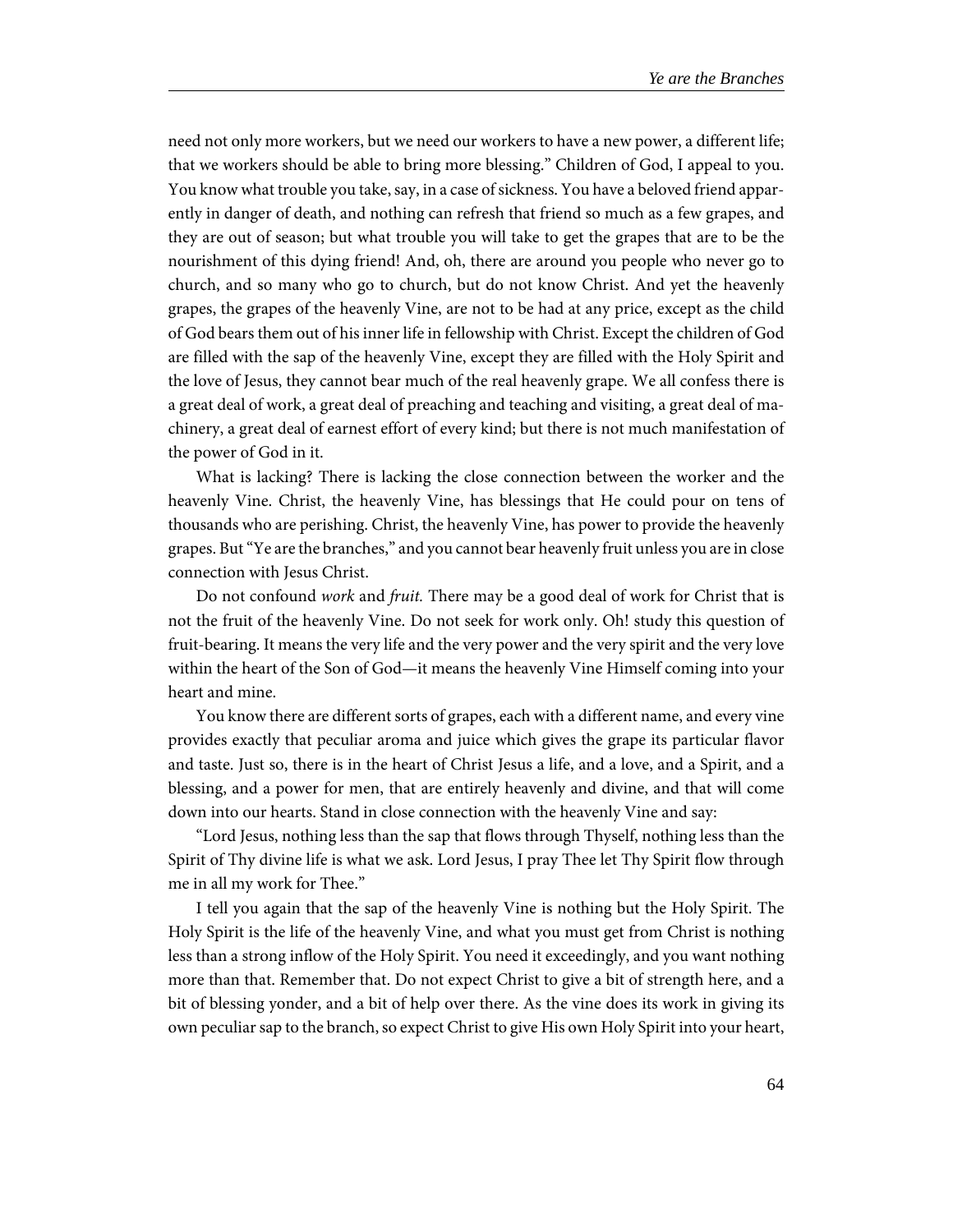and then you will bear much fruit. And if you have only begun to bear fruit, and are listening to the word of Christ in the parable, "more fruit," "much fruit," remember that in order that you should bear more fruit you just require more of Jesus in your life and heart.

We ministers of the Gospel, how we are in danger of getting into a condition of work, work, work! And we pray over it, but the freshness and buoyancy and joy of the heavenly life are not always present. Let us seek to understand that the life of the branch is a life of much fruit, because it is a life rooted in Christ, the living, heavenly Vine.

#### **Close Communion**

And fourth, the life of the branch is a life of close communion.

Let us again ask: What has the branch to do? You know that precious, inexhaustible word that Christ used: Abide. Your life is to be an abiding life. And how is the abiding to be? It is to be just like the branch in the vine, abiding every minute of the day. There are the branches, in close communion, in unbroken communion, with the vine, from January to December. And cannot I live every day—it is to me an almost terrible thing that we should ask the question—cannot I live in abiding communion with the heavenly Vine?

You say: "But I am so much occupied with other things."

You may have ten hours' hard work daily, during which your brain has to be occupied with temporal things; God orders it so. But the abiding work is the work of the heart, not of the brain, the work of the heart clinging to and resting in Jesus, a work in which the Holy Spirit links us to Christ Jesus. Oh, do believe that deeper down than the brain, deep down in the inner life, you can abide in Christ, so that every moment you are free the consciousness will come:

"Blessed Jesus, I am still in Thee."

If you will learn for a time to put aside other work and to get into this abiding contact with the heavenly Vine, you will find that fruit will come.

What is the application to our life of this abiding communion? What does it mean?

It means close fellowship with Christ in secret prayer. I am sure there are Christians who do long for the higher life, and who sometimes have got a great blessing, and have at times found a great inflow of heavenly joy and a great outflow of heavenly gladness; and yet after a time it has passed away. They have not understood that close personal actual communion with Christ is an absolute necessity for daily life. Take time to be alone with Christ. Nothing in Heaven or earth can free you from the necessity for that, if you are to be happy and holy Christians.

Oh! how many Christians look upon it as a burden and a tax, and a duty, and a difficulty to be often alone with God! That is the great hindrance to our Christian life everywhere. We need more quiet fellowship with God, and I tell you in the name of the heavenly Vine that you cannot be healthy branches, branches into which the heavenly sap can flow, unless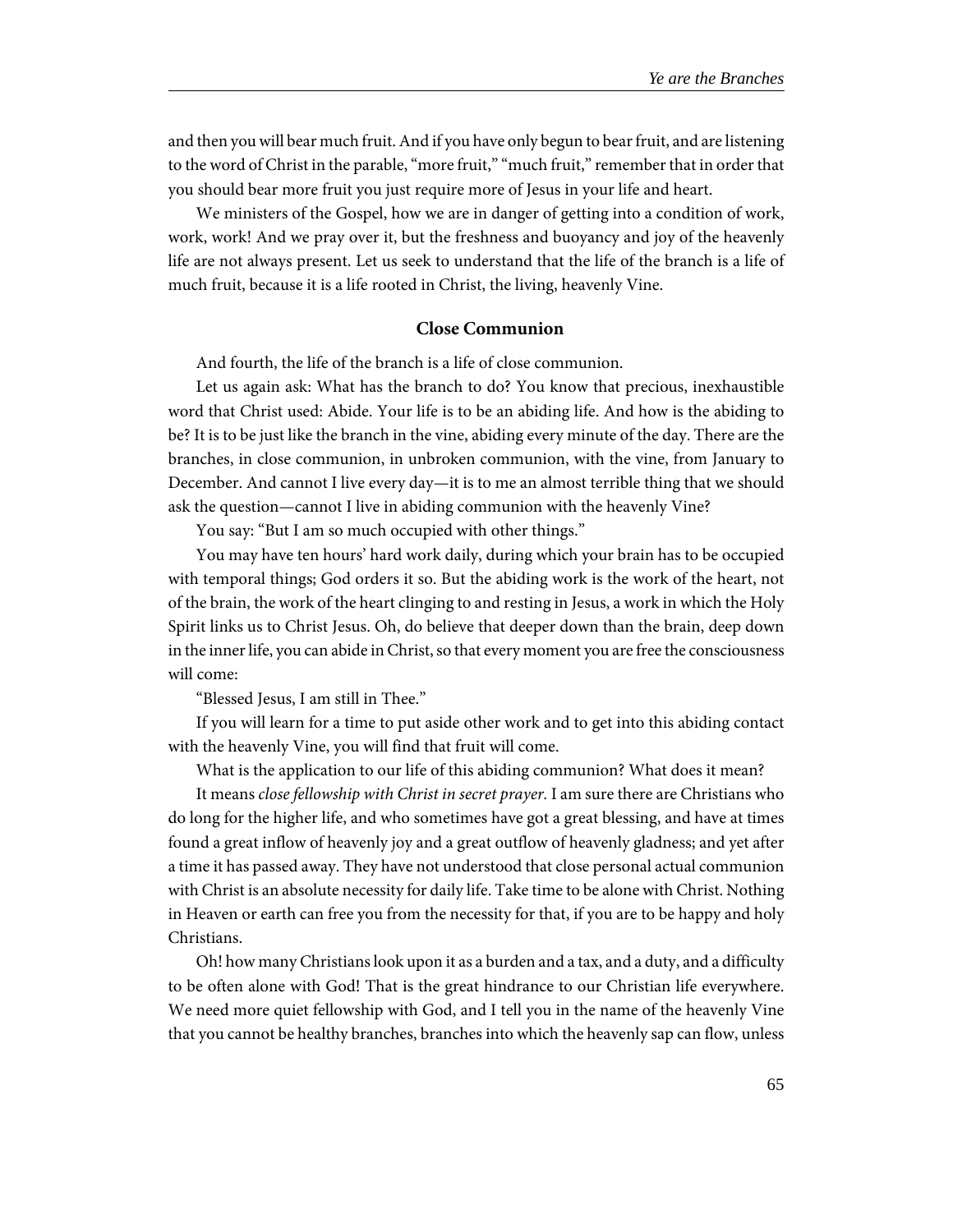you take plenty of time for communion with God. If you are not willing to sacrifice time to get alone with Him, and to give Him time every day to work in you, and to keep up the link of connection between you and Himself, He cannot give you that blessing of His unbroken fellowship. Jesus Christ asks you to live in close communion with Him. Let every heart say: "O, Christ, it is this I long for, it is this I choose." And He will gladly give it to you.

# **Absolute Surrender**

And then finally, the life of the branch is a life of absolute surrender.

This word, absolute surrender, is a great and solemn word, and I believe we do not understand its meaning. But yet the little branch preaches it.

"Have you anything to do, little branch, besides bearing grapes?"

"No, nothing."

"Are you fit for nothing?"

Fit for nothing! The Bible says that a bit of vine cannot even be used as a pen; it is fit for nothing but to be burned.

"And now, what do you understand, little branch, about your relationship to the vine?"

"My relationship is just this: I am utterly given up to the vine, and the vine can give me as much or as little sap as it chooses. Here I am at its disposal and the vine can do with me what it likes."

Oh, friends, we need this absolute surrender to the Lord Jesus Christ. The more I speak, the more I feel that this is one of the most difficult points to make clear, and one of the most important and needful points to explain—what this absolute surrender is. It is often an easy thing for a man or a number of men to come out and offer themselves up to God for entire consecration, and to say: "Lord, it is my desire to give up myself entirely to Thee." That is of great value, and often brings very rich blessing. But the one question I ought to study quietly is What is meant by absolute surrender?

It means that, as literally as Christ was given up entirely to God, I am given up entirely to Christ. Is that too strong? Some think so. Some think that never can be; that just as entirely and absolutely as Christ gave up His life to do nothing but seek the Father's pleasure, and depend on the Father absolutely and entirely, I am to do nothing but to seek the pleasure of Christ. But that is actually true. Christ Jesus came to breathe His own Spirit into us, to make us find our very highest happiness in living entirely for God, just as He did. Oh, beloved brethren, if that is the case, then I ought to say:

"Yes, as true as it is of that little branch of the vine, so true, by God's grace, I would have it to be of me. I would live day by day that Christ may be able to do with me what He will."

Ah! here comes the terrible mistake that lies at the bottom of so much of our own religion. A man thinks: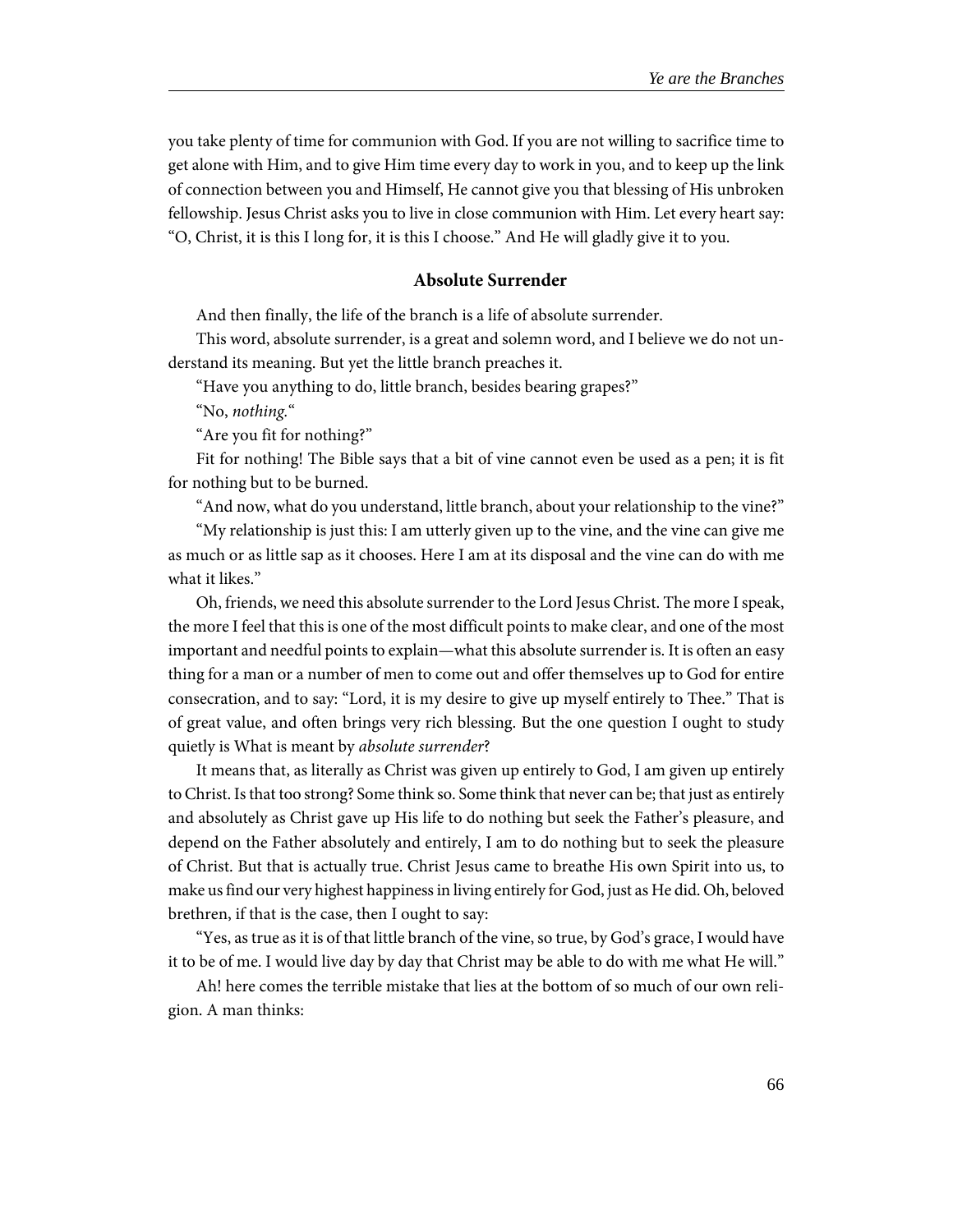"I have my business and family duties, and my relationships as a citizen, and all this I cannot change. And now alongside all this I am to take in religion and the service of God, as something that will keep me from sin. God help me to perform my duties properly!"

This is not right. When Christ came, He came and bought the sinner with His blood. If there was a slave market here and I were to buy a slave, I should take that slave away to my own house from his old surroundings, and he would live at my house as my personal property, and I could order him about all the day. And if he were a faithful slave, he would live as having no will and no interests of his own, his one care being to promote the wellbeing and honor of his master. And in like manner I, who have been bought with the blood of Christ, have been bought to live every day with the one thought—How can I please my Master?

Oh, we find the Christian life so difficult because we seek for God's blessing while we live in our own will. We should be glad to live the Christian life according to our own liking. We make our own plans and choose our own work, and then we ask the Lord Jesus to come in and take care that sin shall not conquer us too much, and that we shall not go too far wrong; we ask Him to come in and give us so much of His blessing. But our relationship to Jesus ought to be such that we are entirely at His disposal, and every day come to Him humbly and straightforwardly and say:

"Lord, is there anything in me that is not according to Thy will, that has not been ordered by Thee, or that is not entirely given up to Thee?"

Oh, if we would wait and wait patiently, I tell you what the result would be. There would spring up a relationship between us and Christ so close and so tender that we should afterward be amazed at how we formerly could have lived with the idea: "I am surrendered to Christ." We should feel how far distant our intercourse with Him had previously been, and that He can, and does indeed, come and take actual possession of us, and gives unbroken fellowship all the day. The branch calls us to absolute surrender.

I do not speak now so much about the giving up of sins. There are people who need that, people who have got violent tempers, bad habits, and actual sins which they from time to time commit, and which they have never given up into the very bosom of the Lamb of God. I pray you, if you are branches of the living Vine, do not keep one sin back. I know there are a great many difficulties about this question of holiness. I know that all do not think exactly the same with regard to it. That would be to me a matter of comparative indifference if I could see that all are honestly longing to be free from every sin. But I am afraid that unconsciously there are in hearts often compromises with the idea that we cannot be without sin, we must sin a little every day; we cannot help it. Oh, that people would actually cry to God: "Lord, do keep me from sin!" Give yourself utterly to Jesus, and ask Him to do His very utmost for you in keeping you from sin.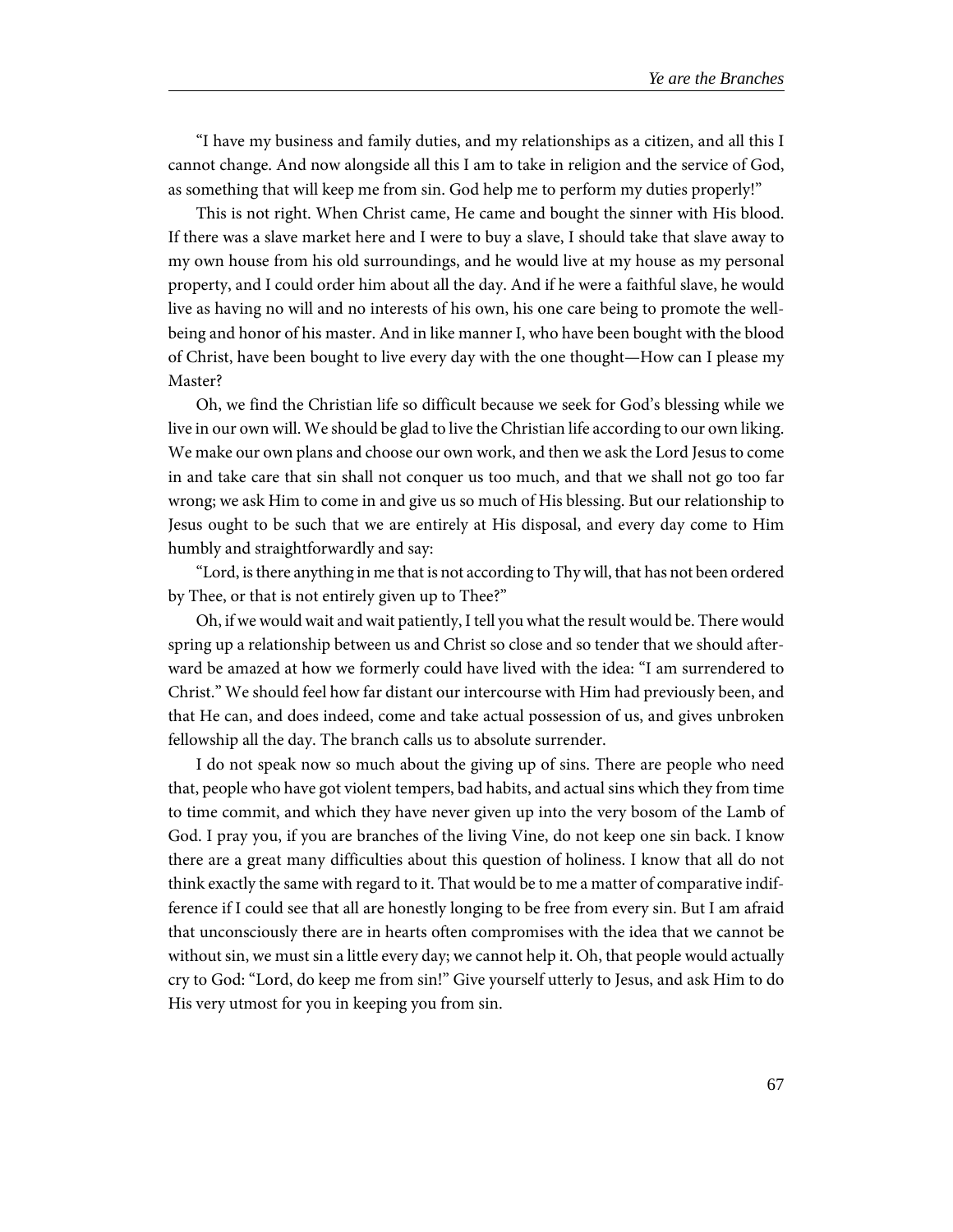There is a great deal in our work, in our church and our surroundings that we found in the world when we were born into it, and it has grown all around us, and we think that it is all right, it cannot be changed. We do not come to the Lord Jesus and ask Him about it. Oh! I advise you, Christians, bring everything into relationship with Jesus and say:

"Lord, everything in my life has to be in most complete harmony with my position as a branch of Thee, the blessed Vine."

Let your surrender to Christ be absolute. I do not understand that word surrender fully; it gets new meanings every now and then; it enlarges immensely from time to time. But I advise you to speak it out: "Absolute surrender to Thee, O Christ, is what I have chosen." And Christ will show you what is not according to His mind, and lead you on to deeper and higher blessedness.

In conclusion, let me gather up all in one sentence. Christ Jesus said: "I am the Vine, ye are the branches." In other words: "I, the living One who have so completely given myself to you, am the Vine. You cannot trust me too much. I am the Almighty Worker, full of a divine life and power." You are the branches of the Lord Jesus Christ. If there is in your heart the consciousness that you are not a strong, healthy, fruit-bearing branch, not closely linked with Jesus, not living in Him as you should be—then listen to Him say: "I am the Vine, I will receive you, I will draw you to myself, I will bless you, I will strengthen you, I will fill you with my Spirit. I, the Vine, have taken you to be my branches, I have given myself utterly to you; children, give yourselves utterly to me. I have surrendered myself as God absolutely to you; I became man and died for you that I might be entirely yours. Come and surrender yourselves entirely to be mine."

What shall our answer be? Oh, let it be a prayer from the depths of our heart, that the living Christ may take each one of us and link us close to Himself. Let our prayer be that He, the living Vine, shall so link each of us to Himself that we shall go away with our hearts singing: "He is my Vine, and I am His branches—I want nothing more—now I have the everlasting Vine." Then, when you get alone with Him, worship and adore Him, praise and trust Him, love Him and wait for His love. "Thou art my Vine, and I am Thy branch. It is enough, my soul is satisfied."

Glory to His blessed name!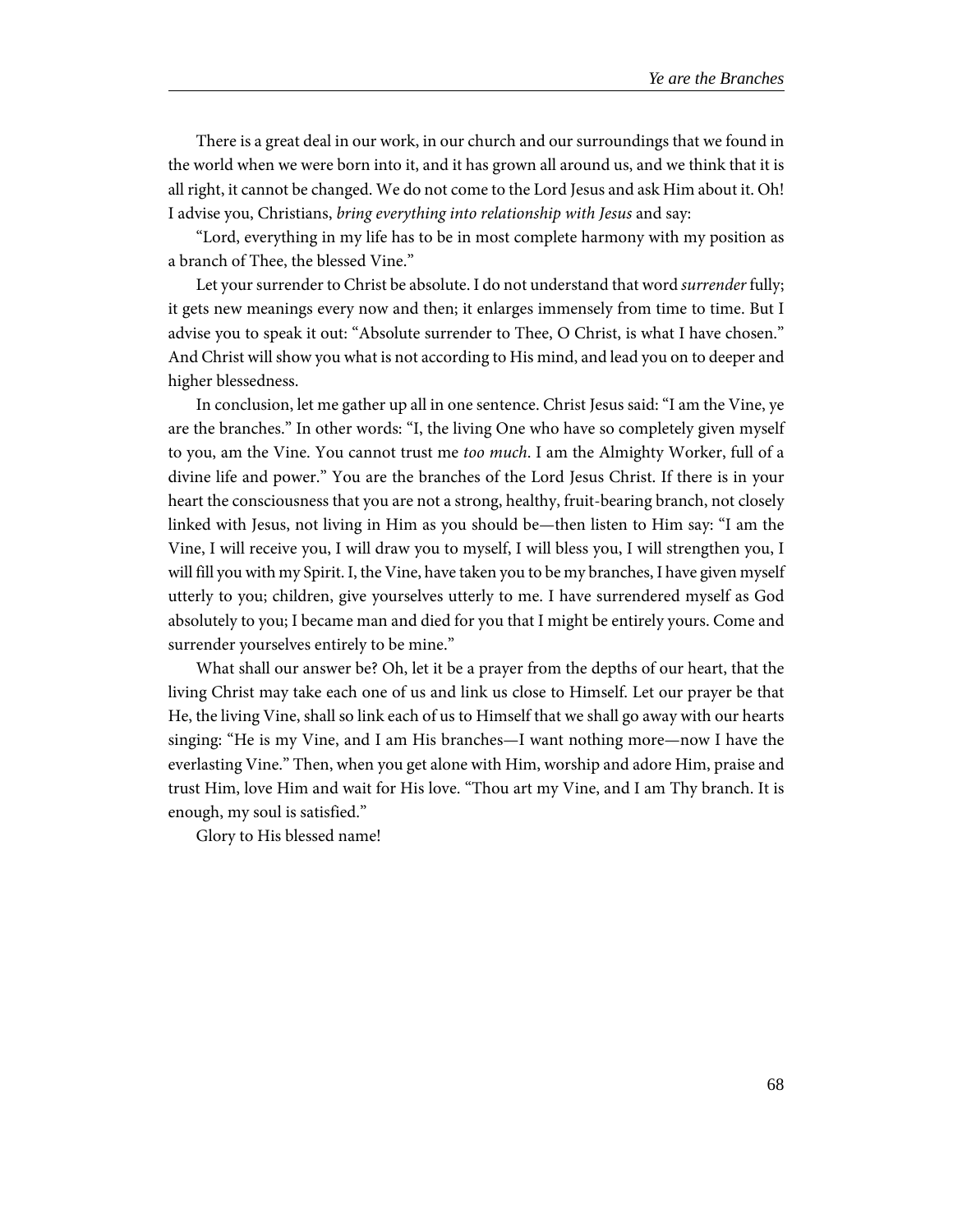## **Indexes**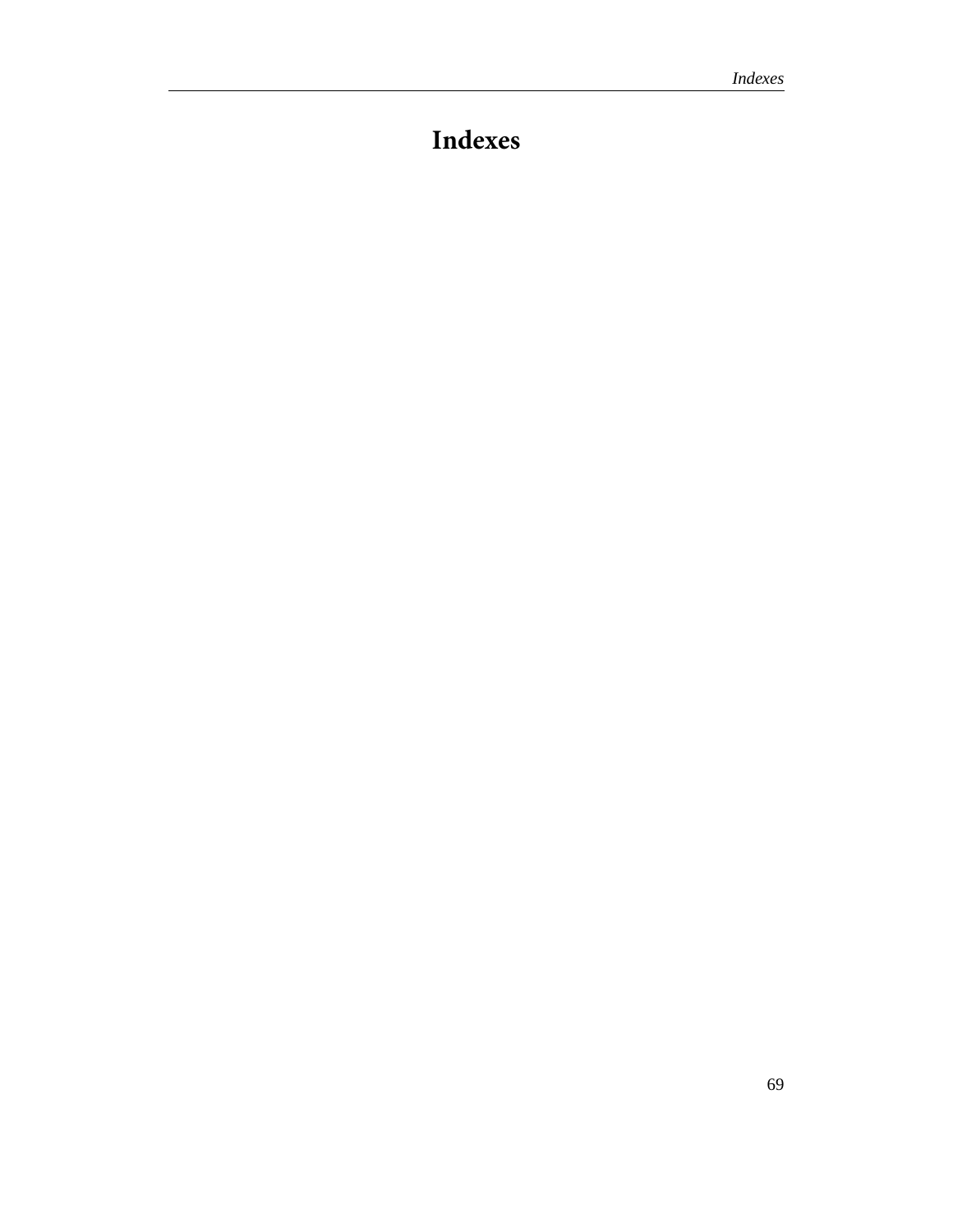## **Index of Scripture References**

**Exodus** [9:16](#page-7-0) **1 Kings** [20](#page-5-0) **Isaiah** [27:3](#page-58-0) **Matthew** [14:28](#page-30-0)   [16:22-23](#page-31-0) [16:24](#page-31-1) [19:27](#page-30-1) **Mark** [9:23](#page-7-1) [9:24](#page-7-2) [14:29](#page-31-2) **Luke** [5:4](#page-30-2) [5:5](#page-30-2)   [18:27](#page-35-0)   [22:33](#page-31-2)   [22:61](#page-30-3)   [22:62](#page-30-3) **John** [3:16](#page-15-0) [13:34](#page-17-0)  [13:34](#page-17-1)   [13:34](#page-56-0)   [13:35](#page-15-1)   [13:36](#page-30-4)   [14:17](#page-26-0) [15:5](#page-63-0)   [15:8](#page-66-0)   [21:17](#page-32-0) **Acts** [5:29](#page-33-0) [13:1-4](#page-23-0) **Romans** [5:5](#page-16-0)  [5:5](#page-66-1)   [7](#page-36-0) [7](#page-36-1)   [7](#page-36-2)   [7](#page-43-0) [7:6-25](#page-42-0)  [7:14](#page-43-1)   [7:17](#page-41-0)   [7:18](#page-10-0) [7:18](#page-42-1) [7:22](#page-41-1)   [7:23](#page-43-2)   [7:24](#page-43-3) [7:24-25](#page-41-2)   [8:12](#page-41-3) [8:13](#page-45-0) [13:10](#page-13-0)   [14:17](#page-46-0) **1 Corinthians** [2:9](#page-9-0) [2:12](#page-26-1) **2 Corinthians** [5:14](#page-66-2) **Galatians** [3:3](#page-28-0) [5:22](#page-13-1)   [6:13](#page-49-0) **Ephesians** [3:20](#page-57-0) **Philippians** [2](#page-36-3) [2:13](#page-6-0) [2:13](#page-36-4)   [2:13](#page-58-1) **Colossians** [3:12](#page-18-0) **1 Thessalonians** [4:1](#page-47-0) [4:10](#page-47-0) **Hebrews** [9:14](#page-8-0) **1 Peter**